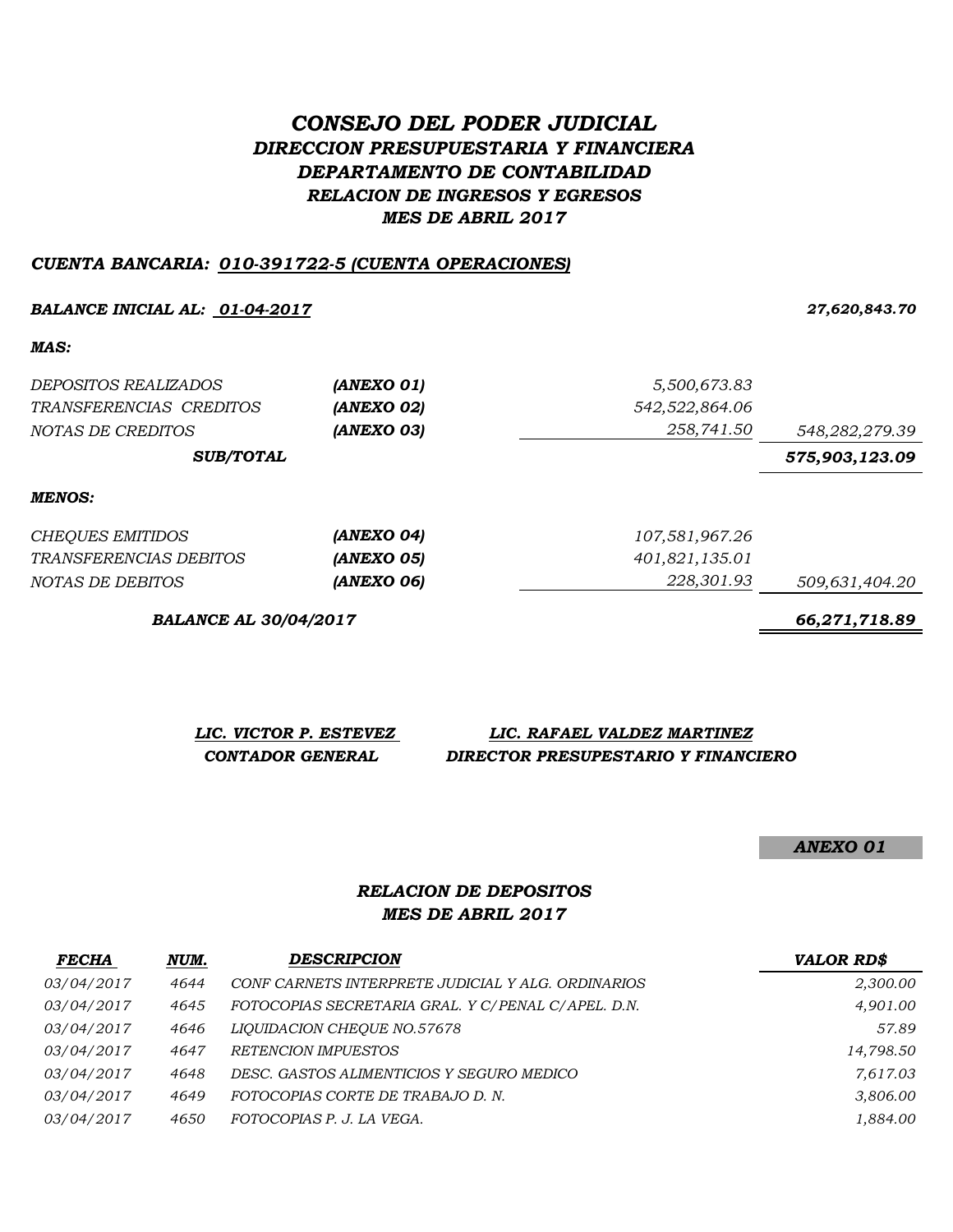| 03/04/2017 | 4651 | FOTOCOPIAS P. J. SAN CRISTOBAL                            | 840.00    |
|------------|------|-----------------------------------------------------------|-----------|
| 03/04/2017 | 4652 | FOTOCOPIAS P. J. SAN FCO. DE MACORIS                      | 1,545.00  |
| 03/04/2017 | 4653 | FOTOCOPIAS P. J. BONAO                                    | 1,378.00  |
| 03/04/2017 | 4654 | FOTOCOPIAS P. J. BARAHONA.                                | 819.00    |
| 04/04/2017 | 4655 | CONFECCION CARNETS ALGUACILES ORDINARIOS                  | 800.00    |
| 04/04/2017 | 4656 | LIQUIDACION CHEQUE NO.60834                               | 446.75    |
| 04/04/2017 | 4657 | LIQUIDACION CHEQUE NO.58231                               | 7,183.18  |
| 04/04/2017 | 4658 | LIQUIDACION CHEQUE NO.61099                               | 23,150.19 |
| 04/04/2017 | 4659 | LIQUIDACION CHEQUE NO.58202                               | 36.28     |
| 04/04/2017 | 4660 | RETENCION IMPUESTOS                                       | 17,467.50 |
| 04/04/2017 | 4661 | FOTOCOPIAS P. J. LA VEGA.                                 | 1,628.00  |
| 04/04/2017 | 4662 | FOTOCOPIAS P. J. SAN CRISTOBAL                            | 214.00    |
| 04/04/2017 | 4663 | FOTOCOPIAS P. J. SAN FCO. DE MACORIS                      | 690.00    |
| 04/04/2017 | 4664 | FOTOCOPIAS P. J. BONAO                                    | 1,240.00  |
| 04/04/2017 | 4665 | FOTOCOPIAS P. J. BARAHONA.                                | 1,025.00  |
| 05/04/2017 | 4667 | CONFECCION Y REPOSICION CARNETS ALGUACILES ORD. Y EMPL.   | 900.00    |
| 05/04/2017 | 4668 | REEMBOLSO POR CONCEPTO DEPOSITO DE ALQUILER DE 100 SILLAS | 5,500.00  |
| 05/04/2017 | 4669 | FOTOCOPIAS SECRETARIA GRAL. Y C/PENAL C/APEL. D.N.        | 27,154.40 |
| 05/04/2017 | 4670 | <b>RETENCION IMPUESTOS</b>                                | 661.00    |
| 05/04/2017 | 4671 | FOTOCOPIAS P. J. DE SANTIAGO                              | 4,450.00  |
| 05/04/2017 | 4672 | FOTOCOPIAS DESPACHO PENAL PROV. STO. DGO.                 | 1,850.00  |
| 05/04/2017 | 4673 | FOTOCOPIAS P. J. BONAO                                    | 646.00    |
| 05/04/2017 | 4674 | FOTOCOPIAS P. J. SAN CRISTOBAL                            | 845.00    |
| 05/04/2017 | 4675 | FOTOCOPIAS P. J. BANI                                     | 7,758.00  |
| 05/04/2017 | 4676 | FOTOCOPIAS P. J. SAN FCO. DE MACORIS                      | 1,789.00  |
| 05/04/2017 | 4677 | FOTOCOPIAS P. J. BARAHONA.                                | 1,016.00  |
| 05/04/2017 | 4666 | FOTOCOPIAS JURISDICCION CIVIL PROV. STO. DGO.             | 8,436.00  |
| 05/04/2017 | 4678 | FOTOCOPIAS P. J. LA VEGA.                                 | 1,596.00  |
| 06/04/2017 | 4680 | CANGE DE US\$ 208.00 DEV POR EMPLEADOS VIAJE A COSTA RICA | 9,734.40  |
| 06/04/2017 | 4681 | PAGO ALQUILER CAFETERIA P. J. DE COTUI                    | 500.00    |
| 06/04/2017 | 4682 | FOTOCOPIAS P. J. DE SANTIAGO                              | 7,304.00  |
| 06/04/2017 | 4683 | FOTOCOPIAS P. J. SAN CRISTOBAL                            | 484.00    |
| 06/04/2017 | 4684 | FOTOCOPIAS P. J. LA VEGA.                                 | 1,684.00  |
| 06/04/2017 | 4685 | FOTOCOPIAS P. J. SAN FCO. DE MACORIS                      | 1,750.00  |
| 06/04/2017 | 4686 | FOTOCOPIAS P. J. BONAO                                    | 488.00    |
| 06/04/2017 | 4679 | FOTOCOPIAS P. J. BARAHONA.                                | 594.00    |
| 07/04/2017 | 4687 | CONFECCION Y REPOSICION CARNETS ALGUACIL Y EMPL.          | 300.00    |
| 07/04/2017 | 4688 | LIQUIDACION CHEQUE NO.59775                               | 3,217.80  |
| 07/04/2017 | 4689 | LIQUIDACION CHEQUE NO.60242                               | 164.14    |
| 07/04/2017 | 4690 | RETENCION IMPUESTOS                                       | 6,012.57  |
| 07/04/2017 | 4691 | FOTOCOPIAS P. J. CIUDAD NUEVA                             | 6,476.00  |
| 07/04/2017 | 4692 | FOTOCOPIAS P. J. DE SANTIAGO                              | 3,082.00  |
| 07/04/2017 | 4693 | FOTOCOPIAS P. J. SAN FCO. DE MACORIS                      | 663.00    |
| 07/04/2017 | 4694 | FOTOCOPIAS P. J. SAN CRISTOBAL                            | 541.00    |
| 07/04/2017 | 4695 | FOTOCOPIAS P. J. BONAO                                    | 710.00    |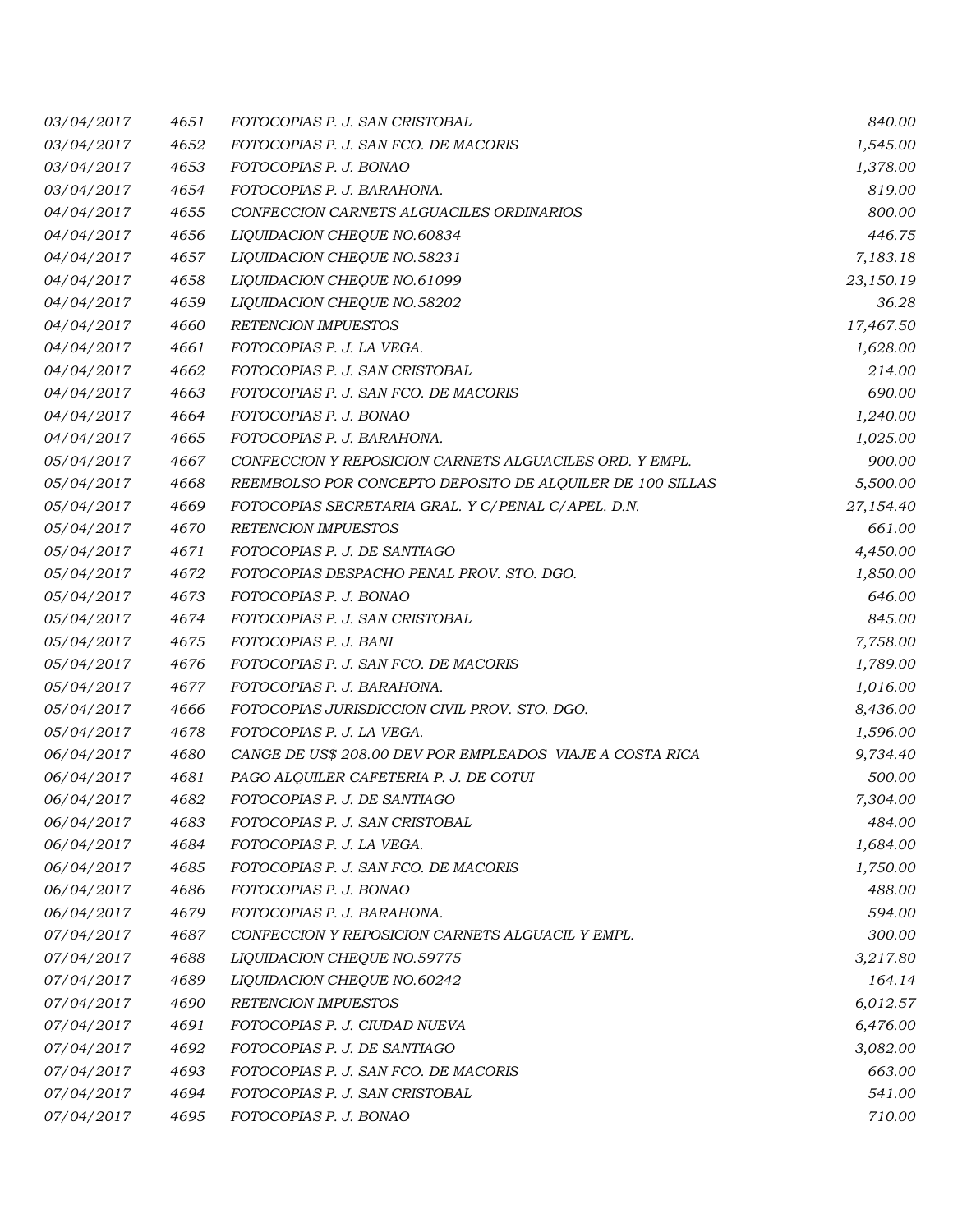| 07/04/2017        | 4696 | FOTOCOPIAS P. J. LA VEGA.                                   | 2,384.00     |
|-------------------|------|-------------------------------------------------------------|--------------|
| 07/04/2017        | 4697 | FOTOCOPIAS P. J. BARAHONA.                                  | 1,117.00     |
| 10/04/2017        | 4698 | CONFECCION Y REPOSICION CARNETS ALGUACIL Y EMPL.            | 600.00       |
| 10/04/2017        | 4699 | FOTOCOPIAS SECRETARIA GRAL. Y C/PENAL C/APEL. D.N.          | 574.00       |
| 10/04/2017        | 4700 | LIQUIDACION CHEQUE NO.58207                                 | 29.47        |
| 10/04/2017        | 4701 | REEMBOLSO PAGO SEGURIDAD EDIF. JI.                          | 854,000.00   |
| 10/04/2017        | 4702 | REEMBOLSO PAGO LIMPIEZA EDIF. JI.                           | 173,000.00   |
| 10/04/2017        | 4703 | <b>RETENCION IMPUESTOS</b>                                  | 21,535.64    |
| 10/04/2017        | 4704 | FOTOCOPIAS P. J. DE SANTIAGO                                | 3,366.00     |
| 10/04/2017        | 4705 | FOTOCOPIAS P. J. SAN CRISTOBAL                              | 490.00       |
| 10/04/2017        | 4706 | FOTOCOPIAS P. J. LA VEGA.                                   | 1,594.00     |
| 10/04/2017        | 4707 | FOTOCOPIAS P. J. SAN FCO. DE MACORIS                        | 487.00       |
| 10/04/2017        | 4708 | FOTOCOPIAS P. J. BARAHONA.                                  | 764.00       |
| 10/04/2017        | 4709 | FOTOCOPIAS P. J. BONAO                                      | 540.00       |
| 11/04/2017        | 4710 | CONFECCION Y REPOSICION CARNETS ALGUACILES ORD. Y EMPL.     | 700.00       |
| 11/04/2017        | 4711 | LIQUIDACION CHEQUE NO.56056                                 | 72.59        |
| 11/04/2017        | 4712 | REEMBOLSO CONSUMO ENERGIA ELECTRICA JI.                     | 2,419,661.31 |
| 11/04/2017        | 4713 | <b>RETENCION IMPUESTOS</b>                                  | 65,965.75    |
| 11/04/2017        | 4714 | DESC. GASTOS ALIMENTICIOS A VARIOS EX-EMPLS.                | 2,518.67     |
| 11/04/2017        | 4715 | FOTOCOPIAS P. J. DE SANTIAGO                                | 6,700.00     |
| 11/04/2017        | 4716 | FOTOCOPIAS P. J. LA VEGA.                                   | 1,768.00     |
| 11/04/2017        | 4717 | FOTOCOPIAS P. J. SAN CRISTOBAL                              | 693.00       |
| 11/04/2017        | 4718 | FOTOCOPIAS DESPACHO PENAL PROV. STO. DGO.                   | 1,865.00     |
| 11/04/2017        | 4719 | FOTOCOPIAS P. J. BONAO                                      | 674.00       |
| <i>12/04/2017</i> | 4720 | LIQUIDACION CHEQUE NO.59278                                 | 1,644.36     |
| 12/04/2017        | 4721 | <b>RETENCION IMPUESTOS</b>                                  | 7,458.50     |
| 12/04/2017        | 4722 | DESC. GASTOS ALIMENTICIOS A ANDERSON I. RIJO GRIN, EX EMPL. | 582.89       |
| 12/04/2017        | 4723 | FOTOCOPIAS P. J. BARAHONA.                                  | 1,968.00     |
| 12/04/2017        | 4724 | FOTOCOPIAS P. J. DE SANTIAGO                                | 5,292.00     |
| 12/04/2017        | 4725 | FOTOCOPIAS P. J. SAN FCO. DE MACORIS                        | 1,278.00     |
| 12/04/2017        | 4726 | FOTOCOPIAS P. J. LA VEGA.                                   | 1,552.00     |
| 12/04/2017        | 4727 | FOTOCOPIAS P. J. BONAO                                      | 806.00       |
| 12/04/2017        | 4728 | FOTOCOPIAS P. J. SAN CRISTOBAL                              | 663.00       |
| 17/04/2017        | 4729 | RETENCION IMPUESTOS                                         | 165.00       |
| 17/04/2017        | 4730 | FOTOCOPIAS P. J. DE SANTIAGO                                | 5,661.00     |
| 17/04/2017        | 4731 | FOTOCOPIAS P. J. CIUDAD NUEVA                               | 2,482.00     |
| 17/04/2017        | 4732 | FOTOCOPIAS P. J. SAN FCO. DE MACORIS                        | 1,481.00     |
| 17/04/2017        | 4733 | FOTOCOPIAS P. J. LA VEGA.                                   | 650.00       |
| 17/04/2017        | 4734 | FOTOCOPIAS P. J. SAN CRISTOBAL                              | 400.00       |
| 17/04/2017        | 4735 | FOTOCOPIAS P. J. BARAHONA.                                  | 348.00       |
| 17/04/2017        | 4736 | FOTOCOPIAS P. J. BONAO                                      | 468.00       |
| 18/04/2017        | 4737 | CONFECCION CARNETS ALGUACILES ORDINARIOS                    | 800.00       |
| 18/04/2017        | 4738 | FOTOCOPIAS SECRETARIA GRAL. Y C/PENAL C/APEL. D.N.          | 5,053.00     |
| 18/04/2017        | 4739 | LIQUIDACION CHEQUE NO.58214                                 | 28,348.32    |
| 18/04/2017        | 4740 | LIQUIDACION CHEQUE NO.58180                                 | 445.29       |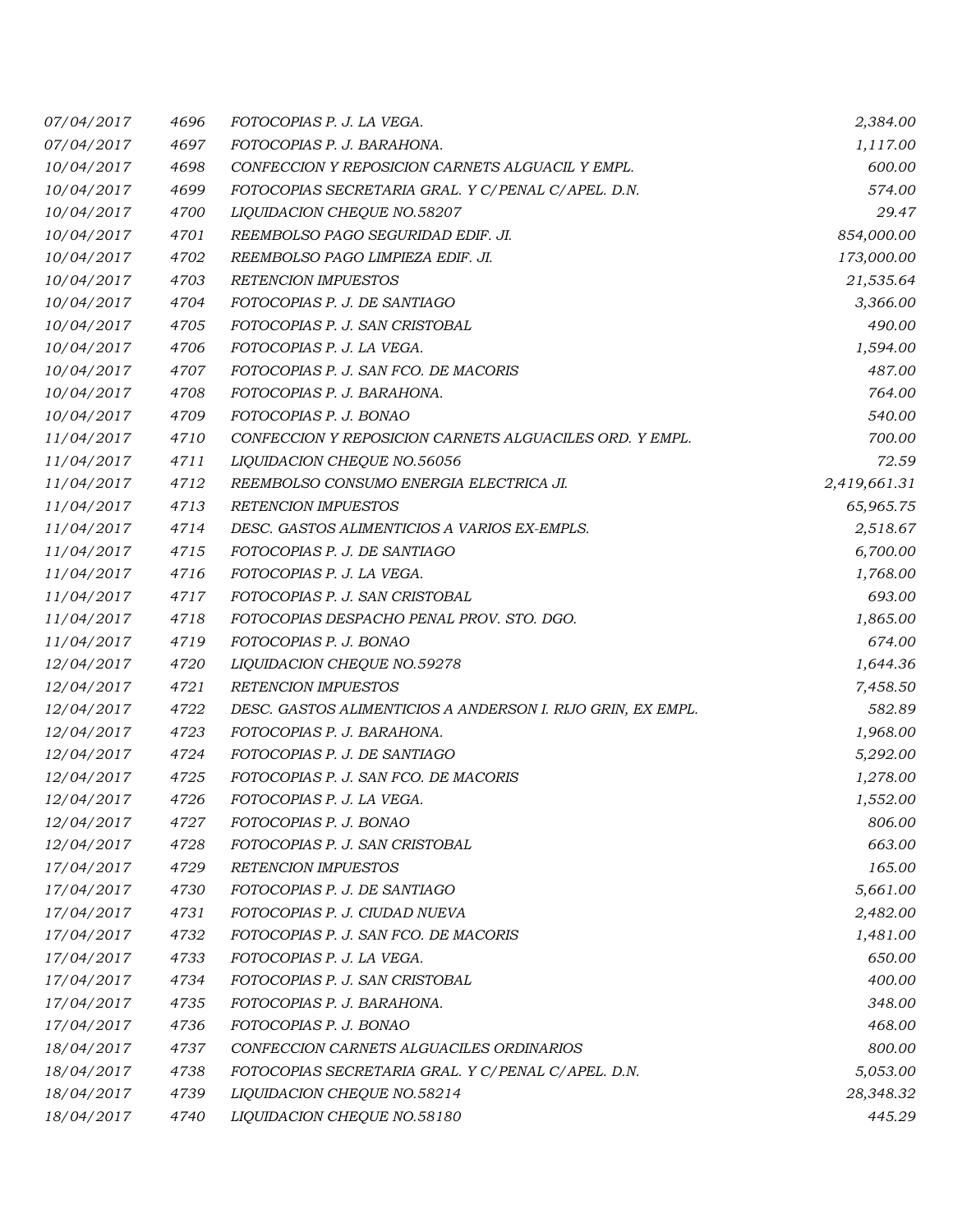| 18/04/2017 | 4741 | LIQUIDACION CHEQUE NO.60146                                 | 199.88       |
|------------|------|-------------------------------------------------------------|--------------|
| 18/04/2017 | 4742 | LIQUIDACION CHEQUE NO.58219                                 | 13,214.32    |
| 18/04/2017 | 4743 | <b>RETENCION IMPUESTOS</b>                                  | 68,106.91    |
| 18/04/2017 | 4744 | FOTOCOPIAS P. J. DE SANTIAGO                                | 2,256.00     |
| 18/04/2017 | 4745 | FOTOCOPIAS P. J. SAN CRISTOBAL                              | 624.00       |
| 18/04/2017 | 4746 | FOTOCOPIAS P. J. SAN FCO. DE MACORIS                        | 1,318.00     |
| 18/04/2017 | 4747 | FOTOCOPIAS P. J. BARAHONA.                                  | 636.00       |
| 18/04/2017 | 4748 | FOTOCOPIAS DESPACHO PENAL PROV. STO. DGO.                   | 266.00       |
| 18/04/2017 | 4749 | FOTOCOPIAS P. J. BONAO                                      | 586.00       |
| 19/04/2017 | 4750 | CONFECCION Y REPOSICION CARNETS ALGUACILES ORD. Y EMPL.     | 500.00       |
| 19/04/2017 | 4751 | PAGO ALQUILER AUDITORIO PJ. DE SANTIAGO                     | 3,000.00     |
| 19/04/2017 | 4752 | FOTOCOPIAS P. J. LA VEGA.                                   | 2,654.00     |
| 19/04/2017 | 4753 | FOTOCOPIAS P. J. SAN CRISTOBAL                              | 362.00       |
| 19/04/2017 | 4754 | FOTOCOPIAS P. J. SAN FCO. DE MACORIS                        | 1,655.00     |
| 19/04/2017 | 4755 | FOTOCOPIAS P. J. BARAHONA.                                  | 410.00       |
| 19/04/2017 | 4756 | FOTOCOPIAS P. J. BONAO                                      | 942.00       |
| 20/04/2017 | 4757 | REPOSICION Y CONFECCION CARNET EMPL. ALG. ORD.              | 300.00       |
| 20/04/2017 | 4758 | REEMBOLSO DIETA PAGADA EN EXCESO                            | 200.00       |
| 20/04/2017 | 4759 | LIQUIDACION CHEQUE NO.59897                                 | 878.52       |
| 20/04/2017 | 4760 | <b>RETENCION IMPUESTOS</b>                                  | 4,329.50     |
| 20/04/2017 | 4761 | FOTOCOPIAS P. J. DE SANTIAGO                                | 5,950.00     |
| 20/04/2017 | 4762 | FOTOCOPIAS P. J. SAN CRISTOBAL                              | 436.00       |
| 20/04/2017 | 4763 | FOTOCOPIAS P. J. SAN FCO. DE MACORIS                        | 860.00       |
| 20/04/2017 | 4764 | FOTOCOPIAS P. J. BARAHONA.                                  | 720.00       |
| 20/04/2017 | 4765 | FOTOCOPIAS P. J. LA VEGA.                                   | 1,394.00     |
| 20/04/2017 | 4766 | FOTOCOPIAS P. J. BONAO                                      | 756.00       |
| 21/04/2017 | 4767 | PAGO ALQUILER ESPACIO P/FOTOCOPIADORA PJ. DE SAN PEDRO      | 3,804.00     |
| 21/04/2017 | 4768 | RETENCION IMPUESTOS                                         | 365.00       |
| 21/04/2017 | 4769 | DESC. COBERTURA DE SALUD Y GASTOS ALIM A EMPLS. Y EX-EMPLS. | 1,046,793.72 |
| 21/04/2017 | 4770 | FOTOCOPIAS P. J. CIUDAD NUEVA                               | 3,448.00     |
| 21/04/2017 | 4771 | FOTOCOPIAS P. J. DE SANTIAGO                                | 4,542.00     |
| 21/04/2017 | 4772 | FOTOCOPIAS P. J. SAN CRISTOBAL                              | 146.00       |
| 21/04/2017 | 4773 | FOTOCOPIAS P. J. LA VEGA.                                   | 1,716.00     |
| 21/04/2017 | 4774 | FOTOCOPIAS P. J. SAN FCO. DE MACORIS                        | 612.00       |
| 21/04/2017 | 4775 | FOTOCOPIAS P. J. BARAHONA.                                  | 560.00       |
| 21/04/2017 | 4776 | FOTOCOPIAS P. J. BONAO                                      | 394.00       |
| 21/04/2017 | 4777 | FOTOCOPIAS P. J. BANI.                                      | 11,024.00    |
| 24/04/2017 | 4779 | FOTOCOPIAS C/PENAL C/APEL. D.N.                             | 771.00       |
| 24/04/2017 | 4780 | LIQUIDACION CHEQUE NO.61012                                 | 61,462.67    |
| 24/04/2017 | 4781 | <b>RETENCION IMPUESTOS</b>                                  | 3,674.35     |
| 24/04/2017 | 4782 | DESCUENTO COBERTURA DE SALUD NOMINAS MES DE ABRIL/2017      | 136,047.41   |
| 24/04/2017 | 4783 | CONFECCION CANET ALGUACIL ORIDNARIO                         | 200.00       |
| 24/04/2017 | 4784 | FOTOCOPIAS DESPACHO PENAL PROV. STO. DGO.                   | 1,285.00     |
| 24/04/2017 | 4785 | FOTOCOPIAS P. J. DE SANTIAGO                                | 2,700.00     |
| 24/04/2017 | 4786 | FOTOCOPIAS P. J. SAN CRISTOBAL                              | 780.00       |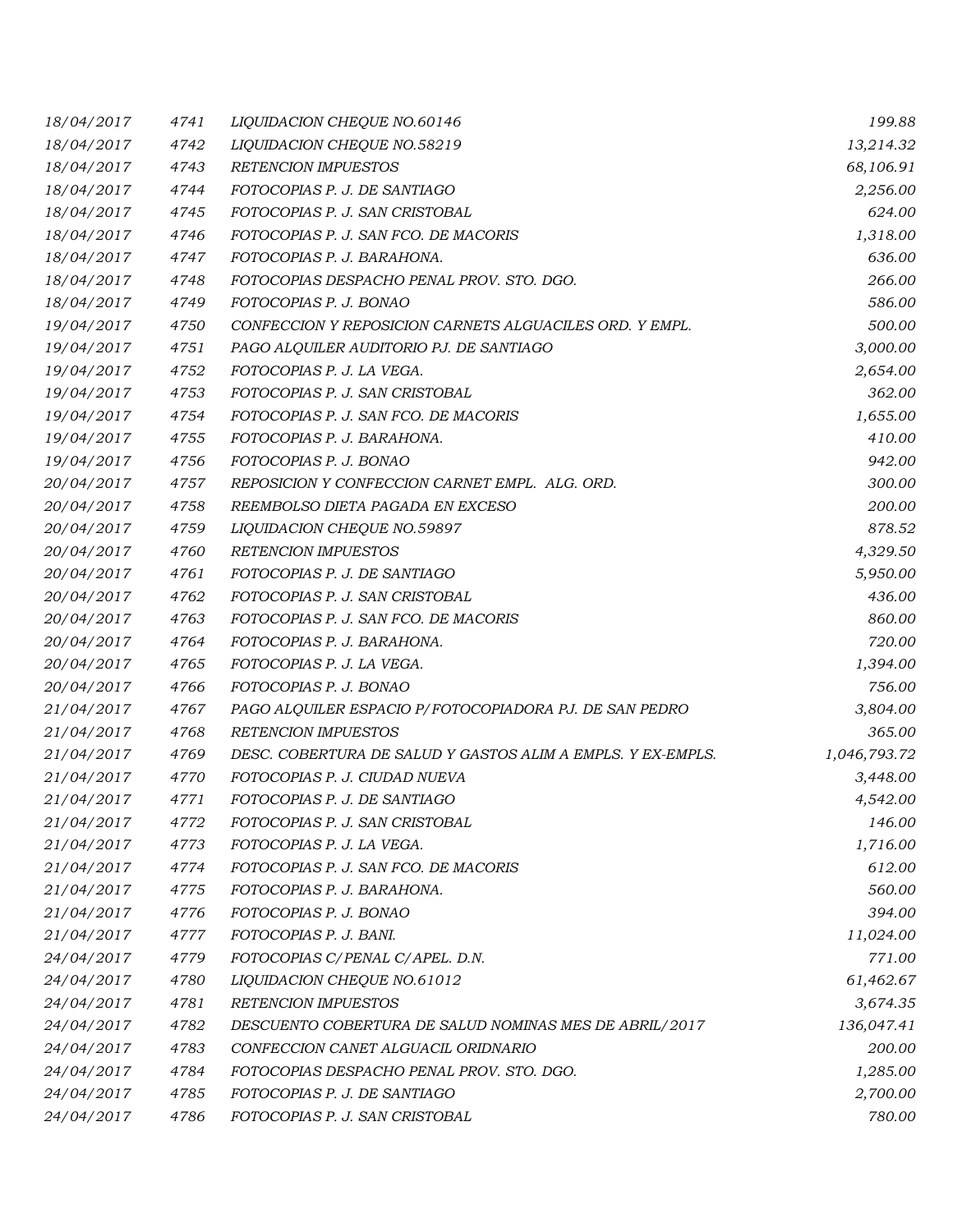| 24/04/2017 | 4787 | FOTOCOPIAS P. J. LA VEGA.                                  | 1,818.00  |
|------------|------|------------------------------------------------------------|-----------|
| 24/04/2017 | 4788 | FOTOCOPIAS P. J. BARAHONA.                                 | 970.00    |
| 24/04/2017 | 4789 | FOTOCOPIAS P. J. BONAO                                     | 644.00    |
| 24/04/2017 | 4790 | FOTOCOPIAS P. J. SAN FCO. DE MACORIS                       | 1,608.00  |
| 25/04/2017 | 4791 | CONFECCION Y REPOSICION CARNETS ALG. ORDINARIO Y EMPL.     | 300.00    |
| 25/04/2017 | 4794 | LIQUIDACION CHEQUE NO.56866                                | 2.36      |
| 25/04/2017 | 4795 | LIQUIDACION CHEQUE NO.61106                                | 269.18    |
| 25/04/2017 | 4796 | LIQUIDACION CHEQUE NO.61315                                | 35.88     |
| 25/04/2017 | 4797 | LIQUIDACION CHEQUE NO.61274                                | 55.00     |
| 25/04/2017 | 4798 | LIQUIDACION CHEQUE NO.59769                                | 66.53     |
| 25/04/2017 | 4799 | <b>RETENCION IMPUESTOS</b>                                 | 33,428.67 |
| 25/04/2017 | 4800 | DESC. COB. SALUD HIJOS MAYORES PAGOS AYUDA ABRIL/2017      | 1,602.40  |
| 25/04/2017 | 4792 | FOTOCOPIAS P. J. LA VEGA.                                  | 1,092.00  |
| 25/04/2017 | 4793 | FOTOCOPIAS P. J. SAN FCO. DE MACORIS                       | 611.00    |
| 25/04/2017 | 4801 | FOTOCOPIAS P. J. DE SANTIAGO                               | 4,784.00  |
| 25/04/2017 | 4802 | FOTOCOPIAS P. J. SAN CRISTOBAL                             | 681.00    |
| 25/04/2017 | 4803 | FOTOCOPIAS P. J. BONAO                                     | 1,162.00  |
| 25/04/2017 | 4804 | FOTOCOPIAS P. J. BARAHONA.                                 | 446.00    |
| 25/04/2017 | 4805 | DESC. COBERTURA DE SALUD NOMINA EX-JCES. PENS. ABRIL/2017  | 23,116.50 |
| 26/04/2017 | 4806 | CONFECCION Y REPOS. CARNETS ALGUACILES ORD. Y EMPL.        | 500.00    |
| 26/04/2017 | 4807 | <b>RETENCION IMPUESTO</b>                                  | 15.00     |
| 26/04/2017 | 4808 | DESC. COB SALUD PLAN DESCONG MENS. CATASTRALES ABRIL/17    | 22,750.00 |
| 26/04/2017 | 4809 | DESC. GASTOS ALIMENTICIOS A EX-EMPLS.                      | 8,648.42  |
| 26/04/2017 | 4810 | <b>FOTOCOPIAS</b>                                          | 295.00    |
| 26/04/2017 | 4811 | FOTOCOPIAS P. J. DE SANTIAGO                               | 4,116.00  |
| 26/04/2017 | 4812 | FOTOCOPIAS DESPACHO PENAL PROV. STO. DGO.                  | 525.00    |
| 26/04/2017 | 4813 | FOTOCOPIAS P. J. LA VEGA.                                  | 1,242.00  |
| 26/04/2017 | 4815 | FOTOCOPIAS P. J. SAN FCO. DE MACORIS                       | 1,326.00  |
| 26/04/2017 | 4814 | FOTOCOPIAS P. J. SAN CRISTOBAL                             | 694.00    |
| 26/04/2017 | 4816 | FOTOCOPIAS P. J. BARAHONA.                                 | 550.00    |
| 26/04/2017 | 4817 | FOTOCOPIAS P. J. BONAO                                     | 796.00    |
| 27/04/2017 | 4818 | CONFECCION Y REPOS. CARNETS ALGUACILES ORDINARIOS Y EMPLS. | 1,000.00  |
| 27/04/2017 | 4819 | RENTA CAFETERIA EDIFICIO SCJ.                              | 60,000.00 |
| 27/04/2017 | 4820 | LIQUIDACION CHEQUE NO.60243                                | 9.18      |
| 27/04/2017 | 4821 | <b>RETENCION IMPUESTOS</b>                                 | 16,329.50 |
| 27/04/2017 | 4822 | DESC. SEGURO MED POST-CIERRE Y GTOS ALIMEN A EX-EMPLS.     | 15,652.46 |
| 27/04/2017 | 4823 | FOTOCOPIAS P. J. CIUDAD NUEVA                              | 1,690.00  |
| 27/04/2017 | 4824 | FOTOCOPIAS P. J. DE SANTIAGO                               | 3,070.00  |
| 27/04/2017 | 4825 | FOTOCOPIAS P. J. BANI.                                     | 5,374.00  |
| 27/04/2017 | 4826 | FOTOCOPIAS P. J. SAN CRISTOBAL                             | 1,031.00  |
| 27/04/2017 | 4827 | FOTOCOPIAS P. J. SAN FCO. DE MACORIS                       | 842.00    |
| 27/04/2017 | 4828 | FOTOCOPIAS P. J. BONAO                                     | 560.00    |
| 27/04/2017 | 4829 | FOTOCOPIAS P. J. LA VEGA.                                  | 1,260.00  |
| 27/04/2017 | 4830 | FOTOCOPIAS P. J. BARAHONA.                                 | 392.00    |
| 28/04/2017 | 4831 | REPOSICION DE CARNET                                       | 600.00    |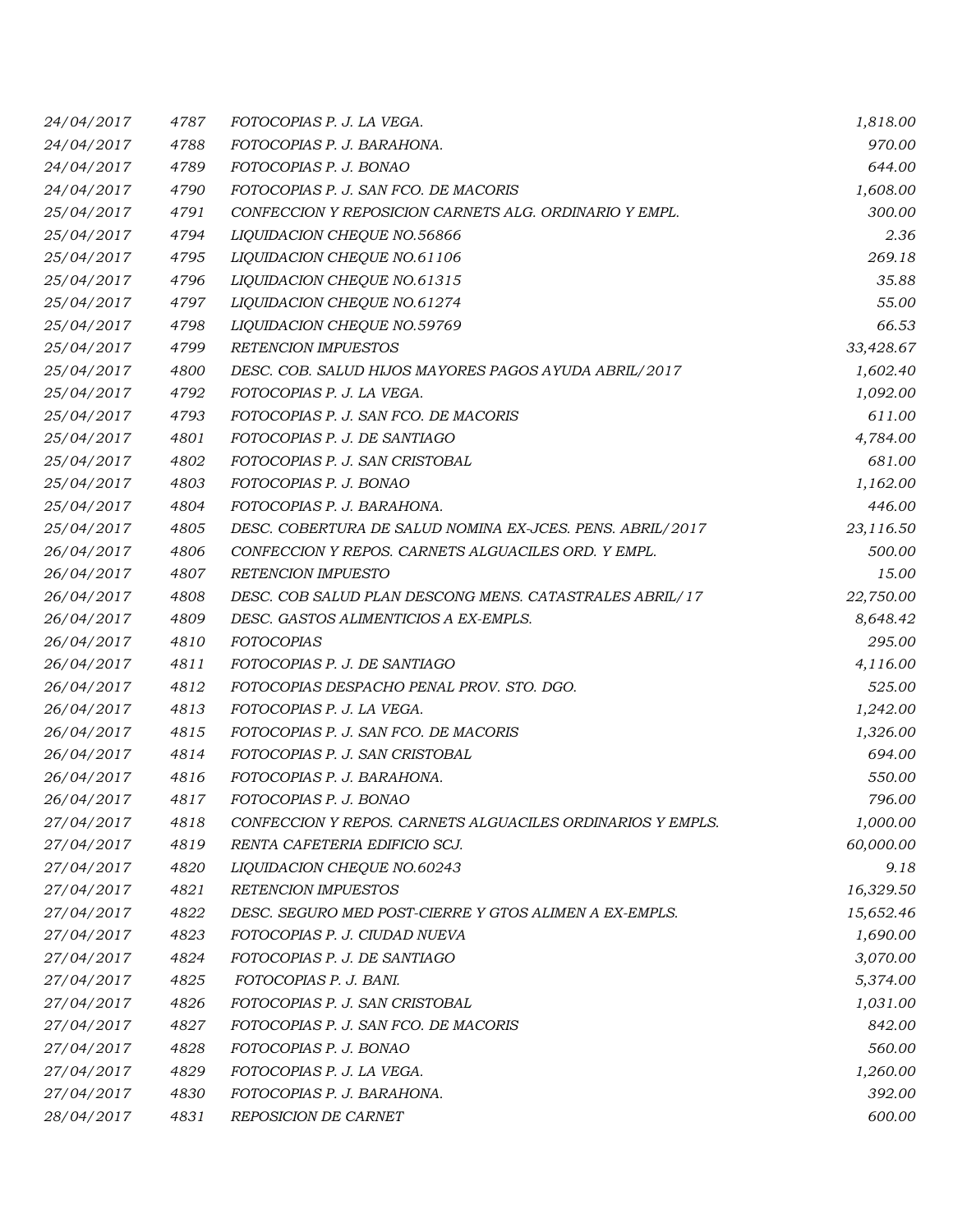| 28/04/2017<br>28/04/2017 | 4832<br>4833 | <b>RETENCION DE IMPUESTOS</b><br>DESC. COMBUSTIBLE, ESPECIALISMO Y DEUDA PENDIENTE A EMPLS. | 3,625.00     |
|--------------------------|--------------|---------------------------------------------------------------------------------------------|--------------|
|                          |              |                                                                                             | 21,131.22    |
| 28/04/2017               | 4834         | DESC. GASTOS ALIMENTICIOS Y SEGURO MEDICO A EX-EMPLS.                                       | 8,859.83     |
| 28/04/2017               | 4835         | FOTOCOPIAS P. J. DE SANTIAGO                                                                | 5,472.00     |
| 28/04/2017               | 4836         | FOTOCOPIAS P. J. SAN CRISTOBAL                                                              | 286.00       |
| 28/04/2017               | 4837         | FOTOCOPIAS P. J. LA VEGA.                                                                   | 2,104.00     |
| 28/04/2017               | 4838         | FOTOCOPIAS P. J. SAN FCO. DE MACORIS                                                        | 1,195.00     |
| 28/04/2017               | 4839         | FOTOCOPIAS P. J. BONAO                                                                      | 1,912.00     |
| 28/04/2017               | 4840         | FOTOCOPIAS P. J. BARAHONA.                                                                  | 470.00       |
| 21/04/2017               | 4778         | DEPOSITO ALOUILER CAFETERIA P. J. MONTECRISTI ENE-FEBR 2017                                 | 12,000.00    |
|                          |              | TOTAL RD\$                                                                                  | 5,500,673.83 |

*ANEXO 02*

## *RELACION DE TRANSFERENCIAS CREDITOS MES DE ABRIL 2017*

| <b>FECHA</b> | NUM. | <b>DESCRIPCION</b>                                       | <b>VALOR RD\$</b> |
|--------------|------|----------------------------------------------------------|-------------------|
| 03/04/2017   | 392  | PAGO REEMBOLSO ELECTRICIDAD COREESPOND. A MARZO 2017     | 11,113.63         |
| 07/04/2017   | 393  | PAGO COMPLETIVO SEGURO MEDICO EMPLEADOS ENJ FEBRERO 2017 | 2,440.18          |
| 18/04/2017   | 394  | TRANSF. DE FONDO ASIGNICION PRESUP ABRIL/2017            | 533,886,667.66    |
| 18/04/2017   | 395  | PAGO REEMB DIETAS Y GTO ALIMENT EMPL COOPNASEJU MAR/2017 | 12,500.00         |
| 21/04/2017   | 396  | PAGO APORTE SEGURIDAD EDIF. SCJ ABRIL 2017               | 100,000.00        |
| 21/04/2017   | 397  | PAGO APORTE SEGURIDAD EDIF. P. J. SANTIAGO ABRIL 2017    | 49,795.00         |
| 21/04/2017   | 398  | PAGO APORTE ALQUILER LOCAL TSA ABRIL 2017                | 56,844.00         |
| 21/04/2017   | 399  | PAGO APORTE ALOUILER LOCAL PJ. SANTO DOMINGO ABRIL 2017  | 50,000.00         |
| 28/04/2017   | 400  | TRANSF. DE FONDO DE LA CTA. SUELDO                       | 8,337,196.09      |
| 26/04/2017   | 401  | PAGO APORTE 50% ALQUILER LOCAL COOPNASEJU MARZO 2017     | 16,307.50         |
|              |      | TOTAL RD\$                                               | 542,522,864.06    |

*ANEXO 03*

## *RELACION NOTAS DE CREDITOS MES DE ABRIL 2017*

| <b>FECHA</b> | NUM. | <b>DESCRIPCION</b>                                      | <b>VALOR RD\$</b> |
|--------------|------|---------------------------------------------------------|-------------------|
| 30/04/2017   | 22   | POR DIFERENCIA EN DEPOSITO No. 14804801                 | 0.50              |
| 30/04/2017   | 23   | POR DIFERENCIA EN CHO61452, PAGADO DE MENOS POR EL BCO. | 0.2               |
| 30/04/2017   | 24   | DIFERENCIA EN CHO61453, PAGADO DE MENOS POR EL BCO.     | 3,000.00          |
| 10/04/2017   | 1274 | REINTEGRO CHO59941                                      | 29,977.57         |
| 10/04/2017   | 1275 | REINTEGRO CHO61747                                      | 30,508.48         |
| 19/04/2017   | 1276 | REINTEGRO CHO59581                                      | 6,930.00          |
| 19/04/2017   | 1277 | REINTEGRO CHO60572                                      | 6,930.00          |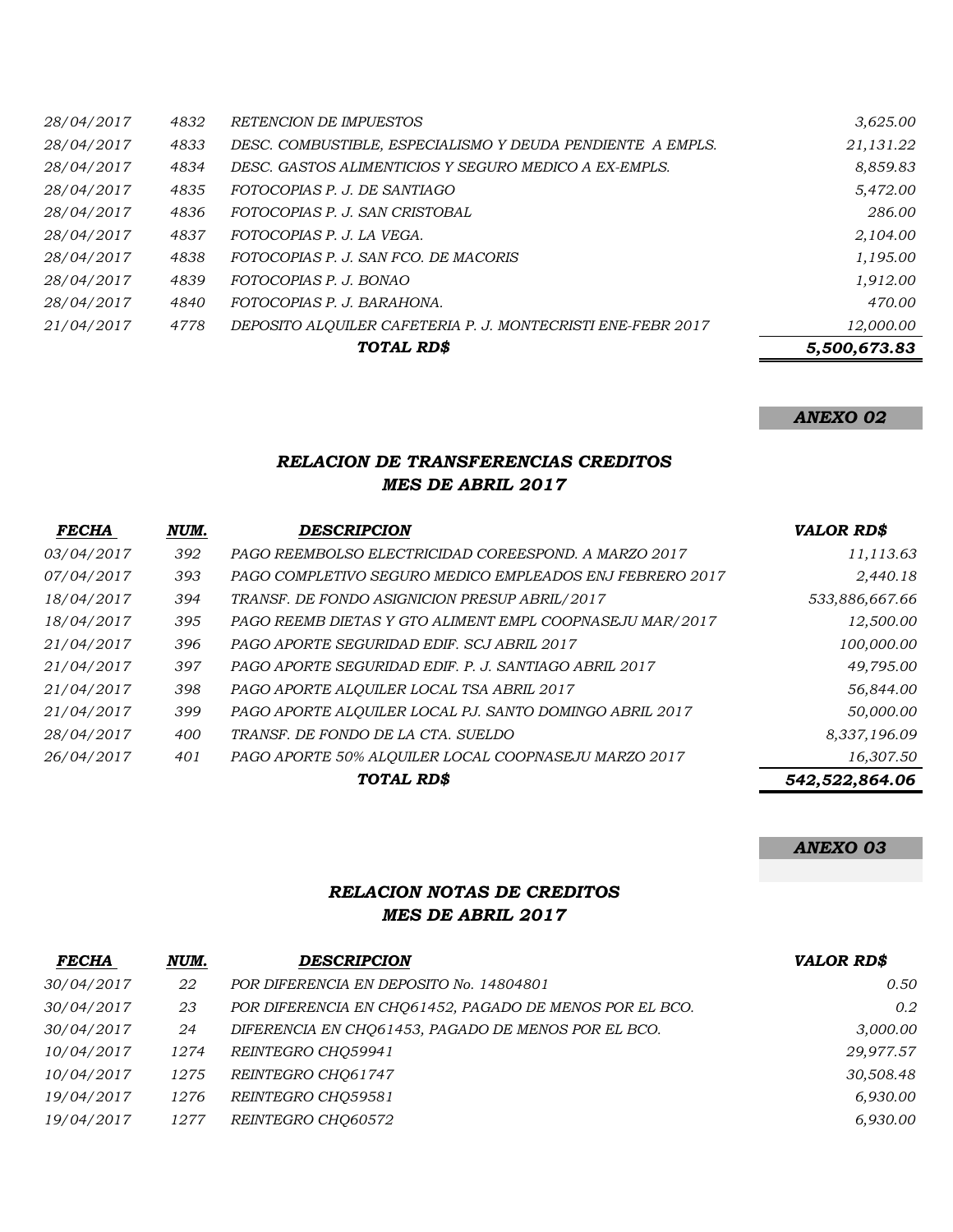|            |      | TOTAL RD\$                                                | 258,741.50 |
|------------|------|-----------------------------------------------------------|------------|
| 30/04/2017 | 1303 | DEPOSITO DE FOTOCOPIAS                                    | 552.00     |
| 30/04/2017 | 1302 | REINTEGRO POR CADUCIDAD DEL CHQ53616                      | 133.00     |
| 30/04/2017 | 1301 | REINTEGRO POR CADUCIDAD DEL CHQ53137                      | 133.00     |
| 30/04/2017 | 1295 | PERSONAL EXCLUIDOS GASTOS ALIMENTICIOS MILITARES 30/04/17 | 82,800.00  |
| 30/04/2017 | 1294 | DEPOSITO DE FOTOCOPIAS                                    | 1,930.00   |
| 25/04/2017 | 1291 | REINTEGRO CHQ62273                                        | 2,200.00   |
| 25/04/2017 | 1290 | REINTEGRO CHQ62271                                        | 850.00     |
| 25/04/2017 | 1289 | REINTEGRO CHQ62221                                        | 3,430.00   |
| 25/04/2017 | 1288 | REINTEGRO CHQ62159                                        | 1,470.00   |
| 25/04/2017 | 1287 | REINTEGRO CHQ58601                                        | 266.00     |
| 25/04/2017 | 1286 | REINTEGRO CHQ55290                                        | 3,000.00   |
| 25/04/2017 | 1285 | REINTEGRO CHQ54775                                        | 864.50     |
| 25/04/2017 | 1284 | REINTEGRO CHQ54464                                        | 675.00     |
| 25/04/2017 | 1283 | REINTEGRO CHQ53507                                        | 9,450.00   |
| 30/04/2017 | 1282 | PERSONAL EXCLUIDOS NOMINA GASTOS ALIMENTICIOS AL 30/04/17 | 33,250.00  |
| 30/04/2017 | 1281 | PERSONAL EXCLUIDOS NOMINA ESPECIALISTO AL 30/04/17        | 17,000.00  |
| 30/04/2017 | 1280 | PERSONAL EXCLUIDOS GASTOS ALIMENTICIOS AL 30/04/17        | 2,800.00   |
| 30/04/2017 | 1279 | PERSONAL EXCLUIDOS DE LA NOMINA DE BENEFICIOS AL 30/04/17 | 13,661.25  |
| 19/04/2017 | 1278 | REINTEGRO CHO61774                                        | 6,930.00   |

*ANEXO 04*

# *RELACION DE CHEQUES EMITIDOS MES DE ABRIL 2017*

| <b>FECHA</b> | NUM.  | <b>BENEFICIARIO</b>               | <b>VALOR RD\$</b> |
|--------------|-------|-----------------------------------|-------------------|
| 03/04/2017   | 61955 | AUDRI LARIZA REYES ECHAVARRIA     | 0.00              |
| 10/04/2017   | 62083 | <b>SGTO. KELVIN TAVERAS MEJIA</b> | 8,000.00          |
| 10/04/2017   | 62084 | ALTICE HISPANIOLA S A             | 1,239.18          |
| 10/04/2017   | 62085 | RAMONA J. BAUTISTA TEJEDA         | 343,809.03        |
| 10/04/2017   | 62086 | RUBEN D. HERRERA PEREZ            | 346,896.00        |
| 10/04/2017   | 62087 | ANNA H. VILLALONA JIMENEZ         | 1,726.45          |
| 10/04/2017   | 62088 | DANIELA CEDANO MERAN              | 6,349.51          |
| 11/04/2017   | 62089 | VITALIA JARDINERIA SRL            | 10,745.25         |
| 11/04/2017   | 62090 | CARMEN V. PEYNADO PION            | 145,251.63        |
| 11/04/2017   | 62091 | D COLORES TOLDOS SRL              | 31,763.52         |
| 11/04/2017   | 62092 | RAMON ANTONIO ANDUJAR BELTRE      | 57,028.50         |
| 11/04/2017   | 62093 | YESSIRY F. VICTORIANO JOA         | 49,000.00         |
| 11/04/2017   | 62094 | ERNEST D. AQUINO ROJAS            | 24,076.20         |
| 12/04/2017   | 62095 | CONSULTING RESOURCES GROUP SRL.   | 3,066,598.09      |
| 18/04/2017   | 62096 | JEANNETTE J. JIMENEZ DURAN        | 600.00            |
| 18/04/2017   | 62097 | KATIUSCA MENDOZA PERALTA          | 1,200.00          |
| 18/04/2017   | 62098 | MANUEL GUEVARA FERRERAS           | 1,200.00          |
| 18/04/2017   | 62099 | CLARO TRINIDAD SANTANA            | 2,400.00          |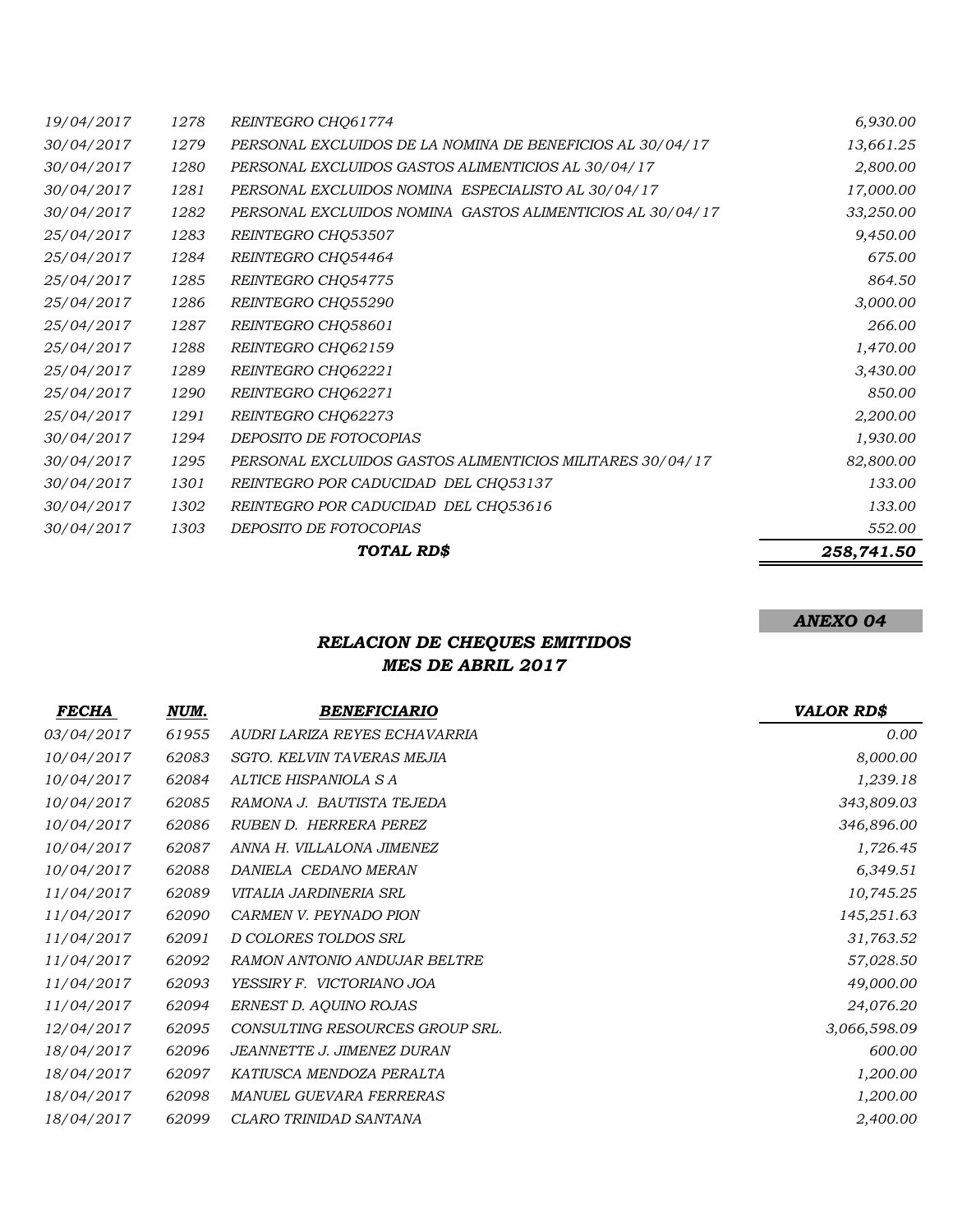| 18/04/2017 | 62100 | MARIA E. ESTEVEZ MEJIA                                | 2,400.00     |
|------------|-------|-------------------------------------------------------|--------------|
| 18/04/2017 | 62101 | COLECTOR DE IMPUESTOS INTERNOS                        | 175,059.87   |
| 18/04/2017 | 62102 | BANCO DE RESERVAS DE LA REP. DOMINICANA               | 527,512.32   |
| 18/04/2017 | 62103 | GRISEL PEREZ OZUNA                                    | 2,444.00     |
| 18/04/2017 | 62104 | ROSA E. GUZMAN JOSE                                   | 14,703.61    |
| 18/04/2017 | 62105 | EMPRESA DISTRIBUIDORA DE ELECTRICIDAD DEL ESTE, S. A. | 2,658,000.06 |
| 19/04/2017 | 62106 | MARIANO GERMAN MEJIA                                  | 116,789.65   |
| 19/04/2017 | 62107 | DULCE M. RODRIGUEZ BLANCO                             | 137,005.84   |
| 19/04/2017 | 62108 | JOSE A. CRUCETA ALMANZAR                              | 137,005.84   |
| 19/04/2017 | 62109 | FRANCISCO ANT. JEREZ MENA                             | 137,005.84   |
| 19/04/2017 | 62110 | EDGARDO HERNANDEZ MEJIA                               | 137,005.84   |
| 19/04/2017 | 62111 | SARA I. HENRIQUEZ MARIN                               | 137,005.84   |
| 19/04/2017 | 62112 | ROBERT C. PLACENCIA ALVAREZ                           | 137,005.84   |
| 19/04/2017 | 62113 | VICTOR J. CASTELLANOS ESTRELLA                        | 137,005.84   |
| 19/04/2017 | 62114 | BANDERA GLOBAL HC SRL                                 | 146,900.00   |
| 19/04/2017 | 62115 | V ENERGY, S.A.                                        | 712,500.00   |
| 19/04/2017 | 62116 | COMPU-OFFICE DOMINICANA SRL                           | 7,711.55     |
| 19/04/2017 | 62117 | EDITORA LISTIN DIARIO S A                             | 66,064.32    |
| 19/04/2017 | 62118 | MITOPALO POWER, SRL.                                  | 16,432.46    |
| 19/04/2017 | 62119 | CARY INDUSTRIAL, S. A.                                | 73,450.00    |
| 19/04/2017 | 62120 | LA INNOVACION, SRL                                    | 27,953.13    |
| 19/04/2017 | 62121 | SERVICIOS POPULAR DE SEGURIDAD S R L                  | 4,441,288.00 |
| 19/04/2017 | 62122 | SANTA MARTHA VILLAR BAEZ                              | 25,551.94    |
| 19/04/2017 | 62123 | SANTA MARTHA VILLAR BAEZ                              | 8,451.80     |
| 19/04/2017 | 62124 | SANTA MARTHA VILLAR BAEZ                              | 9,631.12     |
| 19/04/2017 | 62125 | CENTRO AUTOMOTRIZ DURAN SRL                           | 7,209.20     |
| 19/04/2017 | 62126 | PANADERIA Y REPOSTERIA MIMASA EIRL                    | 2,373.10     |
| 19/04/2017 | 62127 | CORPORACION ESTATAL DE RADIO Y TELEVISION             | 8,740.25     |
| 19/04/2017 | 62128 | MARIA DEL CARMEN DE LOS SANTOS                        | 9,333.75     |
| 19/04/2017 | 62129 | ESTACION ISLA ESTADIO, SRL                            | 182.38       |
| 19/04/2017 | 62130 | PENA LOPEZ CENTRO AUTOMOTRIZ SRL                      | 3,281.80     |
| 19/04/2017 | 62131 | LUIS GONZALO GUZMAN CONCEPCION                        | 5,747.50     |
| 19/04/2017 | 62132 | RUTH DELANEA MEDINA DE LEON                           | 22,800.00    |
| 19/04/2017 | 62133 | FELIZ RUIZ COMERCIAL SRL                              | 402.19       |
| 19/04/2017 | 62134 | TOMAS ALBERTO JIMENEZ RODRIGUEZ                       | 3,600.00     |
| 19/04/2017 | 62135 | AGUA CRYSTAL, S. A.                                   | 146,711.82   |
| 19/04/2017 | 62136 | RESTAURANT EL PATIO FAMILIAR ZAPATA, SRL              | 40,793.00    |
| 19/04/2017 | 62137 | AMADA N. DEVARES SANCHEZ                              | 314,092.92   |
| 20/04/2017 | 62138 | ROMANTI-EZER ABREU ROSARIO                            | 24,800.00    |
| 20/04/2017 | 62139 | GEOVANNI RAFAEL BATISTA SANCHEZ                       | 4,050.00     |
| 20/04/2017 | 62140 | GEOVANNI RAFAEL BATISTA SANCHEZ                       | 2,700.00     |
| 20/04/2017 | 62141 | COMPANIA DOMINICANA DE TELEFONOS, S.A.                | 2,649,498.67 |
| 20/04/2017 | 62142 | EMMANUEL SAINVIL                                      | 1,350.00     |
| 20/04/2017 | 62143 | MIGUEL EXAVIER SANO                                   | 2,700.00     |
| 20/04/2017 | 62144 | LUIS MANUEL PEREZ GUZMAN                              | 675.00       |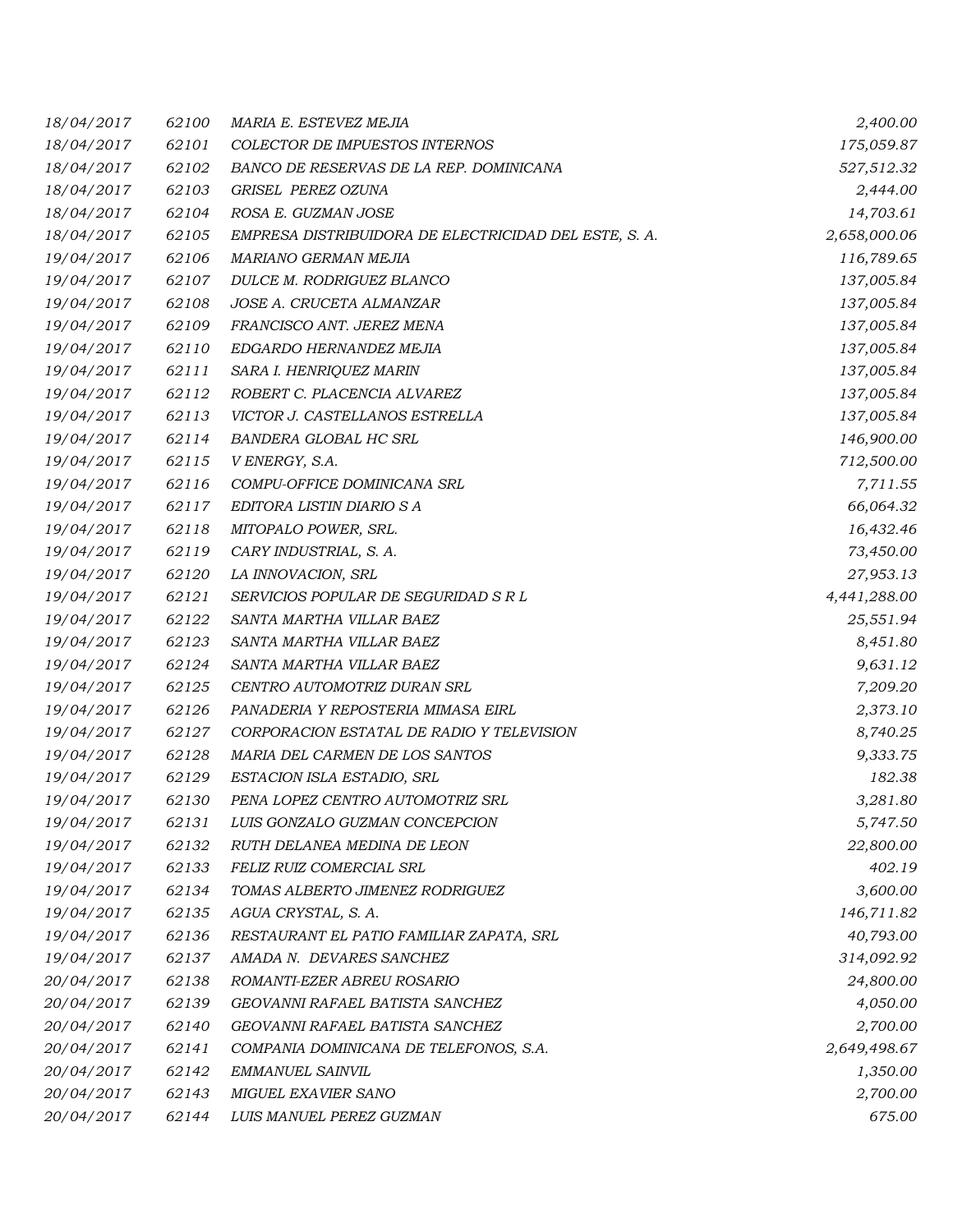| 20/04/2017 | 62145 | GLORIANNA CRISTINA MONTAS PONCEANO    | 4,950.00     |
|------------|-------|---------------------------------------|--------------|
| 20/04/2017 | 62146 | KEILA YMALAI VALDEZ FULGENCIO         | 1,350.00     |
| 20/04/2017 | 62147 | LAYONER MINAYA DURAN                  | 675.00       |
| 20/04/2017 | 62148 | MERCEDES PATERNA CIRIACO DE MENDEZ    | 3,960.00     |
| 20/04/2017 | 62149 | ROSA MARIA SILVERIO TEJADA            | 990.00       |
| 20/04/2017 | 62150 | OLGA MARGARITA VINAS MARTINEZ         | 1,350.00     |
| 20/04/2017 | 62151 | DOMINICANA ALVAREZ                    | 675.00       |
| 20/04/2017 | 62152 | DOMINICANA ALVAREZ                    | 1,350.00     |
| 20/04/2017 | 62153 | SYLVIE VANBOSSUYT DE GUERRERO         | 4,500.00     |
| 20/04/2017 | 62154 | DAYANARA Y. PERALTA JAQUEZ            | 15,300.00    |
| 20/04/2017 | 62155 | <b>COLECTOR DE IMPUESTOS INTERNOS</b> | 12,986.04    |
| 20/04/2017 | 62156 | LUIS MANUEL PEREZ GUZMAN              | 7,425.00     |
| 20/04/2017 | 62157 | LISSA MELINA VERAS RIVAS              | 1,200.00     |
| 20/04/2017 | 62158 | <b>BLAURY LUCIANO FERRERAS</b>        | 1,200.00     |
| 20/04/2017 | 62159 | CARMEN DE JESUS DE JS. DE BERNAL      | 1,470.00     |
| 20/04/2017 | 62160 | FIOL D. CABREJA                       | 4,268.45     |
| 20/04/2017 | 62161 | PETRONILA ALMONTE                     | 15,537.15    |
| 20/04/2017 | 62162 | ANA ANTONIA SANTO                     | 3,920.00     |
| 20/04/2017 | 62163 | LILIANA CRUZ MOLINA VARGAS            | 9,800.00     |
| 20/04/2017 | 62164 | BIENVENIDA C. SIERRA FERRERAS         | 2,940.00     |
| 20/04/2017 | 62165 | MARIA MAGDALENA SIERRA PEREZ          | 8,933.86     |
| 20/04/2017 | 62166 | CONSEJO DEL PODER JUDICIAL            | 2,069.19     |
| 20/04/2017 | 62167 | SUMERGIDA ALVAREZ LAGARES             | 6,432.38     |
| 20/04/2017 | 62168 | CARLIXTA HERNANDEZ                    | 14,748.52    |
| 20/04/2017 | 62169 | <b>HECTOR PEREZ ESPINOSA</b>          | 17,120.20    |
| 20/04/2017 | 62170 | ZOILA YNES DIAZ ESPEJO                | 16,220.42    |
| 20/04/2017 | 62171 | IBELISE DEL C. RAMIREZ PEREZ          | 6,297.91     |
| 20/04/2017 | 62172 | FRANCISCA ALT. FERNANDEZ GONZALEZ     | 4,240.00     |
| 20/04/2017 | 62173 | DILENIS FABIAN CHIVILLI               | 5,700.00     |
| 20/04/2017 | 62174 | MARIA S. ORTIZ BAEZ                   | 475.00       |
| 20/04/2017 | 62175 | EDENORTE DOMINICANA, S. A.            | 617,998.47   |
| 20/04/2017 | 62176 | EDENORTE DOMINICANA, S. A.            | 3,719,557.52 |
| 20/04/2017 | 62177 | GBM DOMINICANA S A                    | 1,120,356.32 |
| 20/04/2017 | 62178 | MAXIMO WINNAR PERALTA MELENDEZ        | 7,315.00     |
| 20/04/2017 | 62179 | POLLOS SANDIE RESTAURANT SRL          | 28,369.70    |
| 20/04/2017 | 62180 | RUTH DELANEA MEDINA DE LEON           | 30,432.21    |
| 20/04/2017 | 62181 | <b>IDOM SAS</b>                       | 3,420.00     |
| 20/04/2017 | 62182 | HIPOLITO POLONIA, SRL                 | 13,015.00    |
| 20/04/2017 | 62183 | <b>GRUPO R C SRL</b>                  | 5,015.26     |
| 20/04/2017 | 62184 | GRUPO R C SRL                         | 6,383.05     |
| 20/04/2017 | 62185 | <b>GRUPO R C SRL</b>                  | 3,647.46     |
| 21/04/2017 | 62186 | WINDTELECOM, S. A.                    | 213,210.00   |
| 21/04/2017 | 62187 | SANTO DOMINGO MOTORS COMPANY, S. A.   | 30,861.25    |
| 21/04/2017 | 62188 | GRUPO R C SRL                         | 11,922.62    |
| 21/04/2017 | 62189 | NOSA PINTURA AUTOMOTRIZ SRL           | 35,938.40    |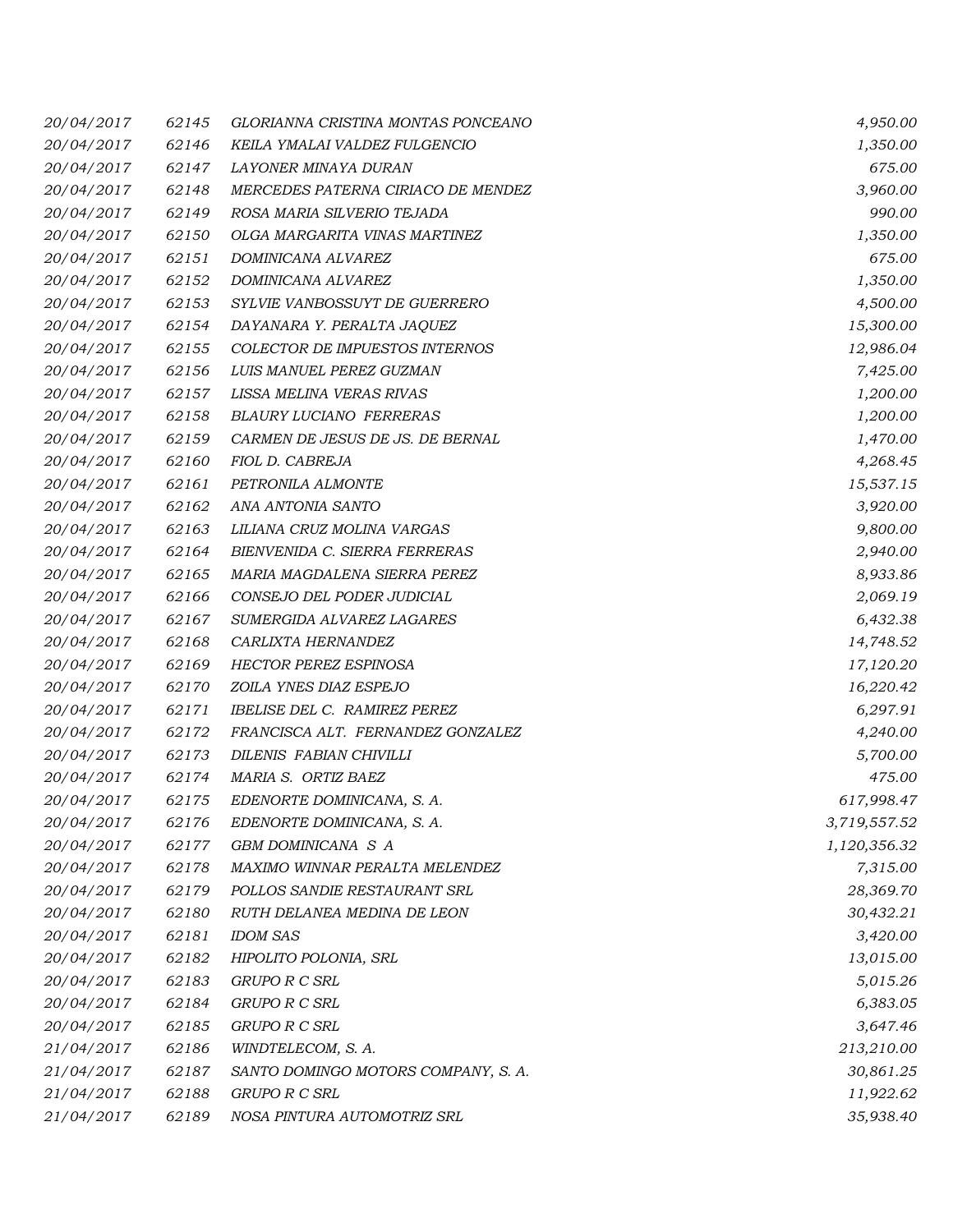| 21/04/2017 | 62190 | D MAGGIE, SRL                                | 29,418.31    |
|------------|-------|----------------------------------------------|--------------|
| 21/04/2017 | 62191 | PAPELES COMERCIALES DIANA, SA                | 1,108,530.00 |
| 21/04/2017 | 62192 | INDUSTRIAS BANILEJAS, SAS                    | 111,265.83   |
| 21/04/2017 | 62193 | HERMOSILLO COMERCIAL SRL                     | 496,330.48   |
| 21/04/2017 | 62194 | <b>DIES TRADING SRL</b>                      | 16,113.80    |
| 21/04/2017 | 62195 | EMPRESAS INTEGRADAS S A S                    | 164,470.37   |
| 21/04/2017 | 62196 | EDITORA LISTIN DIARIO S A                    | 66,064.32    |
| 21/04/2017 | 62197 | NEW IMAGE SOLUTIONS AND MARKETING SRL        | 8,249.00     |
| 21/04/2017 | 62198 | EMPRESAS INTEGRADAS S A S                    | 449,740.00   |
| 21/04/2017 | 62199 | VIAMAR, S. A.                                | 5,848.82     |
| 21/04/2017 | 62200 | JMART ELECTRO INDUSTRIAL, SRL                | 82,490.00    |
| 21/04/2017 | 62201 | AV BLANDINO & CIA, SA                        | 72,675.00    |
| 21/04/2017 | 62202 | EDESUR DOMINICANA, S. A.                     | 6,524,166.53 |
| 21/04/2017 | 62203 | AMADA N. DEVARES SANCHEZ                     | 319,536.63   |
| 21/04/2017 | 62204 | COMPANIA DE LUZ Y FUERZA DE LAS TERRENAS S A | 433.72       |
| 21/04/2017 | 62205 | LISADEIDY RIVERA OLIVO                       | 2,555.00     |
| 21/04/2017 | 62206 | CELESTINA PAREDES ABREU                      | 11,742.80    |
| 21/04/2017 | 62207 | MARIA S. ORTIZ BAEZ                          | 2,775.35     |
| 21/04/2017 | 62208 | ISAMAR ESPINOSA URBAEZ                       | 30,706.00    |
| 21/04/2017 | 62209 | NOLSI Y. RUIZ TERRERO                        | 1,707.30     |
| 21/04/2017 | 62210 | RUBEN D. HERRERA PEREZ                       | 348,416.00   |
| 21/04/2017 | 62211 | LISETTE ANNIE GENAO DURAN                    | 6,930.00     |
| 21/04/2017 | 62212 | DELFINA AMPARO DE LEON                       | 22,360.80    |
| 21/04/2017 | 62213 | DAMARIS A. VILLALONA GUZMAN                  | 2,800.00     |
| 21/04/2017 | 62214 | EDITH MARIA SAINT-HILAIRE TORRES             | 8,910.00     |
| 21/04/2017 | 62215 | RHINA MONTILLA BRITO                         | 1,750.00     |
| 21/04/2017 | 62216 | ARIEL A. VOLQUEZ MATOS                       | 1,750.00     |
| 21/04/2017 | 62217 | RAFAEL ANT. GARCIA                           | 41,926.30    |
| 21/04/2017 | 62218 | NORA C. RONE P.                              | 14,700.00    |
| 21/04/2017 | 62219 | CALIXTO MEDINA CUEVAS                        | 4,900.00     |
| 21/04/2017 | 62220 | ANA M. RODRIGUEZ SALADO                      | 8,526.00     |
| 21/04/2017 | 62221 | RAFAEL A. CALERO ROJAS                       | 3,430.00     |
| 21/04/2017 | 62222 | MARIA NELLY BAEZ A.                          | 4,900.00     |
| 21/04/2017 | 62223 | TERESA DE LA CRUZ LEONARDO                   | 5,880.00     |
| 21/04/2017 | 62224 | DIGNA R. ALMONTE FERNANDEZ                   | 25,480.00    |
| 21/04/2017 | 62225 | CRUZ A. SILVIA TREMOLS                       | 14,291.67    |
| 21/04/2017 | 62226 | ANTONIA DOLORES CABA                         | 12,348.00    |
| 21/04/2017 | 62227 | MARIA E. VASQUEZ P.                          | 15,625.56    |
| 21/04/2017 | 62228 | CELESTE A. OVIEDO O.                         | 2,940.00     |
| 21/04/2017 | 62229 | PORFIRIO ESTEVEZ CANELA                      | 21,070.00    |
| 21/04/2017 | 62230 | LORENZA G. CORNELIO Y C.                     | 19,600.00    |
| 21/04/2017 | 62231 | MIGUEL A. RUIZ BRACHE                        | 14,700.00    |
| 21/04/2017 | 62232 | MARIA DEL C. GUZMAN GONZALEZ                 | 4,900.00     |
| 21/04/2017 | 62233 | DIEGO DE LA CRUZ GOMEZ                       | 15,680.00    |
| 21/04/2017 | 62234 | CLARA M. SOSA DE BUENO                       | 4,900.00     |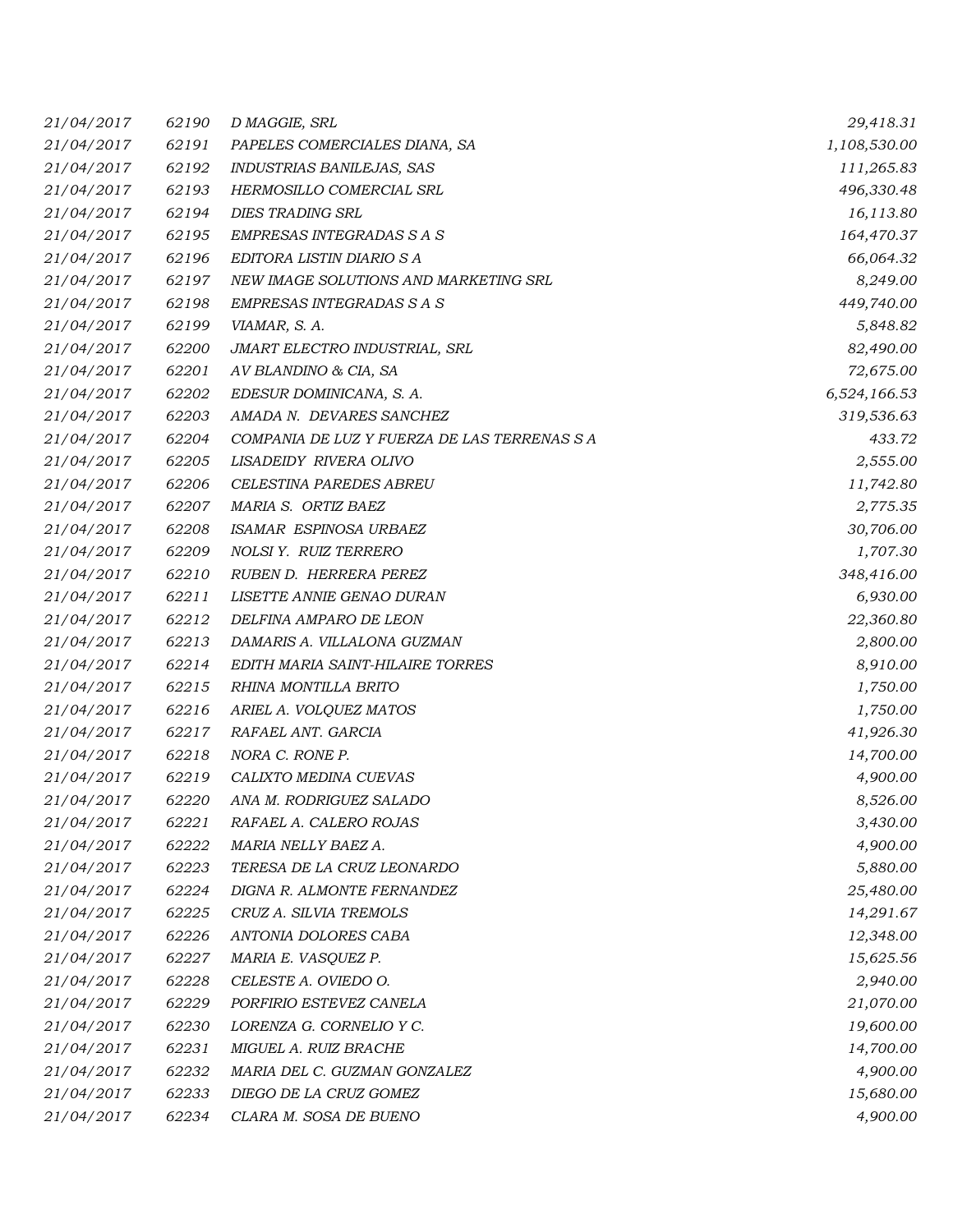| 21/04/2017 | 62235 | CONSEJO DEL PODER JUDICIAL                   | 5,710.52     |
|------------|-------|----------------------------------------------|--------------|
| 21/04/2017 | 62236 | MARIA B. HICIANO FELIZ                       | 6,018.18     |
| 21/04/2017 | 62237 | GERMANIA CASTILLO PENA                       | 14,257.93    |
| 21/04/2017 | 62238 | CARMEN B. MERCEDES GARCIA                    | 3,920.00     |
| 21/04/2017 | 62239 | LUISA GARCIA C.                              | 3,038.00     |
| 21/04/2017 | 62240 | RAMON E. BAEZ RODRIGUEZ                      | 6,860.00     |
| 21/04/2017 | 62241 | RAFAEL E. DE LA PAZ                          | 2,940.00     |
| 21/04/2017 | 62242 | ANA MERCEDES DOMINGUEZ                       | 1,103.33     |
| 21/04/2017 | 62243 | REGINA CAMPUSANO DE PEREZ                    | 5,880.00     |
| 21/04/2017 | 62244 | RAMON E. MADURO                              | 3,125.50     |
| 21/04/2017 | 62245 | WALDY F. ACOSTA ACOSTA                       | 4,655.00     |
| 21/04/2017 | 62246 | RAFAEL V. RODRIGUEZ FERNANDEZ                | 9,509.50     |
| 21/04/2017 | 62247 | ANEURYS ALEXANDRO DIAZ                       | 3,125.50     |
| 21/04/2017 | 62248 | WANDER M. SOSA MORLA                         | 1,729.00     |
| 21/04/2017 | 62249 | VICTOR A. REYES BURGOS                       | 1,995.00     |
| 21/04/2017 | 62250 | ARS PALIC SALUD, S. A.                       | 1,977,644.45 |
| 21/04/2017 | 62251 | ESTACION ISLA ESTADIO, SRL                   | 4,247.80     |
| 21/04/2017 | 62252 | D OCAIRA FESTEJOS SRL                        | 22,273.20    |
| 21/04/2017 | 62253 | MATOS & COMPANIA, SRL                        | 13,900.99    |
| 21/04/2017 | 62254 | OSCAR E. OZUNA BODDEN                        | 581,769.39   |
| 24/04/2017 | 62255 | UNIVERSIDAD AUTONOMA DE SANTO DOMINGO        | 40,000.00    |
| 24/04/2017 | 62256 | REFRI CITY, SRL                              | 37,537.95    |
| 24/04/2017 | 62257 | R S D REMANUFACTURE SOLUTIONS DOMINICANA SRL | 364,170.75   |
| 24/04/2017 | 62258 | PERSEUS COMERCIAL, SRL                       | 18,509.40    |
| 24/04/2017 | 62259 | CENTRO ESPECIALIZADO DE COMPUTACION, SRL.    | 15,295.68    |
| 24/04/2017 | 62260 | FERRETERIA M & A SRL                         | 28,365.82    |
| 24/04/2017 | 62261 | RAMON ANTONIO ANDUJAR BELTRE                 | 41,562.50    |
| 24/04/2017 | 62262 | HERMOSILLO COMERCIAL SRL                     | 496,330.48   |
| 24/04/2017 | 62263 | <i>FERRETERIA GOFAM S R L</i>                | 186,253.47   |
| 24/04/2017 | 62264 | MARGRAF, SRL                                 | 14,125.00    |
| 24/04/2017 | 62265 | RADIOCENTRO, S.A.S.                          | 8,373.30     |
| 24/04/2017 | 62266 | PRODACOM SAS                                 | 8,877.20     |
| 24/04/2017 | 62267 | VICTORIA I. FRIAS ANGELES DE CUEVAS          | 1,000.00     |
| 24/04/2017 | 62268 | ANITA ELIZABET CUEVAS QUEZADA                | 1,000.00     |
| 24/04/2017 | 62269 | MIGUELINA YOST SEPULVEDA                     | 1,000.00     |
| 24/04/2017 | 62270 | MABEL GONZALEZ MENA                          | 1,000.00     |
| 24/04/2017 | 62271 | <b>LEONCIO MORALES</b>                       | 850.00       |
| 24/04/2017 | 62272 | ANGEL MANUEL SUERO GERALDO                   | 3,500.00     |
| 24/04/2017 | 62273 | JOSE I. DONE CORDERO                         | 2,200.00     |
| 24/04/2017 | 62274 | LUIS FERNANDO VASQUEZ                        | 2,400.00     |
| 24/04/2017 | 62275 | JOSE ENCARNACION BATISTA SALCEDO             | 3,000.00     |
| 24/04/2017 | 62276 | CARLOS E. GONZALEZ LEYBA                     | 3,000.00     |
| 24/04/2017 | 62277 | ANGELA TAVERAS MARTE CAPELLAN                | 3,000.00     |
| 24/04/2017 | 62278 | ARIDIO ANT. MERCEDES SONE                    | 3,000.00     |
| 24/04/2017 | 62279 | <b>BENJAMIN PEREZ FELIZ</b>                  | 5,000.00     |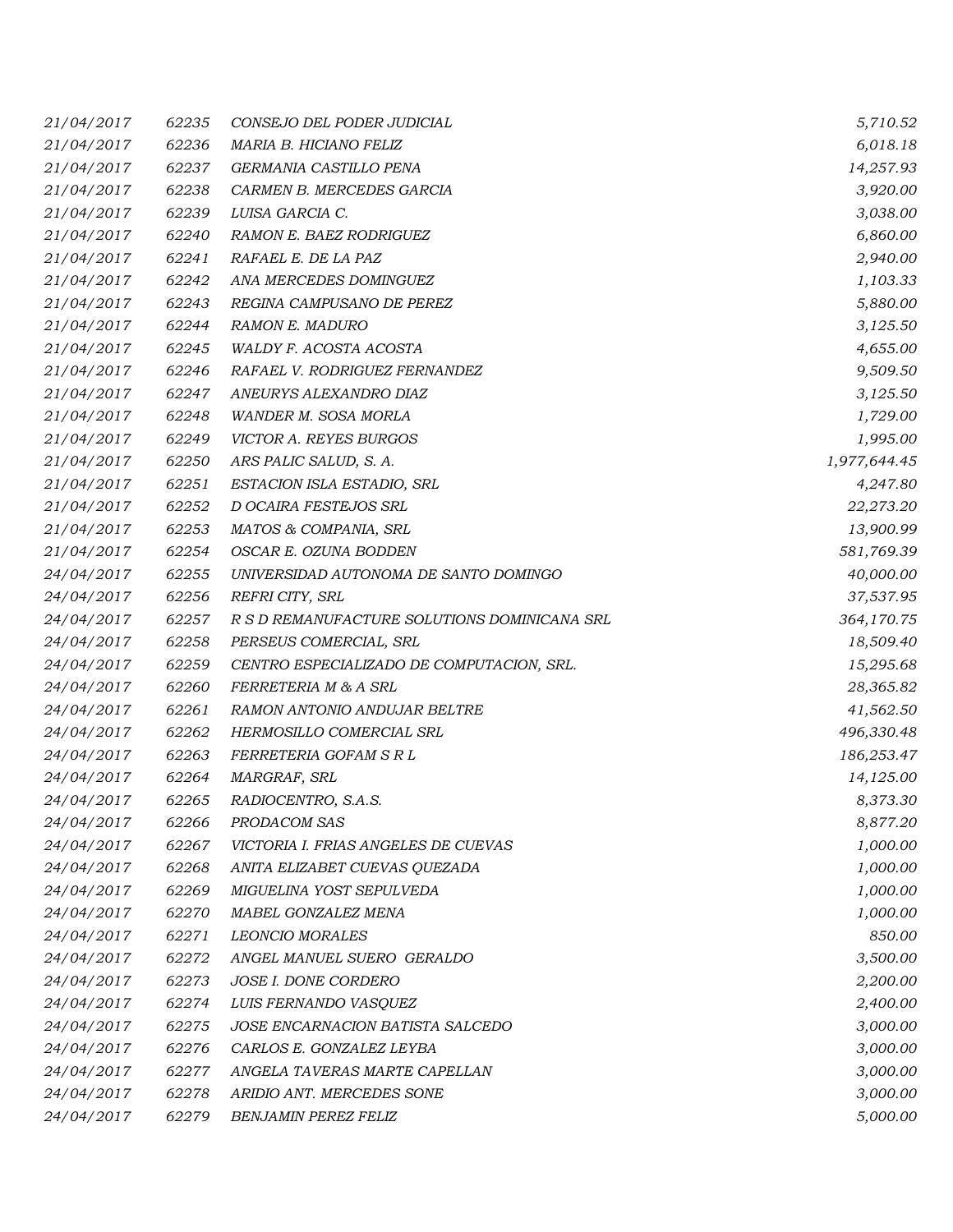| 24/04/2017 | 62280 | <i>CLAUDIA ALMONTE</i>        | 3,000.00  |
|------------|-------|-------------------------------|-----------|
| 24/04/2017 | 62281 | MARIA DIVINA GOMEZ TAVERAS    | 3,000.00  |
| 24/04/2017 | 62282 | JOSEFINA DEL P. PINEDA K.     | 6,000.00  |
| 24/04/2017 | 62283 | EDUARDO MEJIA JIMENEZ         | 3,000.00  |
| 24/04/2017 | 62284 | EDUVIGES MA. ACOSTA VARGAS    | 3,000.00  |
| 24/04/2017 | 62285 | ENMANUELA ARIAS MARTINEZ      | 3,000.00  |
| 24/04/2017 | 62286 | FRANCISCO A. LIZARDO GOMEZ    | 3,000.00  |
| 24/04/2017 | 62287 | FRANCISCO LENDOR SANABIA      | 3,000.00  |
| 24/04/2017 | 62288 | GERTRUDIS FIGUEROA CRISOSTOMO | 3,000.00  |
| 24/04/2017 | 62289 | GUILLERMO ESQUEA LARA         | 3,000.00  |
| 24/04/2017 | 62290 | MARIA ALT. PAULINO DE LOS S.  | 3,000.00  |
| 24/04/2017 | 62291 | MODESTO ACOSTA VARGAS         | 3,000.00  |
| 24/04/2017 | 62292 | NEOLFIS WALKIRA FAMILIA MORA  | 3,000.00  |
| 24/04/2017 | 62293 | ANEUDY J. MENDEZ FERRERAS     | 3,000.00  |
| 24/04/2017 | 62294 | <b>WENDY MONTILLA REYES</b>   | 3,000.00  |
| 24/04/2017 | 62295 | YUDERKYS RODRIGUEZ N.         | 3,000.00  |
| 24/04/2017 | 62296 | DIANA ALT. RODRIGUEZ MARTINEZ | 6,000.00  |
| 24/04/2017 | 62297 | MARTHA L. ROMAN CORCINO       | 3,000.00  |
| 24/04/2017 | 62298 | CIVELYS S. MENCIA DEL ROSARIO | 3,000.00  |
| 24/04/2017 | 62299 | YUNILSSIS L. ABREU VASQUEZ    | 3,000.00  |
| 24/04/2017 | 62300 | RAFAEL A. DIAZ CASTILLO       | 3,000.00  |
| 24/04/2017 | 62301 | TERESA NUNEZ RAMOS            | 22,146.46 |
| 24/04/2017 | 62302 | <b>JAZMIN O. VERAS SABES</b>  | 12,397.36 |
| 24/04/2017 | 62303 | PAMELA A. VERAS SOSA          | 36,958.85 |
| 24/04/2017 | 62304 | YNOCENCIA E. HURTADO VASQUEZ  | 3,231.20  |
| 24/04/2017 | 62305 | JOSE A. FRANCO                | 19,301.00 |
| 24/04/2017 | 62306 | <i>JOSE A. FRANCO</i>         | 25,376.00 |
| 24/04/2017 | 62307 | YISEIDY DEL C. CRUZ SILVESTRE | 21,038.15 |
| 24/04/2017 | 62308 | PAOLA V. PUJOLS DICENT        | 6,925.88  |
| 24/04/2017 | 62309 | MARGRAF, SRL                  | 12,678.60 |
| 24/04/2017 | 62310 | CONSEJO DEL PODER JUDICIAL    | 1,602.40  |
| 24/04/2017 | 62311 | RAMON ANT. LOPEZ PAULA        | 9,443.00  |
| 24/04/2017 | 62312 | <b>WILLY ROSARIO PAULINO</b>  | 7,847.00  |
| 24/04/2017 | 62313 | JACQUELIN FCA. REYES OLIVIER  | 11,305.00 |
| 24/04/2017 | 62314 | ESTEBAN MERCEDES HERNANDEZ    | 3,923.50  |
| 24/04/2017 | 62315 | ARGENIS GUILLEN HERNANDEZ     | 3,258.50  |
| 24/04/2017 | 62316 | JORGE S. TIBURCIO HERNANDEZ   | 50,606.50 |
| 24/04/2017 | 62317 | MIGUEL E. BAEZ GUERRERO       | 8,645.00  |
| 24/04/2017 | 62318 | GIL ROSARIO VARGAS            | 665.00    |
| 24/04/2017 | 62319 | YAURYS V. ALCANTARA BURGOS    | 18,952.50 |
| 24/04/2017 | 62320 | JOSE L. GALAN BATISTA         | 1,330.00  |
| 24/04/2017 | 62321 | NESTOR CESAR PAYANO           | 2,793.00  |
| 24/04/2017 | 62322 | JUAN BAEZ DE LA ROSA          | 997.50    |
| 24/04/2017 | 62323 | ANGELES JORGE SANCHEZ JIMENEZ | 1,729.00  |
| 24/04/2017 | 62324 | CLETO ANT. CRUZ PENA          | 1,795.50  |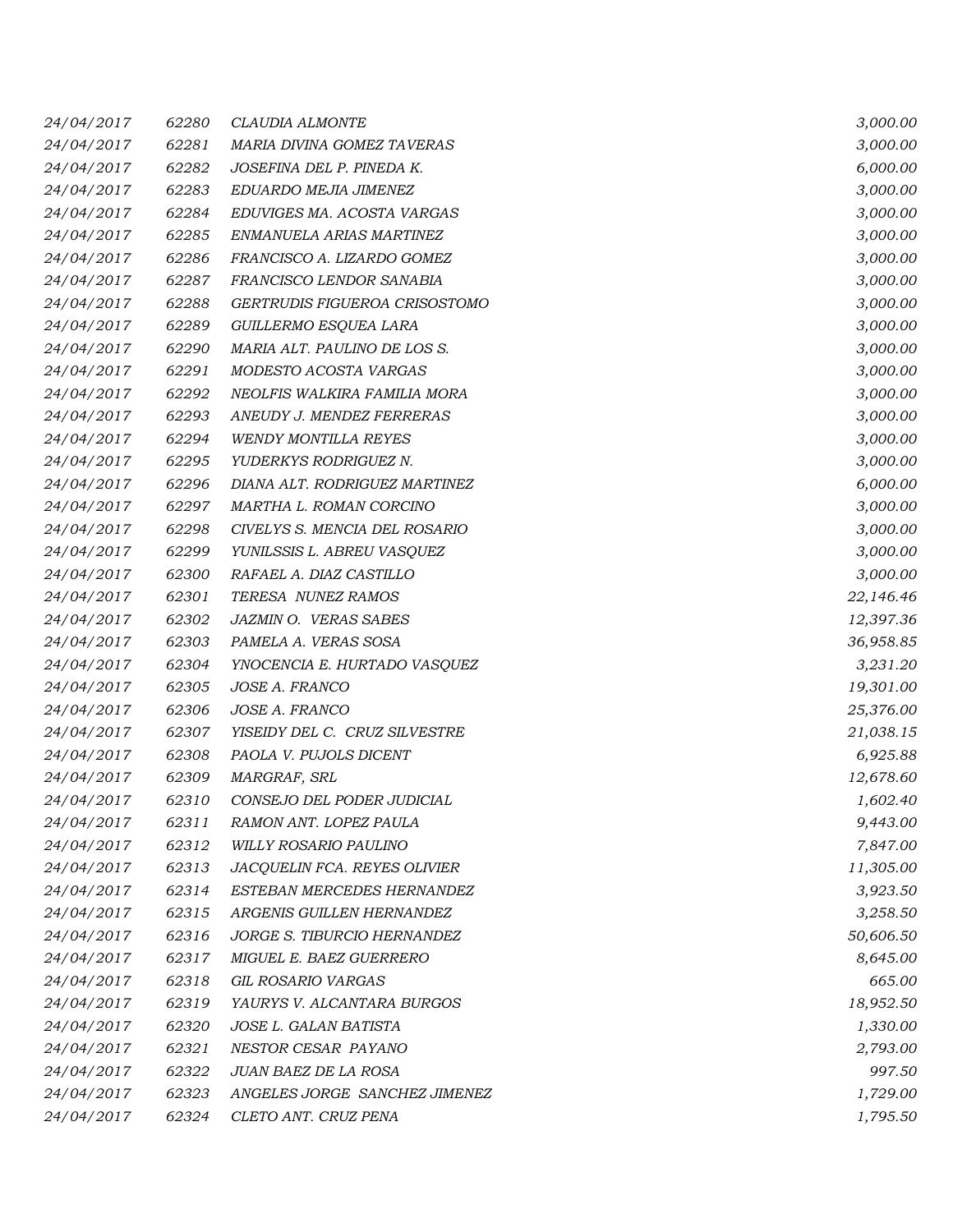| 24/04/2017 | 62325 | JOSE FCO. ARISMENDY ALCANTARA     | 1,995.00  |
|------------|-------|-----------------------------------|-----------|
| 24/04/2017 | 62326 | GRAVIEL A. CRUZ BENZAN            | 1,729.00  |
| 24/04/2017 | 62327 | JOSE S. OGANDO SEGURA             | 3,524.50  |
| 24/04/2017 | 62328 | RAFAEL REYES MEDINA               | 1,662.50  |
| 24/04/2017 | 62329 | JOSE ROLANDO NUNEZ BRITO          | 1,729.00  |
| 24/04/2017 | 62330 | PAULINO ENCARNACION MONTERO       | 665.00    |
| 24/04/2017 | 62331 | ELIEZER SOSA ALMONTE              | 731.50    |
| 24/04/2017 | 62332 | RAMON D. RAMIREZ SOLIS            | 1,596.00  |
| 24/04/2017 | 62333 | JUAN I. MARTINEZ MARRERO          | 199.50    |
| 24/04/2017 | 62334 | LUIS BRITO SUAREZ                 | 798.00    |
| 24/04/2017 | 62335 | <b>MARTIN GONZALEZ HICIANO</b>    | 1,596.00  |
| 24/04/2017 | 62336 | MAURO D. DE LOS SANTOS DE LA ROSA | 1,596.00  |
| 24/04/2017 | 62337 | OSCAR ML. PEREZ RIVAS             | 266.00    |
| 24/04/2017 | 62338 | <b>RAMON PEREZ RAMIREZ</b>        | 798.00    |
| 24/04/2017 | 62339 | SANTIAGO DE LA CRUZ RINCON        | 399.00    |
| 24/04/2017 | 62340 | TONY A. RODRIGUEZ MONTERO         | 1,529.50  |
| 24/04/2017 | 62341 | YONNY AGRAMONTE PENA              | 1,928.50  |
| 24/04/2017 | 62342 | NICOLAS BELTRE RAMIREZ            | 2,726.50  |
| 24/04/2017 | 62343 | EDWARD VELOZ FLORENZAN            | 2,261.00  |
| 24/04/2017 | 62344 | INOCENCIO RODRIGUEZ VARGAS        | 266.00    |
| 24/04/2017 | 62345 | GUSTAVO A. TAPIA MENDOZA          | 931.00    |
| 24/04/2017 | 62346 | ENMANUEL E. RAPOSO MATEO          | 1,662.50  |
| 24/04/2017 | 62347 | <b>JUAN ALB. LEBRON DURAN</b>     | 2,261.00  |
| 24/04/2017 | 62348 | RAFAEL ANT. DOMINGUEZ CRUZ        | 1,064.00  |
| 24/04/2017 | 62349 | ELIGIO ROJAS GONZALEZ             | 1,396.50  |
| 24/04/2017 | 62350 | JUAN ML. DEL ORBE MORA            | 2,261.00  |
| 24/04/2017 | 62351 | KELVIN OMAR PAULINO SOTO          | 532.00    |
| 24/04/2017 | 62352 | ADALBERTO VENTURA VENTURA         | 1,729.00  |
| 24/04/2017 | 62353 | WILSON ML. MARTINEZ               | 1,795.50  |
| 24/04/2017 | 62354 | RAMON ANT. LOPEZ PAULA            | 20,482.00 |
| 24/04/2017 | 62355 | GELLER A. POLANCO GUTIERREZ       | 2,660.00  |
| 24/04/2017 | 62356 | FRANCISCO ALB. LIBERATO MORAN     | 16,625.00 |
| 24/04/2017 | 62357 | JOSE ANT. MARIOT ACOSTA           | 10,307.50 |
| 24/04/2017 | 62358 | FRANCISCO N. CEPEDA GRULLON       | 5,519.50  |
| 24/04/2017 | 62359 | LEURY L. PEREZ CORNIEL            | 4,389.00  |
| 24/04/2017 | 62360 | WILLY ROSARIO PAULINO             | 4,256.00  |
| 24/04/2017 | 62361 | LUIS M. MATIAS SUAREZ             | 2,593.50  |
| 24/04/2017 | 62362 | JACQUELIN FCA. REYES OLIVIER      | 3,391.50  |
| 24/04/2017 | 62363 | <b>JESUS CASTILLO POLANCO</b>     | 1,396.50  |
| 24/04/2017 | 62364 | CARMELO MERETTE MATIAS            | 2,460.50  |
| 24/04/2017 | 62365 | ELVIN E. ESTEVEZ GRULLON          | 2,992.50  |
| 24/04/2017 | 62366 | CRISTIAN E. RIVAS VENTURA         | 21,346.50 |
| 24/04/2017 | 62367 | LUZ E. REYES DE CASTRO            | 28,661.50 |
| 24/04/2017 | 62368 | CARLOS ANT. MARTINEZ BALBUENA     | 5,519.50  |
| 24/04/2017 | 62369 | VICTOR V. ARIAS DE LA ROSA        | 3,391.50  |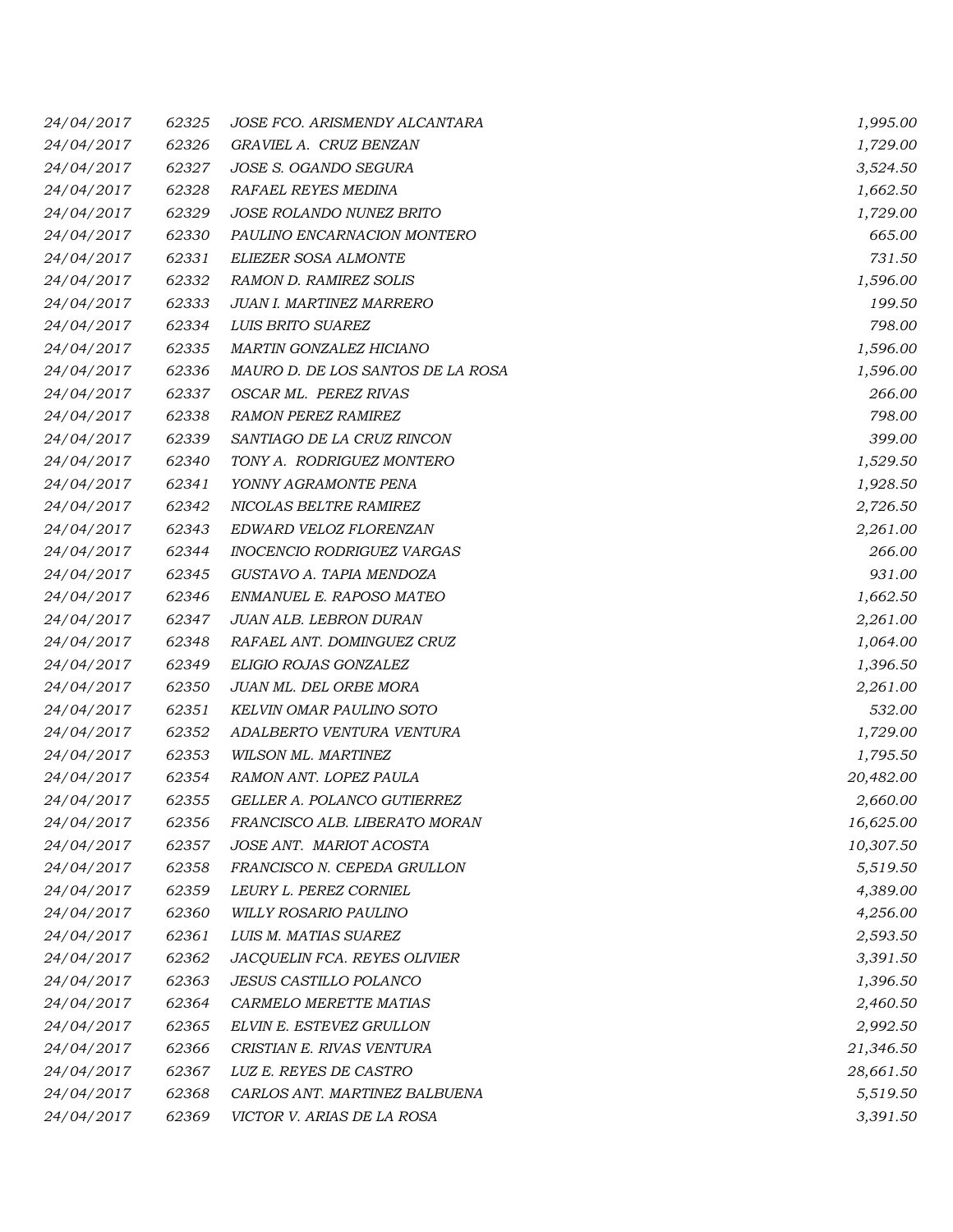| 24/04/2017 | 62370 | YAURYS V. ALCANTARA BURGOS                            | 24,272.50     |
|------------|-------|-------------------------------------------------------|---------------|
| 24/04/2017 | 62371 | FERNANDO A. BATISTA GRULLON                           | 4,256.00      |
| 24/04/2017 | 62372 | JOSE I. VASQUEZ NUNEZ                                 | 2,793.00      |
| 24/04/2017 | 62373 | JUAN R. JIMENEZ MELO                                  | 1,862.00      |
| 24/04/2017 | 62374 | ABERCIO ANT. PARRA GUTIERREZ                          | 3,192.00      |
| 24/04/2017 | 62375 | BERNARDO ANT. GARCIA FAMILIA                          | 6,916.00      |
| 24/04/2017 | 62376 | ESTEBAN MERCEDES HERNANDEZ                            | 4,389.00      |
| 24/04/2017 | 62377 | EUSEBIO V. VALLE REYES                                | 3,591.00      |
| 24/04/2017 | 62378 | LUIS A. DE LA ROSA ESPINAL                            | 4,588.50      |
| 24/04/2017 | 62379 | JEFFREY A. NUNEZ BALDERA                              | 6,450.50      |
| 24/04/2017 | 62380 | YANNI F. HERNANDEZ DISLA                              | 7,315.00      |
| 24/04/2017 | 62381 | JORGE L. MERCEDES CASTRO                              | 10,440.50     |
| 24/04/2017 | 62382 | JUAN FCO. CEBALLO TAVERA                              | 1,130.50      |
| 24/04/2017 | 62383 | JOSE ALFREDO MOLINA                                   | 3,591.00      |
| 24/04/2017 | 62384 | GIL ROSARIO VARGAS                                    | 3,325.00      |
| 24/04/2017 | 62385 | VICTOR A. REYES BURGOS                                | 3,857.00      |
| 24/04/2017 | 62386 | FELIX A. VARGAS FERNANDEZ                             | 1,064.00      |
| 25/04/2017 | 62387 | ARS PALIC SALUD, S. A.                                | 16,655,423.75 |
| 25/04/2017 | 62388 | <b>GRUPO R C SRL</b>                                  | 3,647.46      |
| 25/04/2017 | 62389 | CORP DEI ACUEDUCTO Y ALCANT. DE BOCA CHICA            | 7,208.00      |
| 25/04/2017 | 62390 | CORP DEL ACUEDUCTO Y ALCANT. DE SANTO DOMINGO (CAASD) | 4,749.00      |
| 25/04/2017 | 62391 | AYUNTAMIENTO DEL DISTRITO NACIONAL                    | 31,251.00     |
| 25/04/2017 | 62392 | TOMAS ALBERTO JIMENEZ RODRIGUEZ                       | 21,600.00     |
| 25/04/2017 | 62393 | ALBAS NIRIS FELIZ FELIZ                               | 15,580.00     |
| 25/04/2017 | 62394 | CORP DEL ACUEDUCTO Y ALCANT DE LA VEGA (CORAAVEGA)    | 18,267.00     |
| 25/04/2017 | 62395 | SEGUROS BANRESERVAS, S. A.                            | 269,986.56    |
| 25/04/2017 | 62396 | IDOM SAS                                              | 6,650.00      |
| 25/04/2017 | 62397 | AYUNTAMIENTO MUNICIPAL PUERTO PLATA                   | 6,300.00      |
| 25/04/2017 | 62398 | SYNTES SRL                                            | 59,879.83     |
| 25/04/2017 | 62399 | SITIO GOURMET SRL                                     | 7,768.75      |
| 25/04/2017 | 62400 | SANTA MARTHA VILLAR BAEZ                              | 10,810.44     |
| 25/04/2017 | 62401 | SANTA MARTHA VILLAR BAEZ                              | 25,158.83     |
| 25/04/2017 | 62402 | ROSA MARIA SILVERIO TEJADA                            | 2,970.00      |
| 25/04/2017 | 62403 | JOSEFINA ALT. IVELISSE CORNIELLE MENDOZA              | 675.00        |
| 25/04/2017 | 62404 | DAMARIS A. VILLALONA GUZMAN                           | 1,700.00      |
| 25/04/2017 | 62405 | DOMINICANA ALVAREZ                                    | 2,700.00      |
| 25/04/2017 | 62406 | DAMARIS A. VILLALONA GUZMAN                           | 200.00        |
| 25/04/2017 | 62407 | JHONNY GUZMAN RICHARDSON                              | 1,350.00      |
| 25/04/2017 | 62408 | GILKANIA M. PADILLA PENA                              | 26,116.03     |
| 25/04/2017 | 62409 | ROSMERY RODRIGUEZ TAVERAS                             | 51,483.41     |
| 25/04/2017 | 62410 | ALEXANDRA A. INFANTE TATIS                            | 8,200.01      |
| 25/04/2017 | 62411 | ESPINAL S POLLOS Y MAS SRL                            | 8,321.25      |
| 25/04/2017 | 62412 | CENTRO ESPECIALIZADO DE COMPUTACION, SRL.             | 29,977.57     |
| 25/04/2017 | 62413 | P & V MOVIL COMERCIAL, SRL                            | 119,554.00    |
| 25/04/2017 | 62414 | <b>INVERPACK, SRL</b>                                 | 15,774.80     |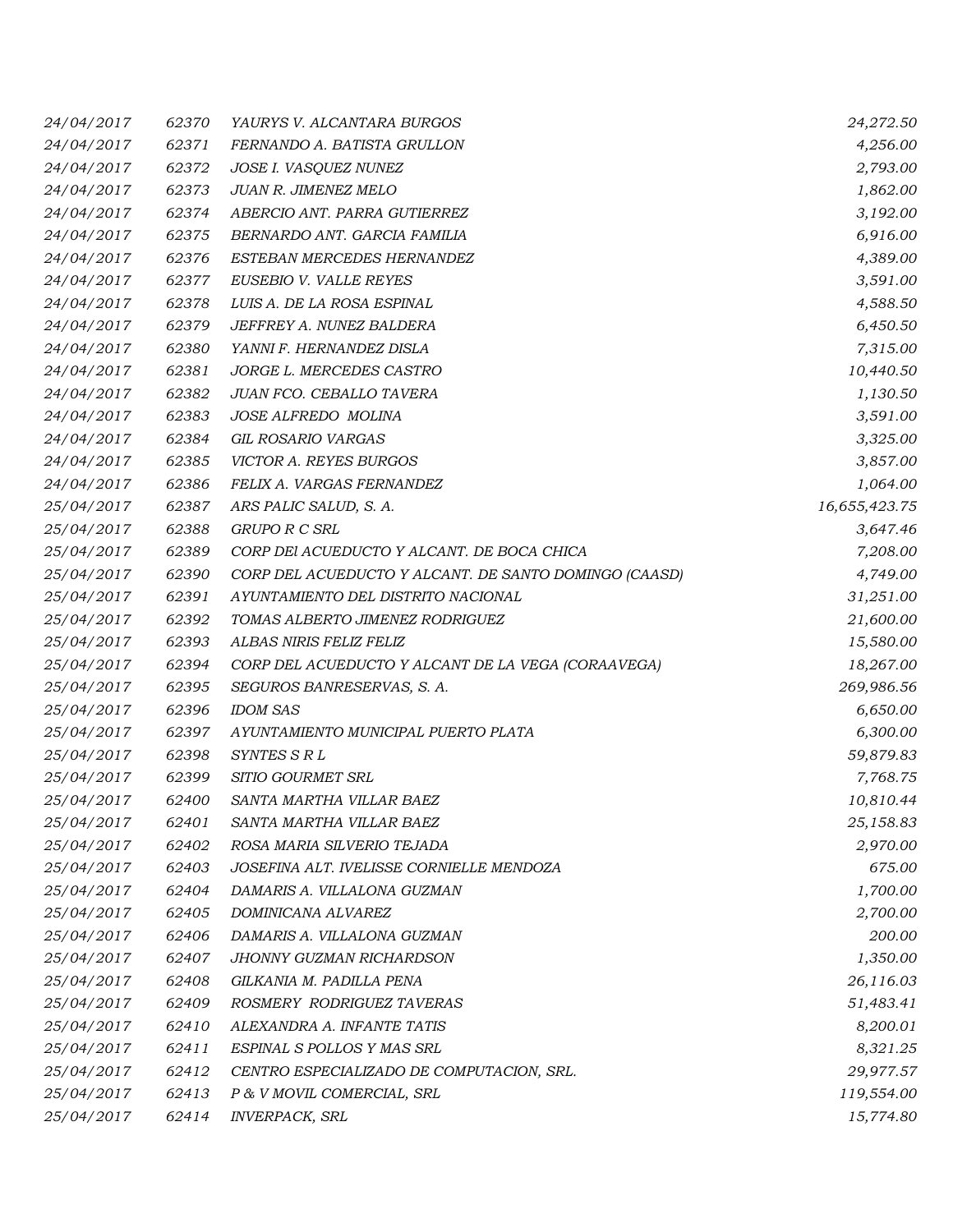| 25/04/2017 | 62415 | TONOS & COLORES SRL                          | 14,548.23     |
|------------|-------|----------------------------------------------|---------------|
| 25/04/2017 | 62416 | IMPORTADORA DOPEL, SRL.                      | 4,836.40      |
| 25/04/2017 | 62417 | MITOPALO POWER, SRL.                         | 13,853.80     |
| 25/04/2017 | 62418 | SKAGEN, SRL                                  | 93,301.27     |
| 25/04/2017 | 62419 | VIAMAR, S. A.                                | 9,441.26      |
| 25/04/2017 | 62420 | SANTO DOMINGO MOTORS COMPANY, S. A.          | 23,797.80     |
| 25/04/2017 | 62421 | MUEBLES OMAR, S. A.                          | 43,222.50     |
| 25/04/2017 | 62422 | REFRICENTRO LOS PRADOS, SRL.                 | 169,308.47    |
| 25/04/2017 | 62423 | GLOBAL IMAGING PRODUCTS, SRL                 | 87,102.20     |
| 25/04/2017 | 62424 | FL&M COMERCIAL SRL                           | 120,571.00    |
| 25/04/2017 | 62425 | VICTOR GARCIA AIRE ACONDICIONADO SRL         | 141,154.09    |
| 25/04/2017 | 62426 | SUPLIDORES ELECTRICOS GARCIA SURIEL S. R. L. | 21,848.55     |
| 25/04/2017 | 62427 | GLOBAL OFFICE JL. SRL.                       | 12,464.02     |
| 25/04/2017 | 62428 | <b>ELA STORE EIRL</b>                        | 3,196.63      |
| 25/04/2017 | 62429 | PERSEUS COMERCIAL, SRL                       | 192,152.65    |
| 25/04/2017 | 62430 | FASACA AUTO PARTS SRL                        | 7,750.84      |
| 25/04/2017 | 62431 | AMANA COMERCIAL, SRL                         | 2,644.20      |
| 25/04/2017 | 62432 | SUPLIDORES ELECTRICOS DEL CARIBE S R L       | 0.00          |
| 25/04/2017 | 62433 | GLOBAL OFFICE JL. SRL.                       | 22,424.18     |
| 25/04/2017 | 62434 | FERRETERIA AMERICANA, SAS                    | 4,599.85      |
| 25/04/2017 | 62435 | REFRICENTRO BOLIVAR Y ARIAS SRL              | 55,781.77     |
| 25/04/2017 | 62436 | CENTRO CUESTA NACIONAL, SAS                  | 18,552.90     |
| 25/04/2017 | 62437 | SYNTES S R L                                 | 6,328.00      |
| 25/04/2017 | 62438 | GRUPO R C SRL                                | 10,486.44     |
| 25/04/2017 | 62439 | SUPLIDORES ELECTRICOS GARCIA SURIEL S. R. L. | 357,602.62    |
| 26/04/2017 | 62440 | COMPUTADORAS DOMINICANAS, SRL.               | 2,254.35      |
| 26/04/2017 | 62441 | <b>GLODINET SRL</b>                          | 0.00          |
| 26/04/2017 | 62442 | <b>BRAPINSA SRL</b>                          | 234,559.75    |
| 26/04/2017 | 62443 | DELGADO S CREACIONES METALICAS, SRL          | 6,068.64      |
| 26/04/2017 | 62444 | TRI POWER J Q, SRL                           | 114,915.26    |
| 26/04/2017 | 62445 | ALMACENES UNIDOS, SAS                        | 3,346.90      |
| 26/04/2017 | 62446 | OMEGA TECH, S. A.                            | 447,211.87    |
| 26/04/2017 | 62447 | OMEGA TECH, S. A.                            | 5,063.93      |
| 26/04/2017 | 62448 | OMEGA TECH, S.A.                             | 78,638.35     |
| 26/04/2017 | 62449 | OMEGA TECH, S. A.                            | 994,438.25    |
| 26/04/2017 | 62450 | OMEGA TECH, S. A.                            | 17,438,013.04 |
| 26/04/2017 | 62451 | LEONARDO CAMILO CAMILO                       | 8,259.69      |
| 26/04/2017 | 62452 | P & V MOVIL COMERCIAL, SRL                   | 24,413.65     |
| 26/04/2017 | 62453 | TONER DEPOT INTERNATIONAL A.R.C., SRL,       | 456,761.19    |
| 26/04/2017 | 62454 | GRUPO GRM, SRL.                              | 6,142.68      |
| 26/04/2017 | 62455 | SUPLIDORES ELECTRICOS GARCIA SURIEL S. R. L. | 77,122.50     |
| 26/04/2017 | 62456 | MADISON IMPORT S R L                         | 369,510.00    |
| 26/04/2017 | 62457 | FERRETERIA AMERICANA, SAS                    | 1,695.00      |
| 26/04/2017 | 62458 | CENTRO ESPECIALIZADO DE COMPUTACION, SRL.    | 471,294.71    |
| 26/04/2017 | 62459 | CENTRO ESPECIALIZADO DE COMPUTACION, SRL.    | 303,155.86    |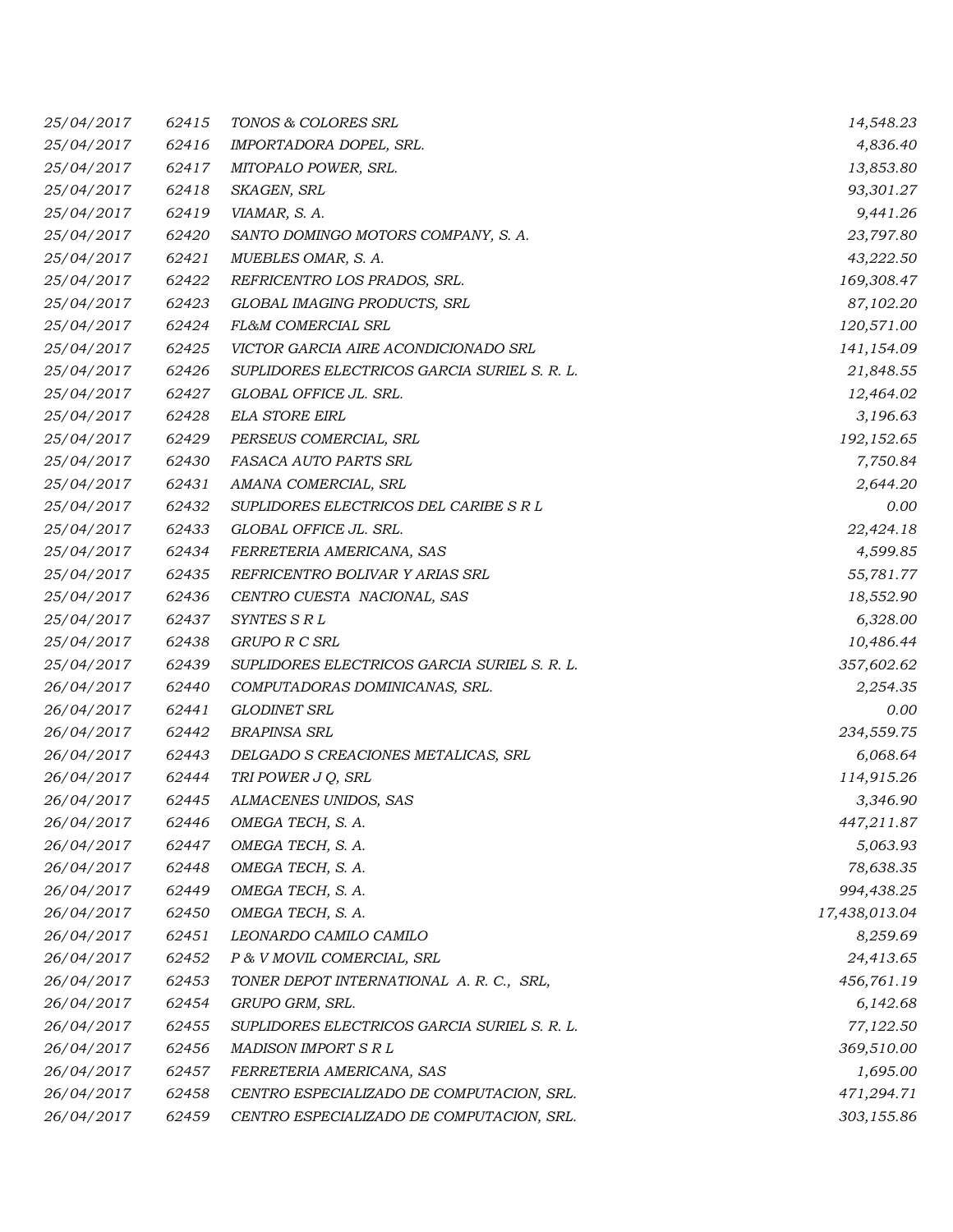| 26/04/2017 | 62460 | <b>GLODINET SRL</b>                   | 44,748.00  |
|------------|-------|---------------------------------------|------------|
| 26/04/2017 | 62461 | EXODO SOLUCIONES, SRL.                | 10,735.00  |
| 26/04/2017 | 62462 | EXODO SOLUCIONES, SRL.                | 9,040.00   |
| 26/04/2017 | 62463 | EVERPRINT TECHNOLOGIES DOMINICANA SRL | 25,176.40  |
| 26/04/2017 | 62464 | PRODIMPA, S.R.L.                      | 68,737.98  |
| 26/04/2017 | 62465 | PRODIMPA, S.R.L.                      | 68,737.98  |
| 26/04/2017 | 62466 | <b>REFRICOMFORT SRL</b>               | 208,123.40 |
| 26/04/2017 | 62467 | CENTRO CUESTA NACIONAL, SAS           | 30,559.43  |
| 26/04/2017 | 62468 | CENTRO CUESTA NACIONAL, SAS           | 95,902.23  |
| 26/04/2017 | 62469 | CENTRO CUESTA NACIONAL, SAS           | 44,696.10  |
| 26/04/2017 | 62470 | IMPORTADORA DOPEL, SRL.               | 34,453.70  |
| 27/04/2017 | 62471 | PERSEUS COMERCIAL, SRL                | 13,909.51  |
| 27/04/2017 | 62472 | <i><b>OFFICELINE S R L</b></i>        | 14,404.96  |
| 27/04/2017 | 62473 | LA INNOVACION, SRL                    | 50,687.20  |
| 27/04/2017 | 62474 | SKAGEN, SRL                           | 211,694.20 |
| 27/04/2017 | 62475 | RADIOCENTRO, S.A.S.                   | 249,021.94 |
| 27/04/2017 | 62476 | HILARIO MALAQUIAS, SRL.               | 124,074.00 |
| 27/04/2017 | 62477 | AMANA COMERCIAL, SRL                  | 169,182.47 |
| 27/04/2017 | 62478 | AMANA COMERCIAL, SRL                  | 6,023.35   |
| 27/04/2017 | 62479 | <b>PLADENT SRL</b>                    | 290,700.00 |
| 27/04/2017 | 62480 | <b>ILESA SRL</b>                      | 272,177.01 |
| 27/04/2017 | 62481 | SANTO DOMINGO MOTORS COMPANY, S. A.   | 7,370.60   |
| 27/04/2017 | 62482 | JOHNNY DIONISIO VERAS ROJAS           | 4,389.00   |
| 27/04/2017 | 62483 | AGUA CRYSTAL, S. A.                   | 166,758.72 |
| 27/04/2017 | 62484 | ESTACION ISLA ESTADIO, SRL            | 2,981.80   |
| 27/04/2017 | 62485 | MARIA DEL CARMEN DE LOS SANTOS        | 5,557.50   |
| 27/04/2017 | 62486 | MARIA DEL CARMEN DE LOS SANTOS        | 60,961.50  |
| 27/04/2017 | 62487 | ROSANNA MARGARITA REYES ALCANTARA     | 4,892.50   |
| 27/04/2017 | 62488 | SITIO GOURMET SRL                     | 10,311.25  |
| 27/04/2017 | 62489 | SITIO GOURMET SRL                     | 34,323.75  |
| 27/04/2017 | 62490 | SITIO GOURMET SRL                     | 9,746.25   |
| 27/04/2017 | 62491 | INSTITUTO CULTURAL DOMINICO AMERICANO | 40,000.00  |
| 27/04/2017 | 62492 | ROSANNA MARGARITA REYES ALCANTARA     | 56,240.00  |
| 27/04/2017 | 62493 | RUTH DELANEA MEDINA DE LEON           | 29,272.88  |
| 27/04/2017 | 62494 | SUPERMERCADO EL GRAN PORVENIR S R L   | 41,517.92  |
| 27/04/2017 | 62495 | GRUPO R C SRL                         | 6,419.52   |
| 27/04/2017 | 62496 | GRUPO R C SRL                         | 4,723.46   |
| 27/04/2017 | 62497 | HIPOLITO POLONIA, SRL                 | 7,980.00   |
| 27/04/2017 | 62498 | CARMINIA CAMINERO SOSA                | 1,187.22   |
| 27/04/2017 | 62499 | RAMON A. VARGAS                       | 10,738.00  |
| 27/04/2017 | 62500 | GREGORIO A. SICARD BAEZ               | 2,025.00   |
| 27/04/2017 | 62501 | DARCY MARGARITA PUELLO MENDEZ         | 11,880.00  |
| 27/04/2017 | 62502 | JHANINA JOSEFA RODRIGUEZ SANTANA      | 15,840.00  |
| 27/04/2017 | 62503 | ELADIO CABRERA ROA                    | 2,025.00   |
| 27/04/2017 | 62504 | KARLA MARGARITA THEN MEDINA           | 15,000.00  |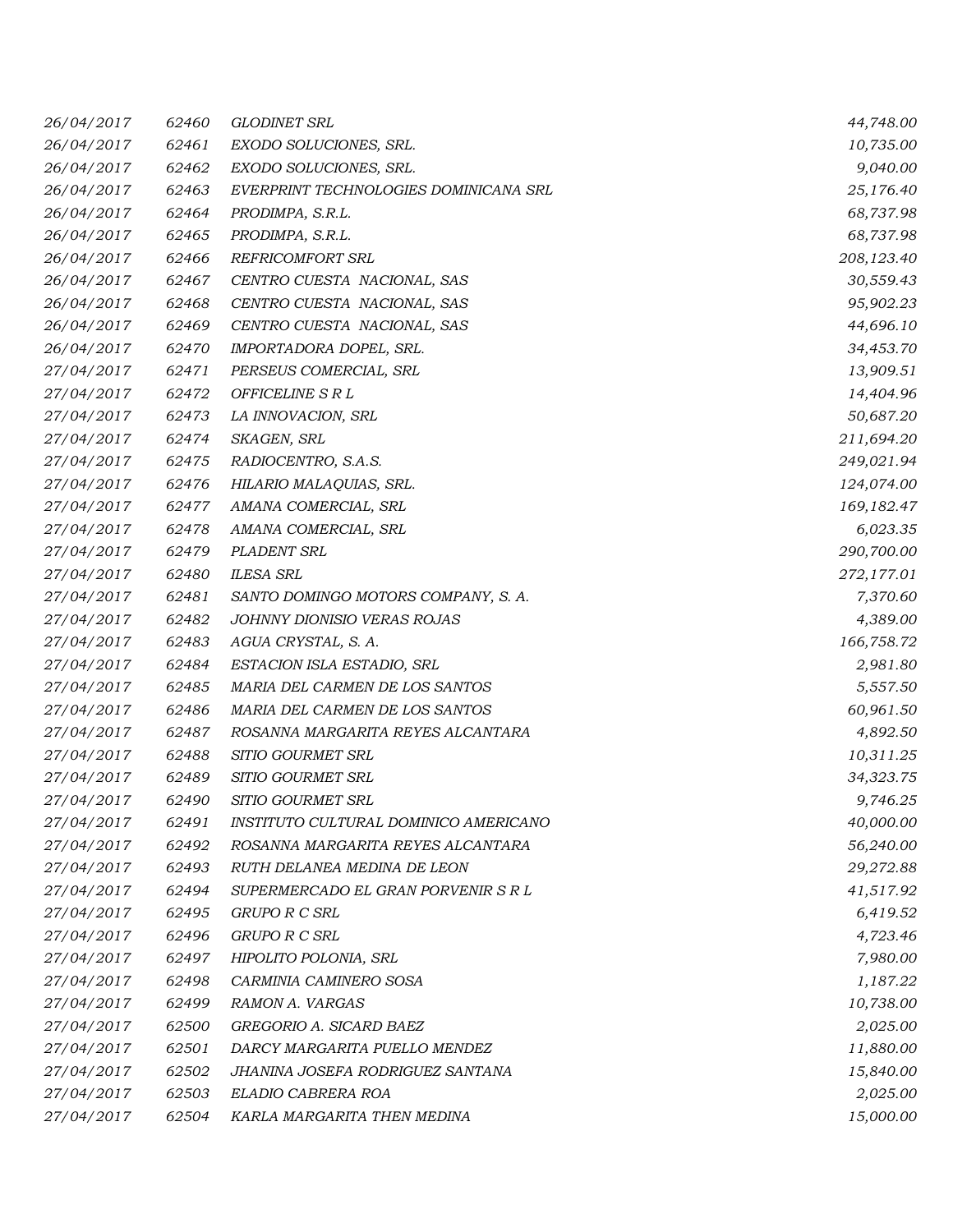| 27/04/2017 | 62505 | DAYBELIS CASTILLO MARINEZ                          | 10,000.00    |
|------------|-------|----------------------------------------------------|--------------|
| 27/04/2017 | 62506 | NATHALIA SOSA NIN                                  | 10,000.00    |
| 27/04/2017 | 62507 | SOFIA MARIA MOQUETE ROSARIO                        | 10,000.00    |
| 27/04/2017 | 62508 | HEIDY LORENZO JIMENEZ                              | 10,000.00    |
| 27/04/2017 | 62509 | ESTEFANY FELIZ PERALTA                             | 10,000.00    |
| 27/04/2017 | 62510 | FRIOMASTER, S. A.                                  | 28,704.87    |
| 27/04/2017 | 62511 | YARITZA S. RAMOS REYES                             | 9,276.19     |
| 27/04/2017 | 62512 | MANUEL AUGUSTO SANTANA GOMEZ                       | 4,515.00     |
| 27/04/2017 | 62513 | MIRTHA J. BREWER ESPINAL                           | 10,025.00    |
| 27/04/2017 | 62514 | JOSEFINA A. HERNANDEZ ABREU                        | 6,366.85     |
| 27/04/2017 | 62515 | <b>MADEINSA SRL</b>                                | 227,155.55   |
| 27/04/2017 | 62516 | MADEINSA, SRL                                      | 64,560.00    |
| 27/04/2017 | 62517 | <b>MADEINSA SRL</b>                                | 499,301.11   |
| 27/04/2017 | 62518 | MADEINSA, SRL                                      | 69,294.40    |
| 27/04/2017 | 62519 | MADEINSA, SRL                                      | 516,480.00   |
| 27/04/2017 | 62520 | MADEINSA, SRL                                      | 118,360.00   |
| 27/04/2017 | 62521 | SISTEMA DE INYECCION DIESEL, C. POR A. (SINDIESEL) | 129,787.48   |
| 27/04/2017 | 62522 | ROGACI FINANCING & INVESTMENT, SRL                 | 162,032.54   |
| 27/04/2017 | 62523 | ROGACI FINANCING & INVESTMENT, SRL                 | 167,919.25   |
| 27/04/2017 | 62524 | ROGACI FINANCING & INVESTMENT, SRL                 | 82,067.80    |
| 27/04/2017 | 62525 | SILOSA, C. POR A.                                  | 164,135.59   |
| 27/04/2017 | 62526 | SILOSA, C. POR A.                                  | 89,225.93    |
| 27/04/2017 | 62527 | SILOSA, C. POR A.                                  | 79,076.73    |
| 27/04/2017 | 62528 | <b>LIMPIEZA EXPRESS</b>                            | 73,168.00    |
| 27/04/2017 | 62529 | <b>LIMPIEZA EXPRESS</b>                            | 77,472.00    |
| 27/04/2017 | 62530 | <b>LIMPIEZA EXPRESS</b>                            | 132,220.34   |
| 27/04/2017 | 62531 | REFRIMARTE Y/O NELSON R. MARTE D.                  | 19,368.00    |
| 27/04/2017 | 62532 | FRANCISCO MARTINEZ                                 | 9,500.00     |
| 27/04/2017 | 62533 | SIMON DE JESUS PAULINO                             | 9,500.00     |
| 27/04/2017 | 62534 | DIONNIS DEL CARMEN TAVARES ESPINAL                 | 11,020.00    |
| 27/04/2017 | 62535 | ELBIO MIGUEL MOREAUX VERAS                         | 6,440.68     |
| 27/04/2017 | 62536 | J. C. Q. INGENIERIA EN ASCENSORES, S.R.L.          | 24,210.00    |
| 27/04/2017 | 62537 | A.B. INDUSTRIAL SUPPLY CORP.                       | 8,206.78     |
| 27/04/2017 | 62538 | INTER-CON SECURITY SYSTEMS, (DR) S.R.L.            | 1,187,897.03 |
| 27/04/2017 | 62539 | INST. NAC. DE AGUA POT. Y ALC. INAPA               | 77,000.00    |
| 27/04/2017 | 62540 | SOLUC. INT. DE SERV. DE APOYO A LA SALUD (SISALUD) | 19,039.72    |
| 27/04/2017 | 62541 | SECURITY DEVELOPMENT CORP., SRL, (SEDECORP)        | 3,228.00     |
| 27/04/2017 | 62542 | COOP. DE SERVS. Y PROD. MULT. (COOFALCONDO), INC.  | 6,982.50     |
| 27/04/2017 | 62543 | RIKLIN NELSON PENA TREMOLS                         | 28,500.00    |
| 27/04/2017 | 62544 | PEDRO FERNANDEZ BATISTA                            | 3,800.00     |
| 27/04/2017 | 62545 | PROMOCIONES RADIALES ARIAS                         | 8,050.85     |
| 27/04/2017 | 62546 | EXODO SOLUCIONES, SRL                              | 12,072.18    |
| 27/04/2017 | 62547 | TECNIPISOS, S. A.                                  | 327,902.13   |
| 27/04/2017 | 62548 | SYNTES, S.R. L.                                    | 13,913.79    |
| 27/04/2017 | 62549 | SYNTES, S. R. L.                                   | 17,108.40    |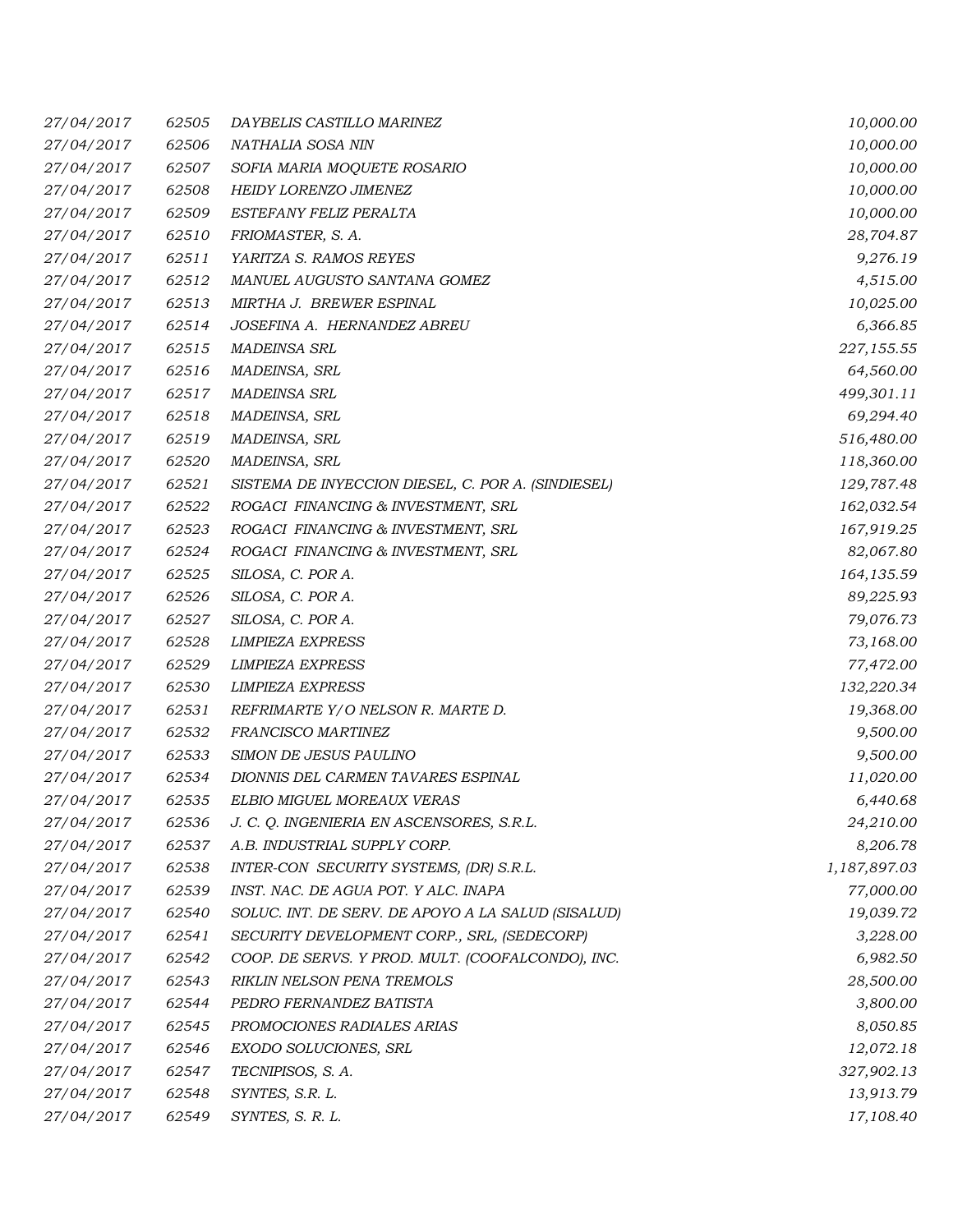| 27/04/2017 | 62550 | TECNIPISOS, S. A.                                    | 244,995.11 |
|------------|-------|------------------------------------------------------|------------|
| 27/04/2017 | 62551 | TECNIPISOS, S. A.                                    | 30,683.95  |
| 27/04/2017 | 62552 | TECNIPISOS, S. A.                                    | 61,366.65  |
| 27/04/2017 | 62553 | ROGACI FINANCING & INVESTMENT, SRL                   | 47,599.33  |
| 27/04/2017 | 62554 | SILOSA, C. POR A.                                    | 132,180.60 |
| 27/04/2017 | 62555 | VITALIA JARDINERIA, S.R.L.                           | 40,888.00  |
| 27/04/2017 | 62556 | EXODO SOLUCIONES, SRL                                | 343,168.68 |
| 27/04/2017 | 62557 | JUAN ML. GUERRERO DE JESUS                           | 90,000.00  |
| 27/04/2017 | 62558 | RAFAEL A. MORETA CASTILLO                            | 53,389.83  |
| 27/04/2017 | 62559 | EDITORA JUDICIAL SRL                                 | 107,947.64 |
| 27/04/2017 | 62560 | ECOFUMIGADORA EGA, SRL                               | 122,664.00 |
| 27/04/2017 | 62561 | ECOFUMIGADORA EGA, SRL                               | 43,255.20  |
| 27/04/2017 | 62562 | ECOFUMIGADORA EGA, SRL                               | 53,800.00  |
| 27/04/2017 | 62563 | ECOFUMIGADORA EGA, SRL                               | 31,742.00  |
| 27/04/2017 | 62564 | ECOFUMIGADORA EGA, SRL                               | 32,818.00  |
| 27/04/2017 | 62565 | ECOFUMIGADORA EGA, SRL                               | 52,724.00  |
| 27/04/2017 | 62566 | ECOFUMIGADORA EGA, SRL                               | 44,761.60  |
| 27/04/2017 | 62567 | PERFECT PEST CONTROL, SRL                            | 50,814.10  |
| 27/04/2017 | 62568 | PERFECT PEST CONTROL, SRL                            | 61,536.44  |
| 27/04/2017 | 62569 | PERFECT PEST CONTROL, SRL                            | 44,654.00  |
| 27/04/2017 | 62570 | PERFECT PEST CONTROL, SRL                            | 27,115.20  |
| 27/04/2017 | 62571 | JOSE A. FIS BATISTA                                  | 38,135.59  |
| 27/04/2017 | 62572 | NELSON ANT. JEREZ PAULINO                            | 20,000.00  |
| 27/04/2017 | 62573 | TERESA ONDINA HERNANDEZ MARTINEZ                     | 8,100.00   |
| 27/04/2017 | 62574 | <b>JUANA REYES</b>                                   | 4,000.00   |
| 27/04/2017 | 62575 | <b>JULIAN RODRIGUEZ MATEO</b>                        | 4,000.00   |
| 27/04/2017 | 62576 | EVANGELIO SENA                                       | 1,800.00   |
| 27/04/2017 | 62577 | MARIA FRANCISCA ALCANTARA                            | 1,000.00   |
| 27/04/2017 | 62578 | ROSA BAEZ DE FERRERAS                                | 4,000.00   |
| 27/04/2017 | 62579 | DR. PAUL BELLO NAVARRO                               | 12,500.00  |
| 27/04/2017 | 62580 | LEDA MARIA FELIZ                                     | 3,600.00   |
| 27/04/2017 | 62581 | MILADYS MATEO FLORIAN                                | 600.00     |
| 27/04/2017 | 62582 | <b>BOLIVIA MELO SEGURA DE BALLAST</b>                | 1,500.00   |
| 27/04/2017 | 62583 | THELMA ACOSTA BATISTA DE PENA                        | 5,000.00   |
| 27/04/2017 | 62584 | ESTEBAN SANCHEZ DIAZ                                 | 13,500.00  |
| 27/04/2017 | 62585 | PEDRO ANTONIO MANCEBO NIN                            | 6,000.00   |
| 27/04/2017 | 62586 | ANDREA VICTORVINA FERNANDEZ ROJAS                    | 15,000.00  |
| 27/04/2017 | 62587 | LIGA DEP. ABORIGEN, INC. O RAFAEL F. SAVINON P.      | 34,000.00  |
| 27/04/2017 | 62588 | CLUB DEP. SOCIAL Y CULTURAL DE VILLA FRANCISCA, INC. | 5,000.00   |
| 27/04/2017 | 62589 | LUIS E. FLORENTINO LORENZO                           | 29,353.50  |
| 27/04/2017 | 62590 | ANDREA BRUNILDA GUTIERREZ BELLO                      | 20,000.00  |
| 27/04/2017 | 62591 | ROSA MILTEA TRIGO GONZALEZ                           | 5,490.00   |
| 27/04/2017 | 62592 | MAYRA HIDELFONZA URENA SANCHEZ                       | 6,300.00   |
| 27/04/2017 | 62593 | KELVIZ JOSE PARRA                                    | 40,500.00  |
| 27/04/2017 | 62594 | ASOC. DOM. PARA EL DESARROLLO DE LA MUJER            | 31,350.00  |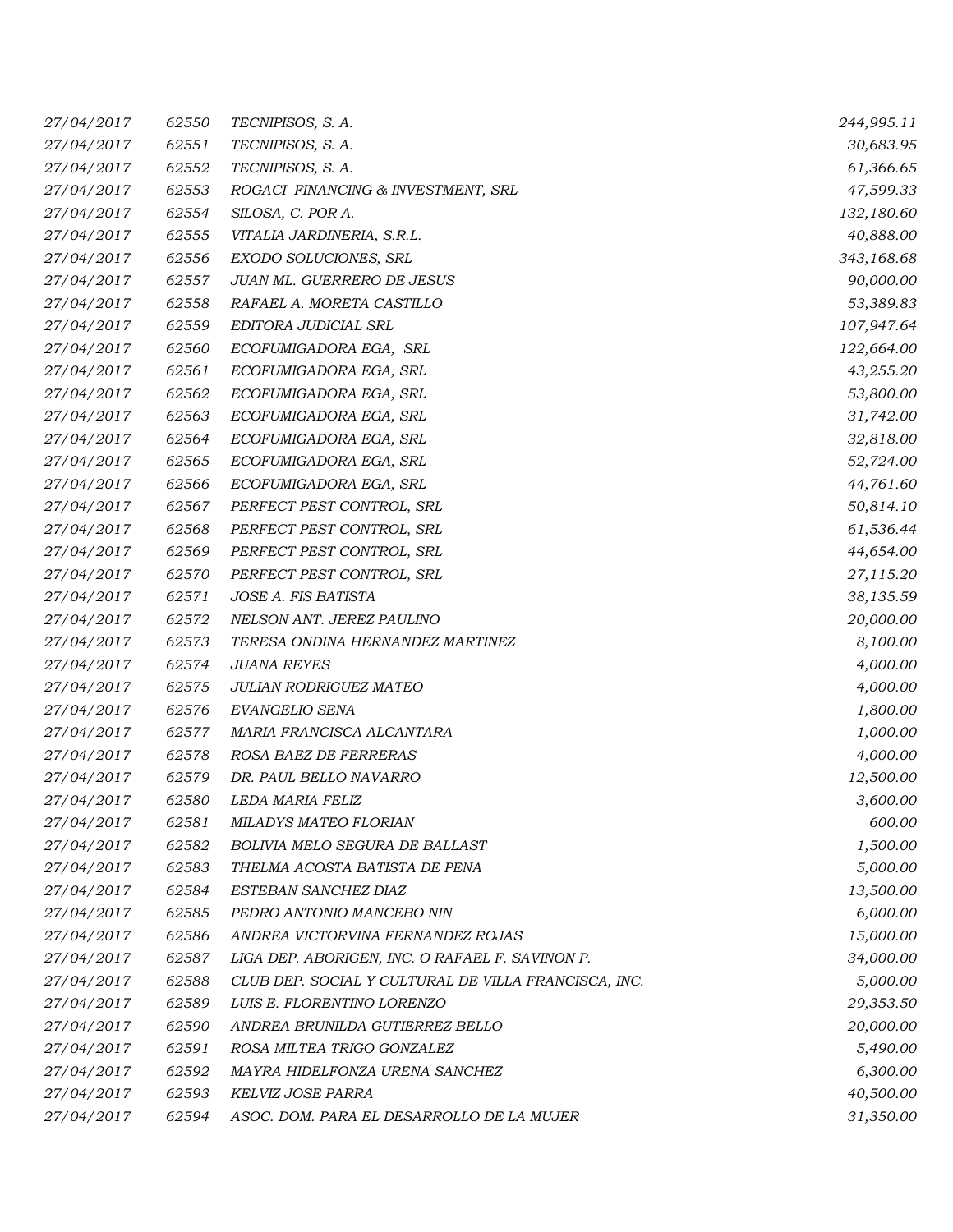| 27/04/2017 | 62595 | NIDIA ALTAGRACIA BORGES                           | 48,400.00  |
|------------|-------|---------------------------------------------------|------------|
| 27/04/2017 | 62596 | JUANA NUNEZ PLACENCIA                             | 16,706.25  |
| 27/04/2017 | 62597 | COOP. DE SERVS. Y PROD. MULT. (COOFALCONDO, INC.) | 15,500.00  |
| 27/04/2017 | 62598 | <b>MARCOS CASSO</b>                               | 30,000.00  |
| 27/04/2017 | 62599 | JOSE S. ALMONTE H. Y/O BELKY SALDIVAR DE LA C.    | 7,500.00   |
| 27/04/2017 | 62600 | VENTURA PEGUERO MARIA                             | 6,795.00   |
| 27/04/2017 | 62601 | RAMONA MODESTA ROJAS DE DE LOS SANTOS             | 5,850.00   |
| 27/04/2017 | 62602 | LUIS GERMAN ROSARIO GARCIA                        | 2,700.00   |
| 27/04/2017 | 62603 | <b>JOSE ANT. HOLGUIN</b>                          | 4,500.00   |
| 27/04/2017 | 62604 | OLIMPIA PENA                                      | 7,000.00   |
| 27/04/2017 | 62605 | ANTONIO ELAGUITO SERRATA JIMENEZ                  | 6,750.00   |
| 27/04/2017 | 62606 | ANATOLIA TORIBIO ACOSTA DE CABREJA                | 5,400.00   |
| 27/04/2017 | 62607 | BERNARDA POLANCO LAMI                             | 5,998.50   |
| 27/04/2017 | 62608 | MARCOS ANT. VARGAS B.                             | 9,000.00   |
| 27/04/2017 | 62609 | GABRIEL ENMANUEL HURTADO SANTOS                   | 20,999.79  |
| 27/04/2017 | 62610 | SANTIAGO SIME                                     | 7,999.20   |
| 27/04/2017 | 62611 | DONATILA HERNANDEZ DE MARTINEZ                    | 6,000.00   |
| 27/04/2017 | 62612 | <b>ISABEL MILEDYS PEREZ</b>                       | 5,400.00   |
| 27/04/2017 | 62613 | AGRIPINA RIVERA L.                                | 1,500.00   |
| 27/04/2017 | 62614 | RAFAEL ANT. SANTANA ALBUEZ                        | 11,999.70  |
| 27/04/2017 | 62615 | JAVIER CALDERON HERNANDEZ                         | 35,399.70  |
| 27/04/2017 | 62616 | <b>JAVIER ERNESTO CALDERON</b>                    | 20,059.20  |
| 27/04/2017 | 62617 | INMOBILIARIA CAROLINA, S. A.                      | 26,388.62  |
| 27/04/2017 | 62618 | CARLOS SILVERIO NUNEZ                             | 328,186.69 |
| 27/04/2017 | 62619 | JULIO DEL ROSARIO MEJIA                           | 6,250.00   |
| 27/04/2017 | 62620 | FELIX SOSA MEJIA                                  | 360,375.57 |
| 27/04/2017 | 62621 | RAMON OCTAVIO ALVAREZ                             | 2,000.00   |
| 27/04/2017 | 62622 | ANIBAL CALVO ROMAN                                | 6,000.00   |
| 27/04/2017 | 62623 | CARLOS AMIRO FINKE                                | 8,000.00   |
| 27/04/2017 | 62624 | HERMINIA LA PAZ PERALTA                           | 8,000.00   |
| 27/04/2017 | 62625 | PASCUAL TEJADA CRUZ                               | 4,000.50   |
| 27/04/2017 | 62626 | AQUINO CUEVAS GONZALEZ                            | 7,200.00   |
| 27/04/2017 | 62627 | RAFAELA MONTILLA DE PEREZ                         | 6,000.00   |
| 27/04/2017 | 62628 | PASCUAL CABRAL SANTA                              | 4,050.00   |
| 27/04/2017 | 62629 | <b>LUIS PINA LEBRON</b>                           | 4,995.00   |
| 27/04/2017 | 62630 | JOSE ALT. BAEZ PIMENTEL                           | 3,750.00   |
| 27/04/2017 | 62631 | <b>MAYRA MINLLETY</b>                             | 9,000.00   |
| 27/04/2017 | 62632 | <b>BORIS RAMON TEJEDA LORA</b>                    | 6,930.00   |
| 27/04/2017 | 62633 | DR. ALBERTO CHAHIN MUFFDY                         | 14,400.00  |
| 27/04/2017 | 62634 | LEONIDAS CARABITOS R. DE SOTO                     | 7,000.00   |
| 27/04/2017 | 62635 | ANA FRANCISCA MONTAS DUVERGE DE GARCIA            | 15,000.30  |
| 27/04/2017 | 62636 | FULGENCIO MARCELO ABREU                           | 10,000.00  |
| 27/04/2017 | 62637 | FRANCISCO ALEIXIS RODRIGUEZ PEREZ                 | 8,010.00   |
| 27/04/2017 | 62638 | PAULINO AMILCAR REYES ROSARIO                     | 14,287.50  |
| 27/04/2017 | 62639 | <b>LINK POZO REYES</b>                            | 18,000.00  |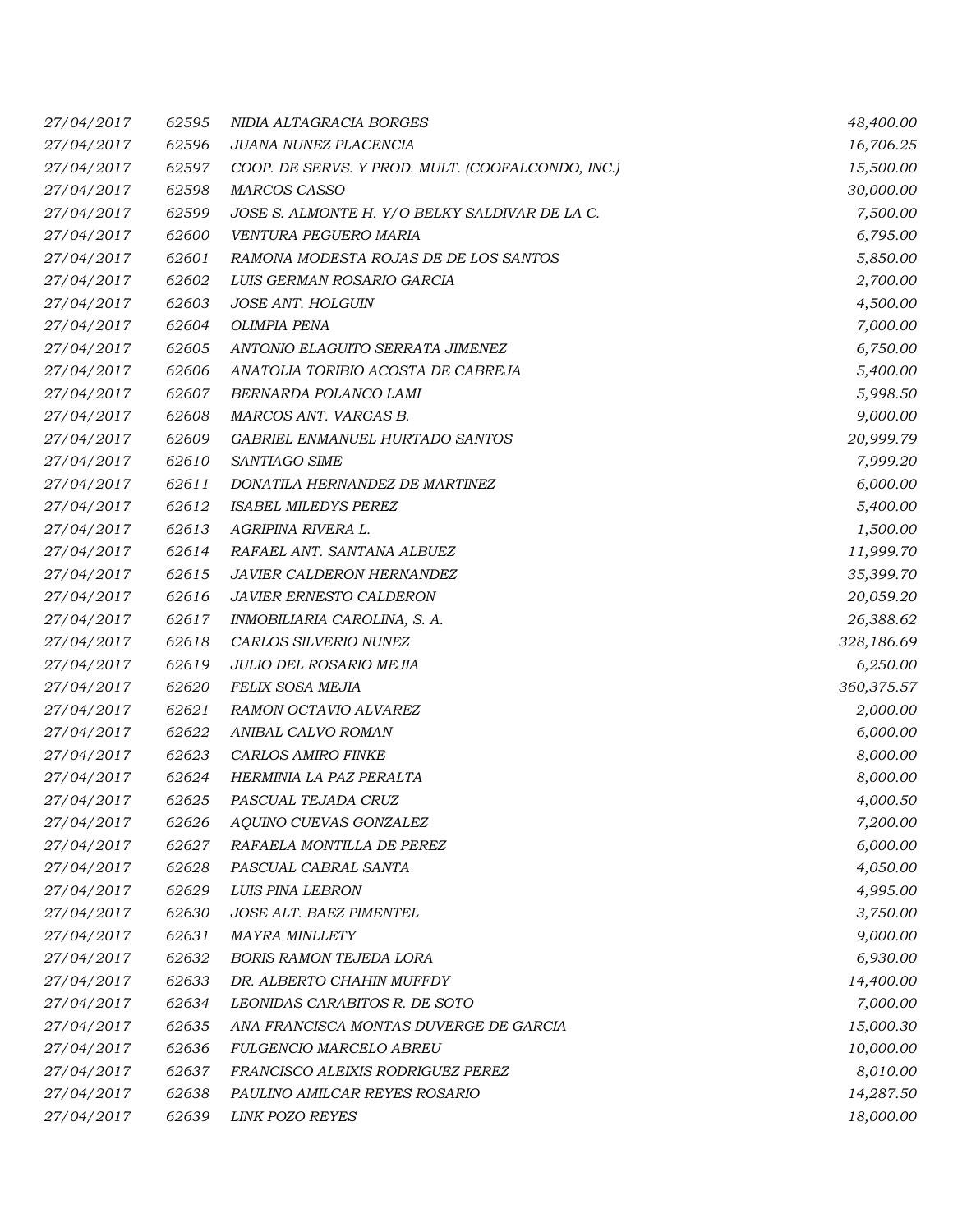| 27/04/2017 | 62640 | SIQUIO NG DE LA ROSA                            | 35,000.00  |
|------------|-------|-------------------------------------------------|------------|
| 27/04/2017 | 62641 | BESTHEDA OLIVO DE R.                            | 7,000.00   |
| 27/04/2017 | 62642 | ADRIANO RONDON                                  | 6,500.00   |
| 27/04/2017 | 62643 | MARGARITA ROSARIO HERNANDEZ                     | 5,548.50   |
| 27/04/2017 | 62644 | FABIA ROQUE HERNANDEZ                           | 10,000.00  |
| 27/04/2017 | 62645 | ABEL GONZALEZ RAPOSO                            | 18,675.00  |
| 27/04/2017 | 62646 | MINERVA ALTAGRACIA PENA                         | 3,501.00   |
| 27/04/2017 | 62647 | <b>JOSE RAMON DE LA CRUZ</b>                    | 19,998.00  |
| 27/04/2017 | 62648 | BIENVENIDO EVELINO NORMAN CORADIN               | 6,000.00   |
| 27/04/2017 | 62649 | ADA YILDA FORTUNA REYES                         | 7,000.00   |
| 27/04/2017 | 62650 | YULISA ERCILIA FLORENTINO MATEO                 | 7,200.00   |
| 27/04/2017 | 62651 | PLINIO VICENTE MONTERO                          | 7,200.00   |
| 27/04/2017 | 62652 | CLARA JOSEFINA BUTTEN VARONA                    | 4,000.00   |
| 27/04/2017 | 62653 | NORBERTO REMIGIO GUERRERO NATERA                | 10,000.00  |
| 27/04/2017 | 62654 | <b>SERVIO CEDENO PEPEN</b>                      | 19,999.80  |
| 27/04/2017 | 62655 | DIONISIO MARTINEZ DEL RIO                       | 10,800.00  |
| 27/04/2017 | 62656 | GUIDO ANTONIO JIMENEZ NUNEZ                     | 9,450.00   |
| 27/04/2017 | 62657 | CARMELO CEDENO MEJIA                            | 14,000.00  |
| 27/04/2017 | 62658 | CELESTE A. AYBAR DE VARGAS                      | 5,499.90   |
| 27/04/2017 | 62659 | MIGUEL ANGEL REYES PICHARDO                     | 54,000.00  |
| 27/04/2017 | 62660 | AYUNTAMIENTO MUNICIPAL DE SABANA IGLESIA        | 6,000.00   |
| 27/04/2017 | 62661 | JUAN BAUTISTA NICANOR PINEDA DIAZ               | 36,000.00  |
| 27/04/2017 | 62662 | MANUEL ENRIQUE MARTINEZ ACEVEDO                 | 15,000.00  |
| 27/04/2017 | 62663 | PARROQUIA SAN FRANCISCO JAVIER                  | 6,000.00   |
| 27/04/2017 | 62664 | RAMONA MILANDA DIAZ PEREZ                       | 10,000.00  |
| 27/04/2017 | 62665 | BIENVENIDO CONCEPCION HERNANDEZ                 | 40,000.00  |
| 27/04/2017 | 62666 | LUCILA EDILIA ALCANTARA GRULLON                 | 12,000.00  |
| 27/04/2017 | 62667 | JULIO ANIBAL CARVAJAL MEDINA                    | 10,000.00  |
| 27/04/2017 | 62668 | NORXIN MODESTO ALONZO DIAZ                      | 43,000.00  |
| 27/04/2017 | 62669 | ELBA ROSA CABRERA ALMONTE                       | 3,000.00   |
| 27/04/2017 | 62670 | TOMAS VICENTE DIAZ CACERES                      | 50,000.00  |
| 27/04/2017 | 62671 | RESTAURANT EL PATIO FAMILIAR ZAPATA, SRL        | 47,234.00  |
| 27/04/2017 | 62672 | ALBAS NIRIS FELIZ FELIZ                         | 16,910.00  |
| 27/04/2017 | 62673 | ARS PALIC SALUD, S. A.                          | 0.00       |
| 27/04/2017 | 62674 | PONTIFICIA UNIVERSIDAD CATOLICA MADRE Y MAESTRA | 0.00       |
| 27/04/2017 | 62675 | ELAYNE MARIA BATISTA ACOSTA                     | 10,000.00  |
| 27/04/2017 | 62676 | ALOMDRA VIRGINIA RODRIGUEZ FORTUNA              | 10,000.00  |
| 27/04/2017 | 62677 | SARAY ASHLY FELIZ DACOSTA GOMEZ                 | 10,000.00  |
| 27/04/2017 | 62678 | MIRIAM CASTRO CONTRERAS                         | 10,000.00  |
| 27/04/2017 | 62679 | ADALGISA S. TORRES MATEO                        | 5,715.95   |
| 27/04/2017 | 62680 | INSTIT. GLOBAL DE ALTOS EST. EN CIENCIAS SOC    | 47,270.00  |
| 27/04/2017 | 62681 | HUMANO SEGUROS S A                              | 683,433.10 |
| 27/04/2017 | 62682 | <b>MULTIGRABADO SRL</b>                         | 12,589.20  |
| 27/04/2017 | 62683 | SKAGEN, SRL                                     | 7,203.75   |
| 27/04/2017 | 62684 | AVELINO ABREU, SAS                              | 50,669.65  |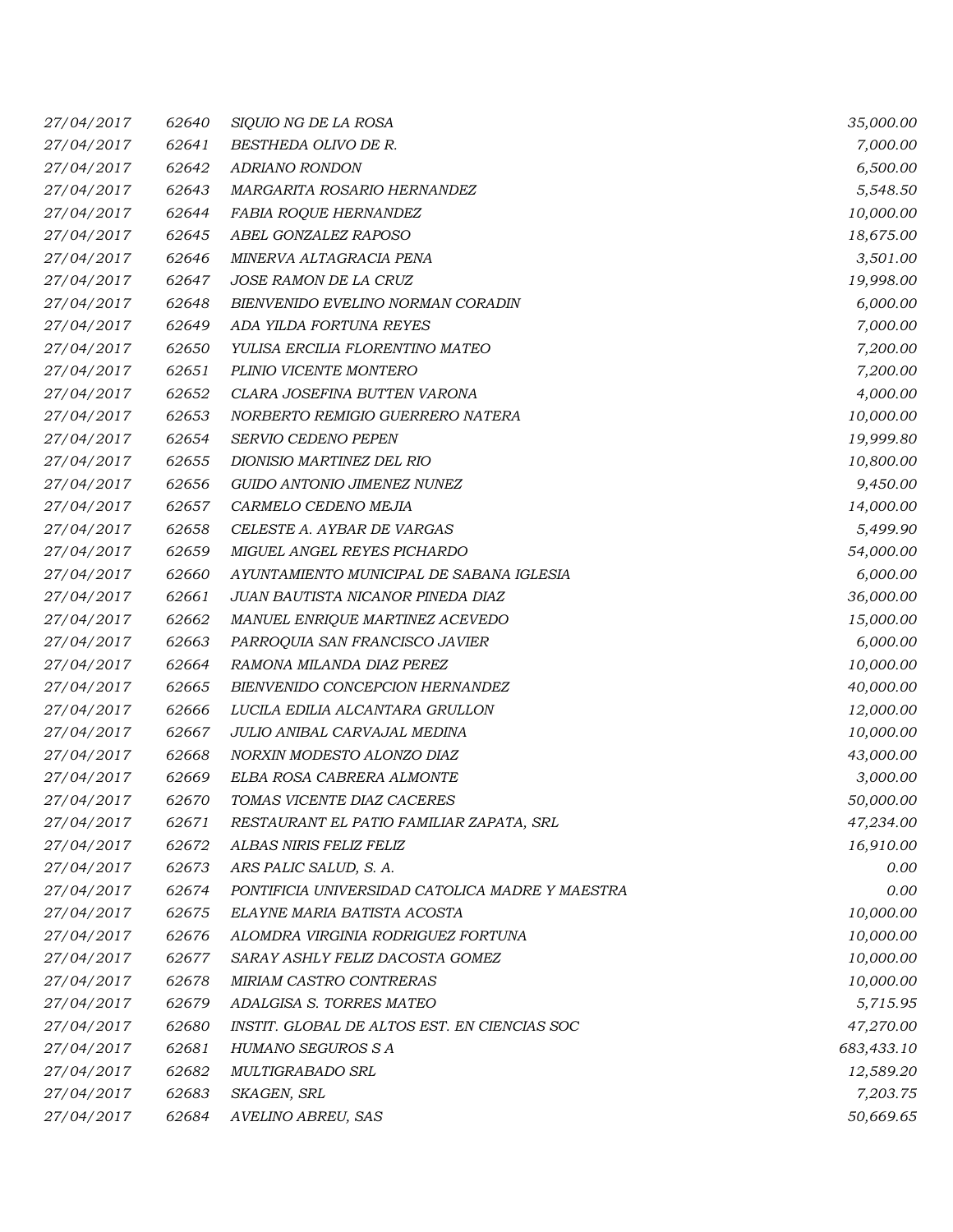| 27/04/2017 | 62685 | THE OFFICE WAREHOUSE DOMINICANA, S. A.          | 4,746.00   |
|------------|-------|-------------------------------------------------|------------|
| 27/04/2017 | 62686 | REFRICENTRO LOS PRADOS, SRL.                    | 54,393.22  |
| 27/04/2017 | 62687 | EXODO SOLUCIONES, SRL.                          | 1,614.00   |
| 27/04/2017 | 62688 | ROSA M. VERAS SANTOS                            | 8,687.44   |
| 27/04/2017 | 62689 | KETYS M. UCETA RODRIGUEZ                        | 7,705.54   |
| 27/04/2017 | 62690 | AUTO SUPER FRIO M&S EIRL                        | 6,402.20   |
| 27/04/2017 | 62691 | ARS PALIC SALUD, S. A.                          | 634,215.25 |
| 27/04/2017 | 62692 | PONTIFICIA UNIVERSIDAD CATOLICA MADRE Y MAESTRA | 83,000.00  |
| 28/04/2017 | 62693 | PRODUCTIVE BUSINESS SOLUTIONS DOMINICANA SAS    | 7,112.77   |
| 28/04/2017 | 62694 | QUITASOLES AMBIENTALES SRL                      | 8,104.81   |
| 28/04/2017 | 62695 | MARGRAF, SRL                                    | 3,550.80   |
| 28/04/2017 | 62696 | REFRIPARTES, S. A.                              | 18,721.61  |
| 28/04/2017 | 62697 | VIAMAR, S. A.                                   | 4,720.63   |
| 28/04/2017 | 62698 | AMANA COMERCIAL, SRL                            | 3,321.41   |
| 28/04/2017 | 62699 | <i><b>QUITASOLES AMBIENTALES SRL</b></i>        | 1,770.02   |
| 28/04/2017 | 62700 | MUEBLES OMAR, S. A.                             | 9,364.87   |
| 28/04/2017 | 62701 | PERSEUS COMERCIAL, SRL                          | 29,828.10  |
| 28/04/2017 | 62702 | FRIOMASTER, S. A.                               | 175,763.36 |
| 28/04/2017 | 62703 | PIZZERIA LA ANTILLANA, SRL                      | 18,238.20  |
| 28/04/2017 | 62704 | GRUPO GRM, SRL.                                 | 55,310.11  |
| 28/04/2017 | 62705 | EVERPRINT TECHNOLOGIES DOMINICANA SRL           | 49,329.65  |
| 28/04/2017 | 62706 | GLOBAL IMAGING PRODUCTS, SRL                    | 60,040.80  |
| 28/04/2017 | 62707 | FERRETERIA AMERICANA, SAS                       | 2,825.74   |
| 28/04/2017 | 62708 | FERRETERIA AMERICANA, SAS                       | 2,109.91   |
| 28/04/2017 | 62709 | LEONARDO CAMILO CAMILO                          | 11,520.09  |
| 28/04/2017 | 62710 | FELIZ RUIZ COMERCIAL SRL                        | 7,591.07   |
| 28/04/2017 | 62711 | ESTACION ISLA ESTADIO, SRL                      | 727.80     |
| 28/04/2017 | 62712 | CENTRO AUTOMOTRIZ DURAN SRL                     | 14,526.00  |
| 28/04/2017 | 62713 | MAXIMO WINNAR PERALTA MELENDEZ                  | 7,980.00   |
| 28/04/2017 | 62714 | LUIS GONZALO GUZMAN CONCEPCION                  | 6,270.00   |
| 28/04/2017 | 62715 | GRUPO R C SRL                                   | 4,240.17   |
| 28/04/2017 | 62716 | GRUPO R C SRL                                   | 27,424.33  |
| 28/04/2017 | 62717 | GRUPO R C SRL                                   | 7,185.49   |
| 28/04/2017 | 62718 | JEAN MICHAEL SANTANA URENA                      | 2,025.00   |
| 28/04/2017 | 62719 | AYUNTAMIENTO SANTO DOMINGO ESTE                 | 45,486.00  |
| 28/04/2017 | 62720 | LUIS MANUEL PEREZ GUZMAN                        | 3,375.00   |
| 28/04/2017 | 62721 | RAMONA MILAGROS SANTANA BERMUDEZ                | 3,458.06   |
| 28/04/2017 | 62722 | ROSA MARIA SILVERIO TEJADA                      | 990.00     |
| 28/04/2017 | 62723 | MERCEDES PATERNA CIRIACO DE MENDEZ              | 990.00     |
| 28/04/2017 | 62724 | <b>FELIPE TAPIA &amp; ASOCIADOS SRL</b>         | 64,560.00  |
| 28/04/2017 | 62725 | AMADA N. DEVARES SANCHEZ                        | 333,822.48 |
| 28/04/2017 | 62726 | <b>JULIO ROSA VARELA</b>                        | 1,130.50   |
| 28/04/2017 | 62727 | JEIFRY L. ESTEVEZ BURET                         | 1,396.50   |
| 28/04/2017 | 62728 | NELSON R. ENCARNACION PINEDA                    | 465.50     |
| 28/04/2017 | 62729 | ISAIAS BAUTISTA SANCHEZ                         | 1,064.00   |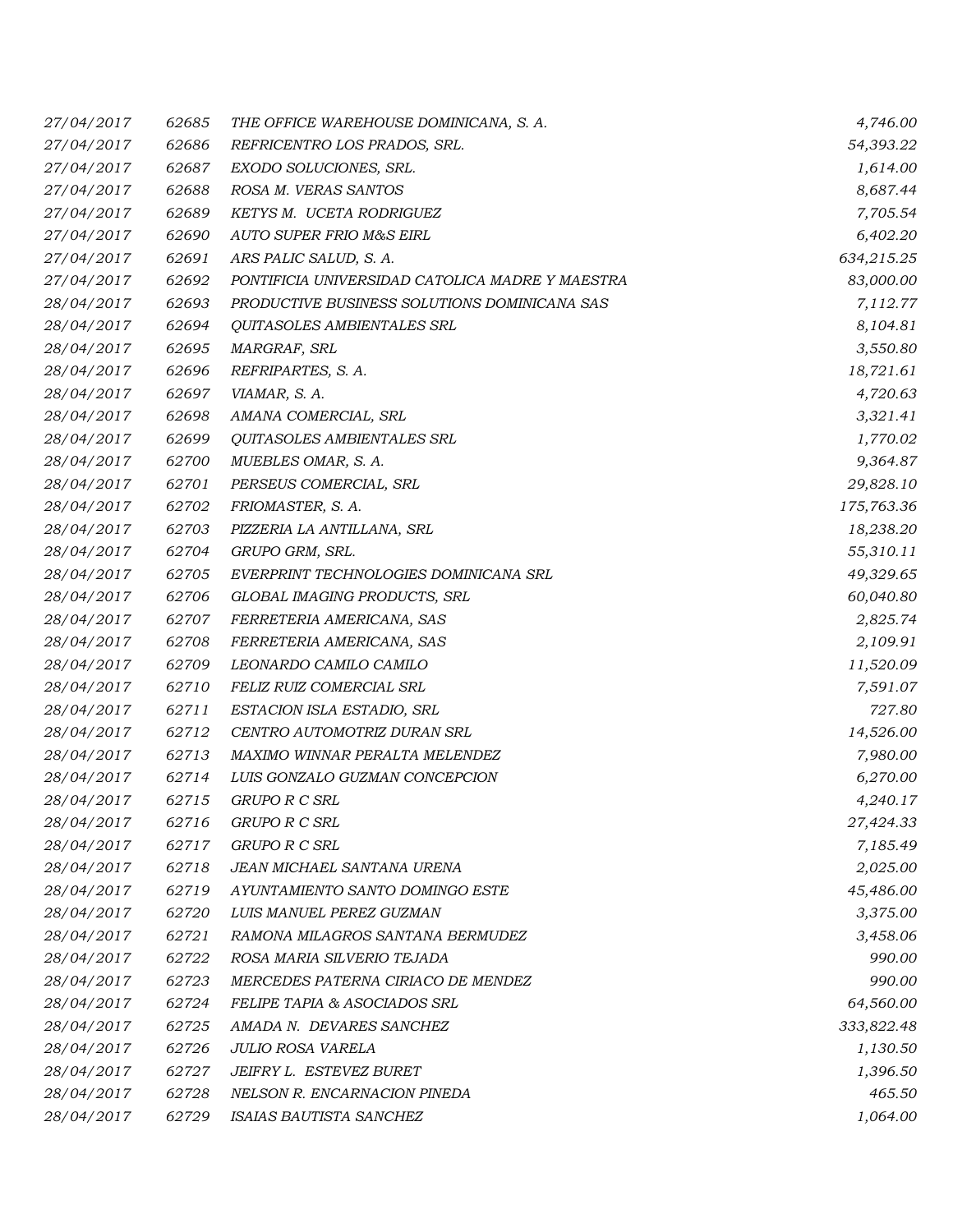| 28/04/2017 | 62730 | FRANKLIN M. SANCHEZ GUERRERO     | 1,130.50 |
|------------|-------|----------------------------------|----------|
| 28/04/2017 | 62731 | ISMAEL CUEVAS FERRERAS           | 931.00   |
| 28/04/2017 | 62732 | FEDERICO ANT. BAEZ TOLEDO        | 997.50   |
| 28/04/2017 | 62733 | <b>JOSE SORIANO</b>              | 332.50   |
| 28/04/2017 | 62734 | FEDERICO LEBRON BELTRE           | 332.50   |
| 28/04/2017 | 62735 | RAFAEL ANT. LUNA CASTANOS        | 1,995.00 |
| 28/04/2017 | 62736 | PABLO A. VALDEZ ALVAREZ          | 731.50   |
| 28/04/2017 | 62737 | RAMON MEDINA BATISTA             | 465.50   |
| 28/04/2017 | 62738 | GREGORY D. DE LA CRUZ RAMIREZ    | 798.00   |
| 28/04/2017 | 62739 | RAMON S. MARMOL PAULINO          | 931.00   |
| 28/04/2017 | 62740 | JUNIOR F. DIAZ ESTEVEZ           | 3,258.50 |
| 28/04/2017 | 62741 | ANULFO LUCIANO VALENZUELA        | 1,197.00 |
| 28/04/2017 | 62742 | CESAR F. FRIAS RIVERA            | 2,327.50 |
| 28/04/2017 | 62743 | MIGUEL A. CARABALLO ESPINOSA     | 997.50   |
| 28/04/2017 | 62744 | JAVIER FCO. GARCIA LABOUR        | 1,862.00 |
| 28/04/2017 | 62745 | YONATHAN R. VEGA PALMA           | 598.50   |
| 28/04/2017 | 62746 | DANY DE LA CRUZ VENTURA          | 1,130.50 |
| 28/04/2017 | 62747 | STIVERSON EUSEBIO ABAD           | 2,194.50 |
| 28/04/2017 | 62748 | CESAR A. S. BATISTA CORNIELLE    | 997.50   |
| 28/04/2017 | 62749 | MANUEL E. VICENTE RAMIREZ        | 1,729.00 |
| 28/04/2017 | 62750 | PABLO R. PEGUERO RUIZ            | 1,130.50 |
| 28/04/2017 | 62751 | FRANCISCO J. REYES TAVERA        | 1,330.00 |
| 28/04/2017 | 62752 | MIGUEL ALMONTE ABREU             | 5,453.00 |
| 28/04/2017 | 62753 | JOSE V. CASTILLO SANTOS          | 1,263.50 |
| 28/04/2017 | 62754 | ARNOR D. DOTEL BRITO             | 1,263.50 |
| 28/04/2017 | 62755 | EUSEBIO DISLA FLORENTINO         | 2,593.50 |
| 28/04/2017 | 62756 | ALVARE FORTUNA UBRI              | 798.00   |
| 28/04/2017 | 62757 | <b>ERASMO NARCISO BELISAIRE</b>  | 665.00   |
| 28/04/2017 | 62758 | MANUEL J. CARBUCCIA CAMINERO     | 1,064.00 |
| 28/04/2017 | 62759 | MIGUEL TEJADA BELTRAN            | 1,862.00 |
| 28/04/2017 | 62760 | JOSE FCO. PAREDES NICASIO        | 665.00   |
| 28/04/2017 | 62761 | CRISTIAN DE JS. MORROBEL POLANCO | 4,389.00 |
| 28/04/2017 | 62762 | AQUILES J. PUJOLS MANCEBO        | 997.50   |
| 28/04/2017 | 62763 | MARTIN F. CESPEDES ACOSTA        | 399.00   |
| 28/04/2017 | 62764 | YANGEL G. ROSA PAREDES           | 1,130.50 |
| 28/04/2017 | 62765 | JUNIOR ALVAREZ TRINIDAD          | 665.00   |
| 28/04/2017 | 62766 | YERY L. RUIZ GONZALEZ            | 1,197.00 |
| 28/04/2017 | 62767 | YEAN C. J. GOMEZ SANCHEZ         | 1,795.50 |
| 28/04/2017 | 62768 | PEDRO E. DE LA CRUZ MOREL        | 1,330.00 |
| 28/04/2017 | 62769 | NICOLAS CASTRO URENA             | 3,325.00 |
| 28/04/2017 | 62770 | JORGE G. CASTILLO MARTINEZ       | 2,261.00 |
| 28/04/2017 | 62771 | DIGNO A. BALBI PUJOLS            | 399.00   |
| 28/04/2017 | 62772 | PEDRO GERALDO GARCIA             | 864.50   |
| 28/04/2017 | 62773 | YUDELKA LAURENCIO MOREL          | 1,662.50 |
| 28/04/2017 | 62774 | ANDIS L. PIMENTEL VERAS          | 3,657.50 |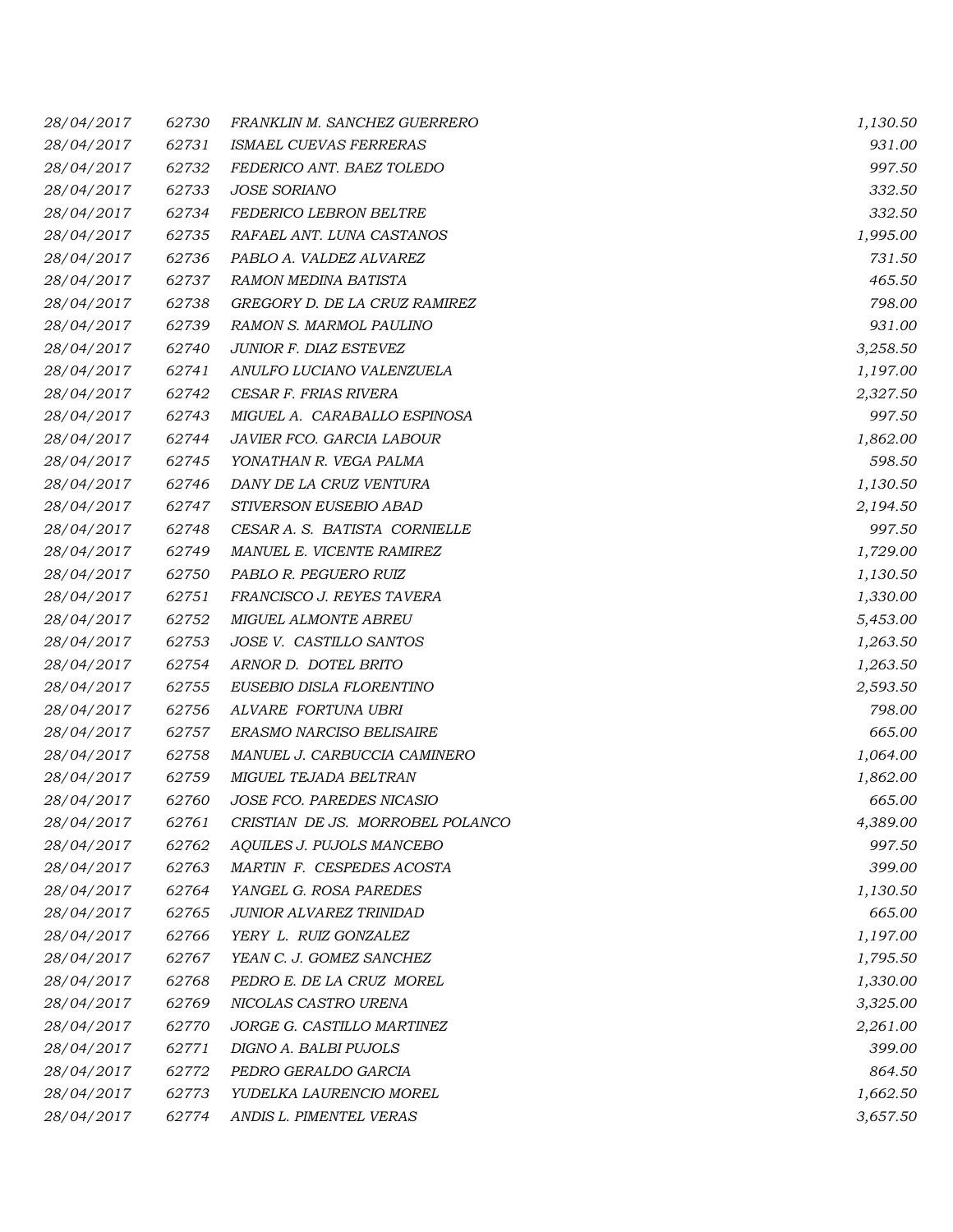| 28/04/2017 | 62775 | CESAR A. FELIZ VALDEZ                  | 2,128.00   |
|------------|-------|----------------------------------------|------------|
| 28/04/2017 | 62776 | LUISA M. CAMPUSANO REYES DE F.         | 2,261.00   |
| 28/04/2017 | 62777 | CARLOS MANUEL LOPEZ                    | 598.50     |
| 28/04/2017 | 62778 | JOSE DE LA CRUZ DE LA CRUZ             | 1,263.50   |
| 28/04/2017 | 62779 | AGUSTIN VILASECA CASTILLO              | 1,263.50   |
| 28/04/2017 | 62780 | NEUVERY S. URBAEZ FERNANDEZ            | 2,261.00   |
| 28/04/2017 | 62781 | ANGEL MANUEL CRUZ REYES                | 1,330.00   |
| 28/04/2017 | 62782 | BELKIS GISEL SANCHEZ RAMIREZ           | 1,529.50   |
| 28/04/2017 | 62783 | FRANCISCO N. GARCIA RAMOS              | 1,330.00   |
| 28/04/2017 | 62784 | JULIA B. LARA FAMILIA                  | 1,529.50   |
| 28/04/2017 | 62785 | ROBERTO ACEVEDO MARTINEZ               | 1,463.00   |
| 28/04/2017 | 62786 | KELVIN F. MENDEZ CUEVAS                | 465.50     |
| 28/04/2017 | 62787 | SANTA C. DE LOS SANTOS GUZMAN          | 1,197.00   |
| 28/04/2017 | 62788 | YOJEURI DE JESUS GONZALEZ DIVISON      | 1,928.50   |
| 28/04/2017 | 62789 | CRECIENDO JUNTOS THOLENAAR Y ASOCIADOS | 76,000.00  |
| 28/04/2017 | 62790 | LA INNOVACION, SRL                     | 7,646.65   |
| 28/04/2017 | 62791 | LA INNOVACION, SRL                     | 10,572.19  |
| 28/04/2017 | 62792 | MECA DE IMPRESION, SRL                 | 12,481.60  |
| 28/04/2017 | 62793 | LEONARDO CAMILO CAMILO                 | 10,976.69  |
| 28/04/2017 | 62794 | GR GROUP SERVICES SRL                  | 5,835.93   |
| 28/04/2017 | 62795 | ESTACION ISLA ESTADIO, SRL             | 13,126.89  |
| 28/04/2017 | 62796 | CENTRO AUTOMOTRIZ DURAN SRL            | 5,918.00   |
| 28/04/2017 | 62797 | JULIO CESAR ARAUJO DIAZ                | 906.46     |
| 28/04/2017 | 62798 | MARIA DEL CARMEN DE LOS SANTOS         | 8,740.00   |
| 28/04/2017 | 62799 | FRANCISCO A. ARIAS SANCHEZ             | 4,000.00   |
| 28/04/2017 | 62800 | <b>BELKYS M. SALOMON</b>               | 13,902.50  |
| 28/04/2017 | 62801 | PAMELA A. VERAS SOSA                   | 32,997.84  |
| 28/04/2017 | 62802 | WILKA LETICIA QUIROZ FLORENCIO         | 13,594.67  |
| 28/04/2017 | 62803 | ESTACION DE SERVICIO JAVIER SRL        | 8,563.68   |
| 28/04/2017 | 62804 | SANTA MARTHA VILLAR BAEZ               | 2,358.64   |
| 28/04/2017 | 62805 | SANTA MARTHA VILLAR BAEZ               | 9,238.01   |
| 28/04/2017 | 62806 | SITIO GOURMET SRL                      | 128,820.00 |
| 28/04/2017 | 62807 | SITIO GOURMET SRL                      | 8,898.75   |
| 28/04/2017 | 62808 | SITIO GOURMET SRL                      | 24,012.50  |
| 28/04/2017 | 62809 | HERNAN MIRANDA GUZMAN                  | 117,925.50 |
| 28/04/2017 | 62810 | BETHANIA DEL C. CONCE POLANCO          | 600.00     |
| 28/04/2017 | 62811 | ANA M. TAVERAS M. DE HIDALGO           | 1,200.00   |
| 28/04/2017 | 62812 | MIGUEL A. BAEZ PAYANO                  | 1,200.00   |
| 28/04/2017 | 62813 | ALAN E. PENA PENA                      | 99,782.36  |
| 28/04/2017 | 62814 | DELGADO S CREACIONES METALICAS, SRL    | 5,164.80   |
| 28/04/2017 | 62815 | LOM OFFICE COMP, SRL                   | 50,321.16  |
| 28/04/2017 | 62816 | COMERCIAL MUMA SRL                     | 60,222.67  |
| 28/04/2017 | 62817 | PUERTANUEVA INDUSTRIAL, SRL.           | 9,232.08   |
| 28/04/2017 | 62818 | CENTRO CUESTA NACIONAL, SAS            | 2,786.69   |
| 28/04/2017 | 62819 | REFRICENTRO BOLIVAR Y ARIAS SRL        | 101,604.24 |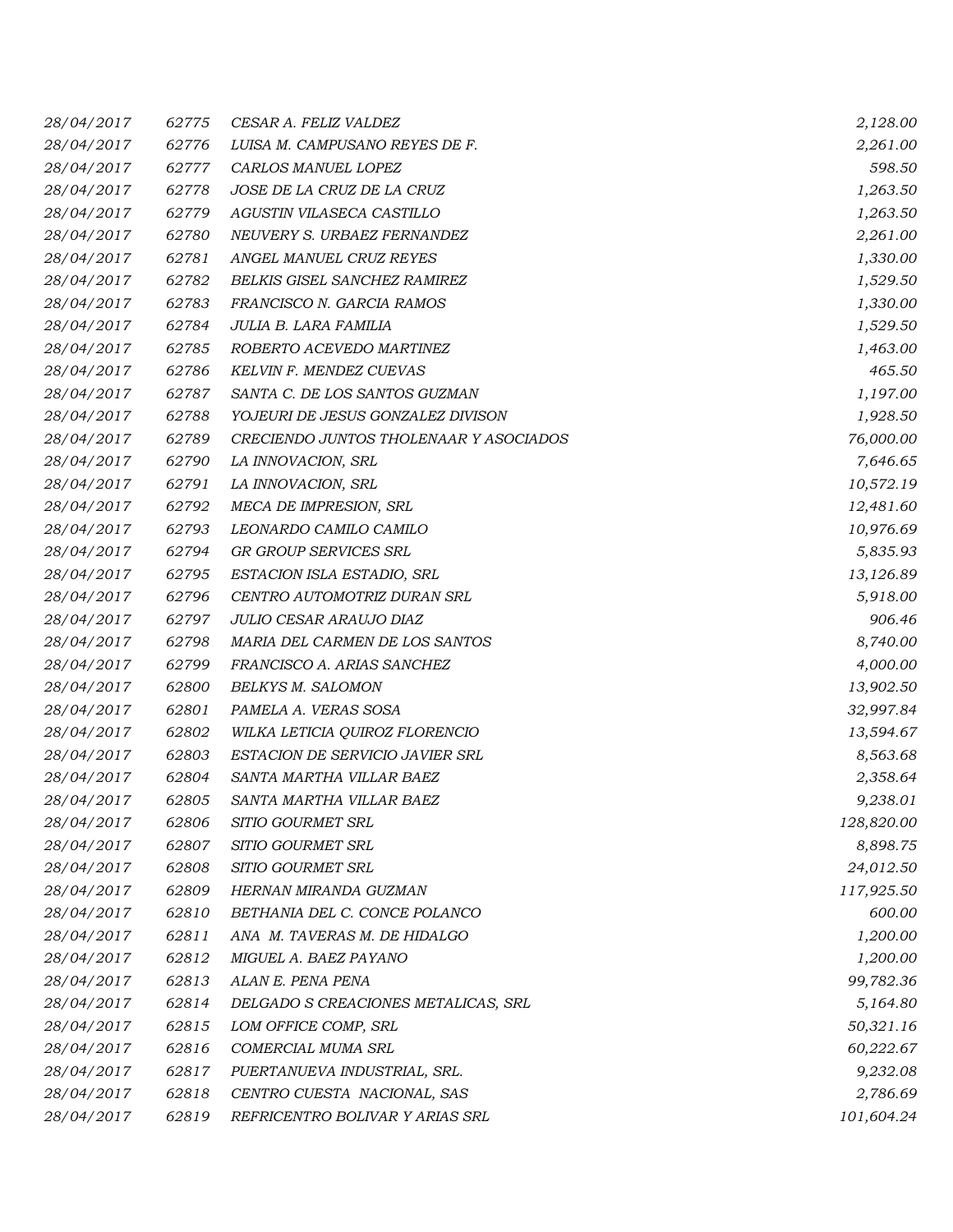| 28/04/2017 | 62820 | <b>MADISON IMPORT S R L</b>                        | 139,765.86   |
|------------|-------|----------------------------------------------------|--------------|
| 28/04/2017 | 62821 | BATISSA, SRL.                                      | 61,783.92    |
| 28/04/2017 | 62822 | AVELINO ABREU, SAS                                 | 80,160.17    |
| 28/04/2017 | 62823 | ALTICE HISPANIOLA S A                              | 1,239.18     |
| 28/04/2017 | 62824 | D MAGGIE, SRL                                      | 919.32       |
| 28/04/2017 | 62825 | SYNTES S R L                                       | 12,213.76    |
| 28/04/2017 | 62826 | PENA LOPEZ CENTRO AUTOMOTRIZ SRL                   | 4,416.98     |
| 28/04/2017 | 62827 | LUIS GONZALO GUZMAN CONCEPCION                     | 4,180.00     |
| 28/04/2017 | 62828 | MARIA DEL CARMEN DE LOS SANTOS                     | 4,275.00     |
| 28/04/2017 | 62829 | SITIO GOURMET SRL                                  | 19,351.25    |
| 28/04/2017 | 62830 | SOLO CARLOS GOURMET, SRL                           | 6,030.00     |
| 28/04/2017 | 62831 | SITIO GOURMET SRL                                  | 15,537.50    |
| 28/04/2017 | 62832 | SITIO GOURMET SRL                                  | 22,600.00    |
| 28/04/2017 | 62833 | VICKY M. CHALAS DOCEN                              | 8,898.30     |
| 28/04/2017 | 62834 | CARMEN UBALDINA VARGAS DE RICARDO                  | 4,950.00     |
| 28/04/2017 | 62835 | <b>JAZMIN VARELA ASTACIO</b>                       | 564.94       |
| 28/04/2017 | 62836 | JAHAIRA ELIZABETH DE LA CRUZ SANTOS                | 20,000.00    |
| 28/04/2017 | 62837 | NANCY A. NINA CASTILLO                             | 15,671.79    |
| 28/04/2017 | 62838 | CLARIS R. POLANCO ROQUE                            | 17,545.68    |
| 28/04/2017 | 62839 | NILDA ALT. VASQUEZ VASQUEZ                         | 7,569.95     |
| 28/04/2017 | 62840 | LEONARDO CAMILO CAMILO                             | 66,836.76    |
| 28/04/2017 | 62841 | ERICK JOAQUIN PUJOLS PIMENTEL                      | 600,000.00   |
| 28/04/2017 | 62842 | CARMEN V. PEYNADO PION                             | 69,665.16    |
| 28/04/2017 | 62843 | FRANCIS A. LEGUISAMON REYES                        | 421,907.15   |
| 28/04/2017 | 62844 | LUDAINSA VIDRIOS Y VENTANAS SRL                    | 29,832.00    |
| 28/04/2017 | 62845 | FRIOMASTER, S. A.                                  | 375,610.08   |
| 28/04/2017 | 62846 | ELECTROMECANICA GARCIA SRL                         | 3,565,777.92 |
| 28/04/2017 | 62847 | V ENERGY, S.A.                                     | 712,500.00   |
| 28/04/2017 | 62848 | COMERCIAL MUMA SRL                                 | 620,896.03   |
| 28/04/2017 | 62849 | COMERCIAL MUMA SRL                                 | 363,373.65   |
| 28/04/2017 | 62850 | IMPRESOS C & M, SRL                                | 41,584.00    |
| 28/04/2017 | 62851 | IMPORTADORA DOPEL, SRL.                            | 5,717.80     |
| 28/04/2017 | 62852 | PERSEUS COMERCIAL, SRL                             | 210,134.75   |
| 28/04/2017 | 62853 | EDITORA CORRIPIO, SAS                              | 126,402.25   |
| 28/04/2017 | 62854 | EMPRESAS INTEGRADAS S A S                          | 161,906.40   |
| 28/04/2017 | 62855 | CORP DEI ACUEDUCTO Y ALCANT DE SANTIAGO (CORAASAN) | 234,049.00   |
| 28/04/2017 | 62856 | AYUNTAMIENTO DEL MUNICIPIO DE SANTIAGO             | 39,040.00    |
| 28/04/2017 | 62857 | SOLO CARLOS GOURMET, SRL                           | 6,030.00     |
| 28/04/2017 | 62858 | RV DIESEL SRL                                      | 39,330.00    |
| 28/04/2017 | 62859 | AYUNTAMIENTO MUNICIPAL BARAHONA                    | 3,750.00     |
| 28/04/2017 | 62860 | MARIA DEL CARMEN DE LOS SANTOS                     | 81,282.00    |
| 28/04/2017 | 62861 | CORP DEI ACUEDUCTO Y ALCANT DE SANTIAGO (CORAASAN) | 127,968.00   |
| 28/04/2017 | 62862 | SITIO GOURMET SRL                                  | 55,935.00    |
| 28/04/2017 | 62863 | D MAGGIE, SRL                                      | 3,447.46     |
| 28/04/2017 | 62864 | CMT, SRL                                           | 96,711.90    |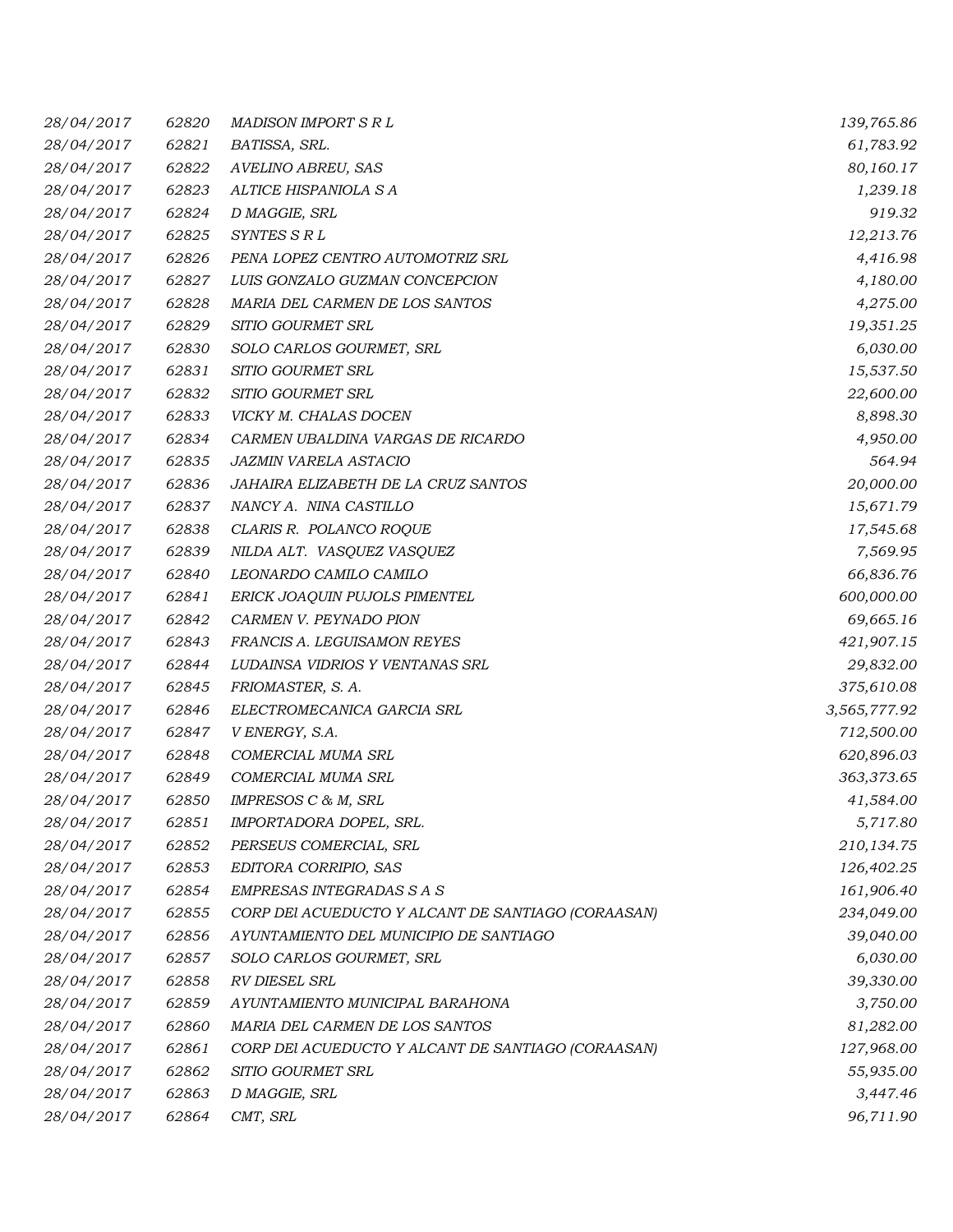| TOTAL RD\$ |       |                                       | 107,581,967.26 |
|------------|-------|---------------------------------------|----------------|
| 28/04/2017 | 62880 | <b>COLECTOR DE IMPUESTOS INTERNOS</b> | 4,638,362.58   |
| 28/04/2017 | 62879 | COLECTOR DE IMPUESTOS INTERNOS        | 1,695,521.13   |
| 28/04/2017 | 62878 | REFRICENTRO LOS PRADOS, SRL.          | 7,996.19       |
| 28/04/2017 | 62877 | ANNA H. VILLALONA JIMENEZ             | 2,071.50       |
| 28/04/2017 | 62876 | NOSA PINTURA AUTOMOTRIZ SRL           | 27,976.00      |
| 28/04/2017 | 62875 | COMERYM, SRL                          | 19,368.00      |
| 28/04/2017 | 62874 | CENTRO CUESTA NACIONAL, SAS           | 77,065.57      |
| 28/04/2017 | 62873 | SUPLIDORA GOMEZ PEREZ SUGOPECA SRL    | 10,793.76      |
| 28/04/2017 | 62872 | PERSEUS COMERCIAL, SRL                | 15,184.02      |
| 28/04/2017 | 62871 | PERSEUS COMERCIAL, SRL                | 34,334.60      |
| 28/04/2017 | 62870 | LUDAINSA VIDRIOS Y VENTANAS SRL       | 8,881.56       |
| 28/04/2017 | 62869 | ROSMERY RODRIGUEZ TAVERAS             | 41,443.88      |
| 28/04/2017 | 62868 | IVAN J. RODRIGUEZ ALONZO              | 7,323.98       |
| 28/04/2017 | 62867 | LICET P. MUNOZ MEDRANO                | 13,861.00      |
| 28/04/2017 | 62866 | ERNEST D. AQUINO ROJAS                | 10,730.85      |
| 28/04/2017 | 62865 | ESPINAL S POLLOS Y MAS SRL            | 8,321.25       |

# *ANEXO 05*

### *RELACION DE TRANSFERENCIAS DEBITOS MES DE ABRIL 2017*

| <b>FECHA</b> | NUM.       | DESCRIPCION                                                | <b>VALOR RD\$</b> |
|--------------|------------|------------------------------------------------------------|-------------------|
| 03/04/2017   | 565        | TRANSF. DE FONDO PAGO BENEFICIOS FEBRERO 2017              | 10,200.00         |
| 04/04/2017   | 566        | TRANSF. DE FONDO PAGO EMPLS. PROY. DESC. Y AGIL. DE FALLOS | 70,000.00         |
| 19/04/2017   | 567        | TRANSF. DE FONDO A LA CTA. SUELDOS CORRESP. ABRIL 2017     | 350,643,095.10    |
| 19/04/2017   | 568        | TRANSF. DE FONDO ESC. NAC. DE LA JUDICATURA ABRIL 2017     | 11,500,000.00     |
| 19/04/2017   | 569        | TRANSF. DE FONDO PROG. DE CONS. JUR. INMOB. ABRIL 2017     | 1,477,000.00      |
| 19/04/2017   | 570        | TRANSF. DE FONDO PROG. DE CONS. JUR. INMOB. ABRIL 2017     | 845,750.00        |
| 19/04/2017   | 571        | TRANSF. DE FONDO PAGO LABOR EXTRAORDINARIA MARZO 2017      | 142,600.00        |
| 20/04/2017   | 572        | TRANSF. DE FONDO PAGO BENEFICIOS ABRIL 2017.               | 20,015,982.37     |
| 20/04/2017   | 573        | TRANSF. DE FONDO PAGO BENEFICIOS ABRIL 2017                | 5,182,373.09      |
| 20/04/2017   | 574        | TRANSF. DE FONDO PAGO GATOS ALIMENTICIOS MAYO 2017         | 10,055,500.00     |
| 21/04/2017   | 575        | TRANSF. DE FONDO PAGO DE AYUDA ABRIL 2017.                 | 90,767.78         |
| 20/04/2017   | 576        | TRANSF. DE FONDO PAGO DE BENEFICIOS MILITARES ABRIL 2017   | 355,200.00        |
| 27/04/2017   | 577        | TRANSF. DE FONDO PAGO DE BENEFICIOS A JUEZA MARZO 2017     | 12,666.67         |
| 27/04/2017   | 578        | TRANSF. DE FONDO PAGO GASTOS ALIMENT MILITARES ABRIL 2017  | 1,420,000.00      |
|              | TOTAL RD\$ |                                                            | 401,821,135.01    |

*ANEXO 06*

*RELACION NOTAS DE DEBITOS*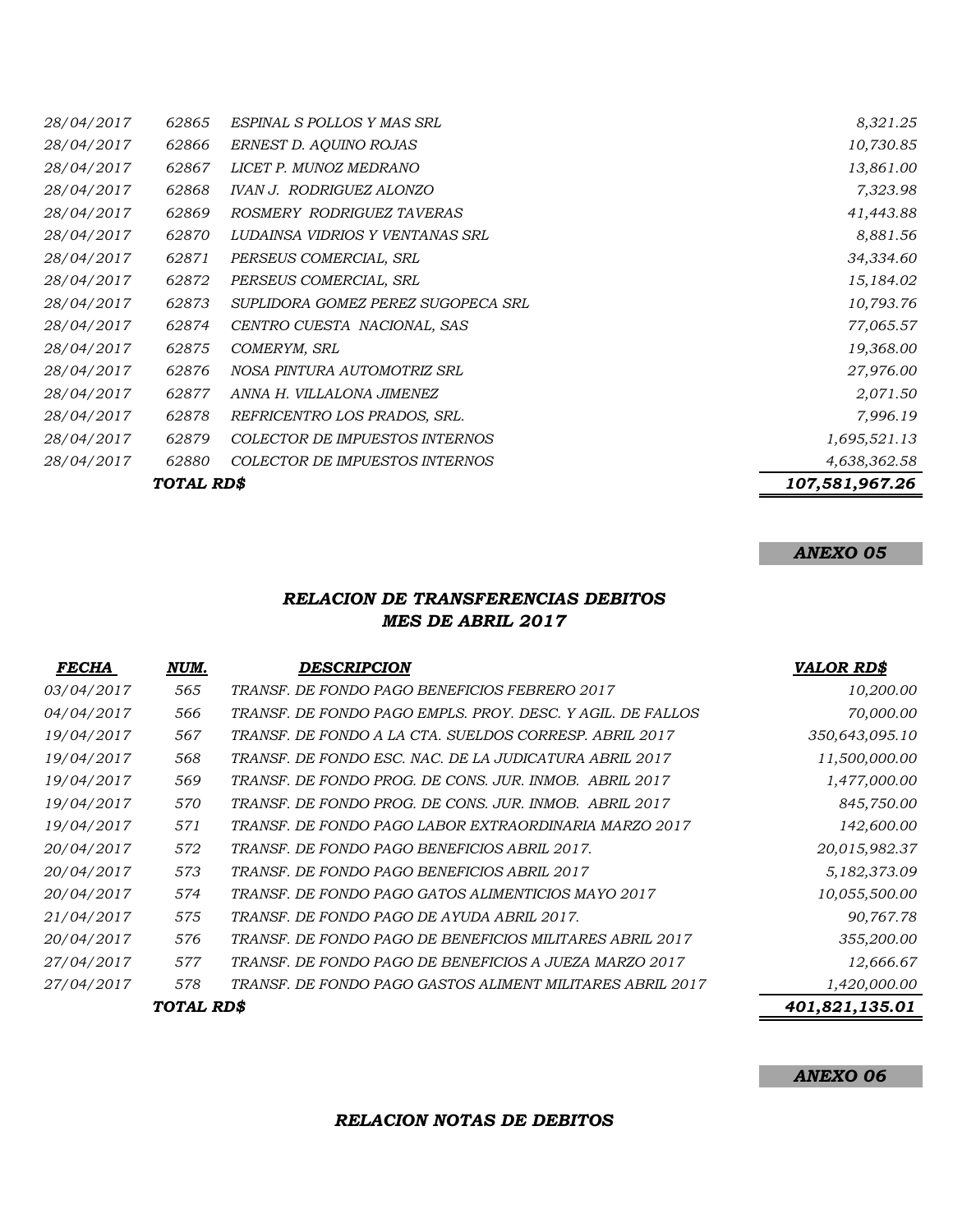#### *MES DE ABRIL 2017*

| <b>FECHA</b> | NUM. | <b>DESCRIPCION</b>                                     | VALOR RD\$ |
|--------------|------|--------------------------------------------------------|------------|
| 30/04/2017   | 272  | COMISION RETENSION DE ESTADO AL 30/04/2017             | 120.00     |
| 30/04/2017   | 273  | COMISION POR MANEJO DE CUENTA AL 30/04/2017            | 175.00     |
| 30/04/2017   | 274  | COMISION DEL 0.15% COBRADA POR EL BANCO AL 30/04/2017. | 225,710.62 |
| 30/04/2017   | 275  | COMISION POR CHEQUE DEVUELTO AL 30/04/2017.            | 350.00     |
| 30/04/2017   | 276  | COMISION POR DB AUTORIZADO TARJETA AL 30/04/2017.      | 1,500.00   |
| 30/04/2017   | 277  | COMISION POR VENTA DE DIVISAS AL 30/04/2017.           | 112.23     |
| 30/04/2017   | 278  | COMISION POR VENTA DE DIVISAS AL 30/04/2017.           | 334.08     |
|              |      | TOTAL RD\$                                             | 228,301.93 |